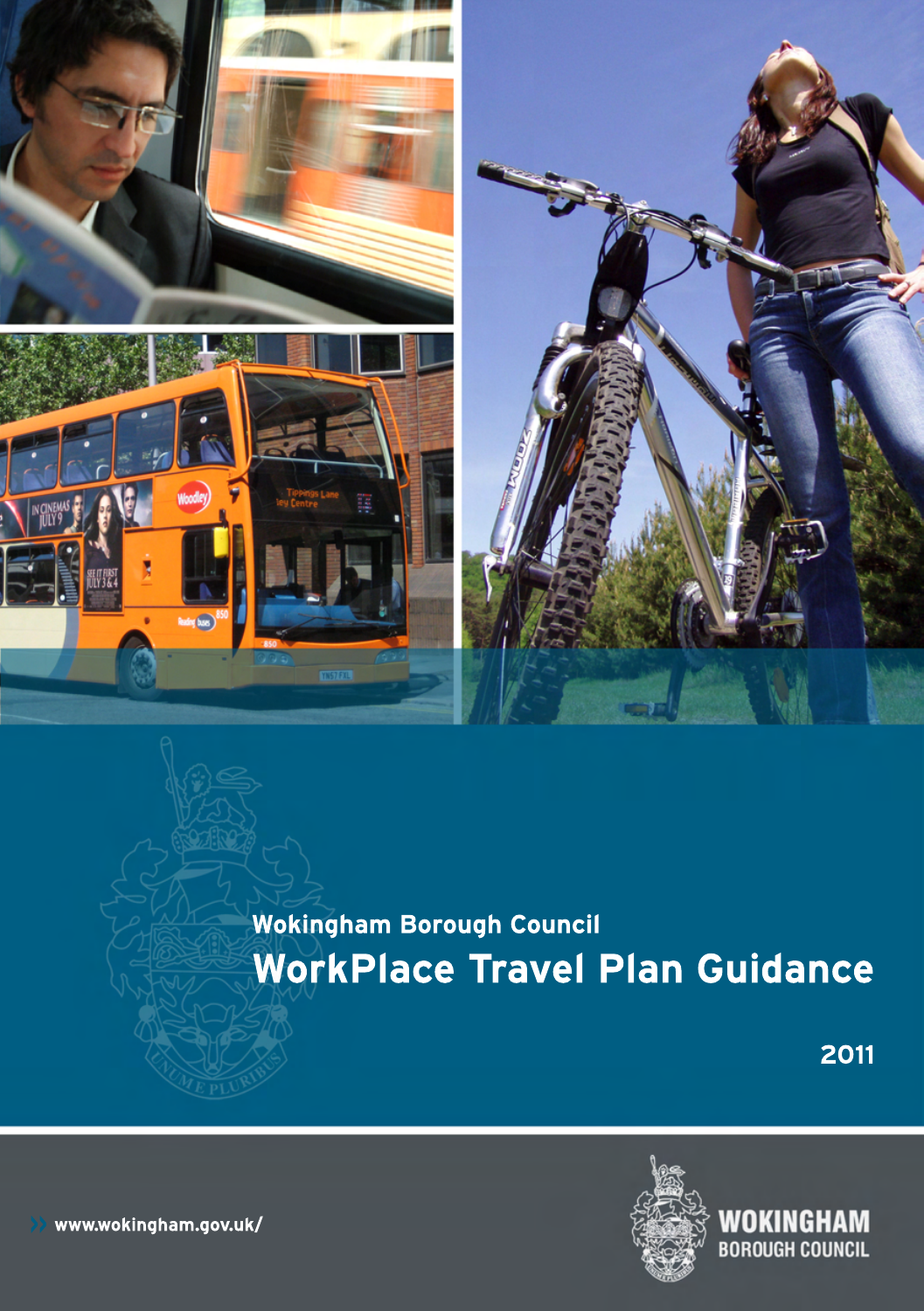Document designed and to be printed at A5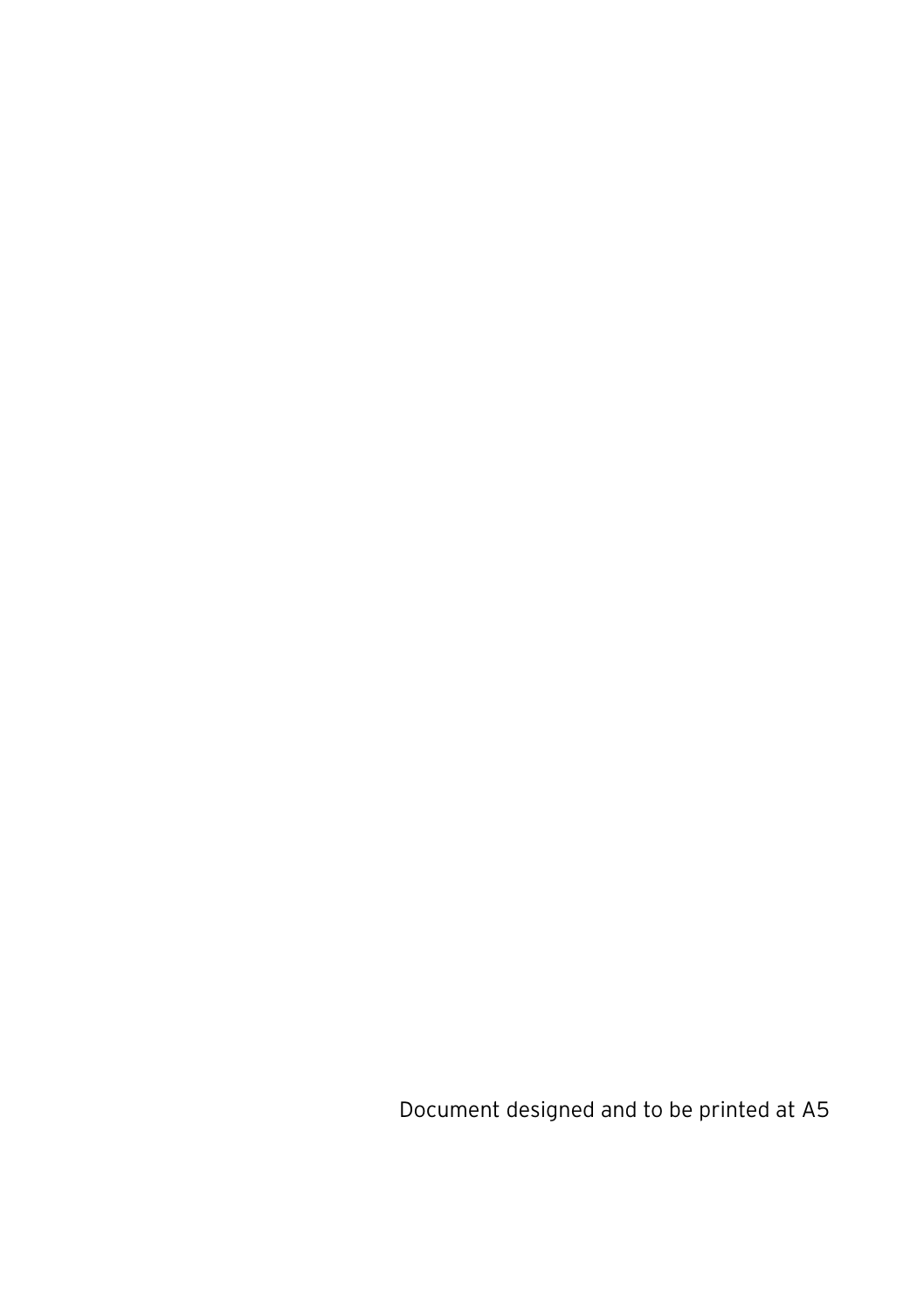# **Workplace Travel Plan Guidance**

**Contents**

- **Background 1**
- **Developing a Workplace Travel Plan - Moving in the Right Direction 2**
- **Workplace Travel Plans and the Planning Process 3**
- **Sources of Further Information 4**
- **Appendix A: Example Workplace Travel Plan Document Structure A**
- **Appendix B: Example Staff Travel Survey B**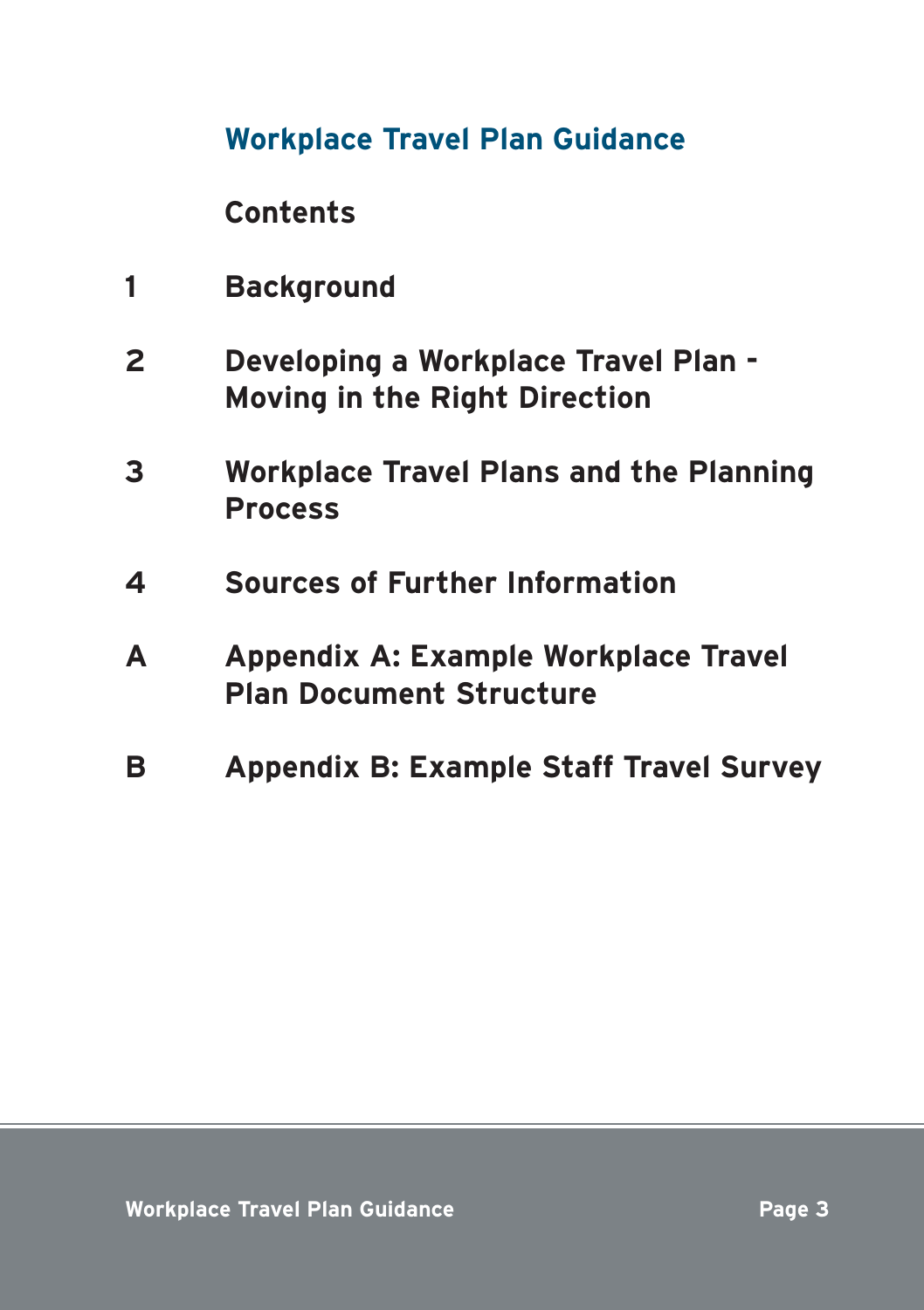### **1 Background**

### **1.1 Purpose of this guidance**

- 1.1.1 Wokingham Borough Council has prepared 'Workplace Travel Plan Guidance for Wokingham' as a guide for organisations based in Wokingham that are preparing travel plans. The guidance has been prepared in accordance with the objectives of national and local transport and planning policy and includes best practice examples of travel plan measures and initiatives for introduction in workplaces.
- 11.2 This guidance document should be considered both by organisations that are preparing voluntary travel plans for their workplace, as well as those organisations that are preparing a travel plan for submission as part of a planning application. The guidance relates to all organisations submitting a planning application including developers of the Strategic Development Locations and Wokingham Borough Council as both landowner & education authority.
- 1.1.3 Information on how travel plans should be prepared as part of the planning application process is detailed in this guidance. Following this introductory chapter, the guidance is presented in two parts:

## **Developing a Workplace Travel Plan - Moving in the Right Direction**

This section details a stage-by-stage process and some key considerations for developing a workplace travel plan for your organisation.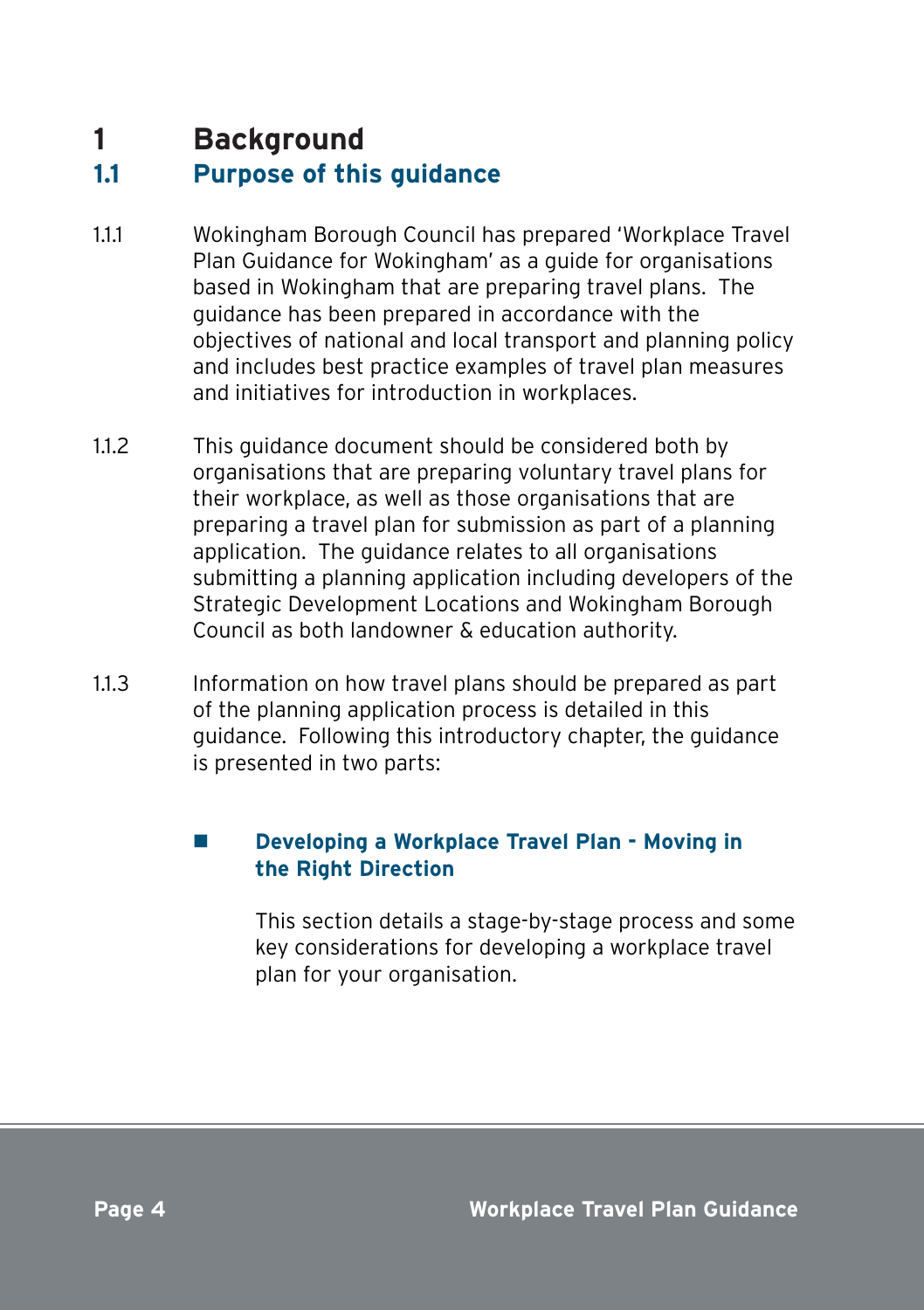## **Workplace Travel Plans and the Planning Process**

This section provides further information specifically for organisations and developers who are submitting a workplace travel plan as part of a planning application.

Workplace Travel Plan Guidance for Wokingham builds upon existing national guidance for workplace travel planning, with the aim of achieving a high level of quality and consistency in the composition of workplace travel plans within Wokingham. 1.1.4

#### **What is a Workplace Travel Plan? 1.2**

- A workplace travel plan is a management tool aimed at promoting sustainable travel within an organisation, with an emphasis on reducing unnecessary business journeys and a reliance on single-occupancy car travel. Travel plans are implemented with a long term view, and will develop and evolve in accordance with both changes in your organisation and the wider environment in which they operate. 1.2.1
- Workplace travel plans involve identifying and delivering a range of measures and initiatives for an organisation that can address current travel and transport issues affecting the workplace, promote sustainable travel, and encourage staff and visitors to consider the full range of travel choices available to them for their everyday journeys. 1.2.2
- A travel plan must be tailored to the individual circumstances of your organisation and should take into account factors such as the size and location of your workplace; the number of staff employed and their current commuting and business travel patterns; the number of visitors to your organisation and the number of deliveries or contractors servicing the building. 1.2.3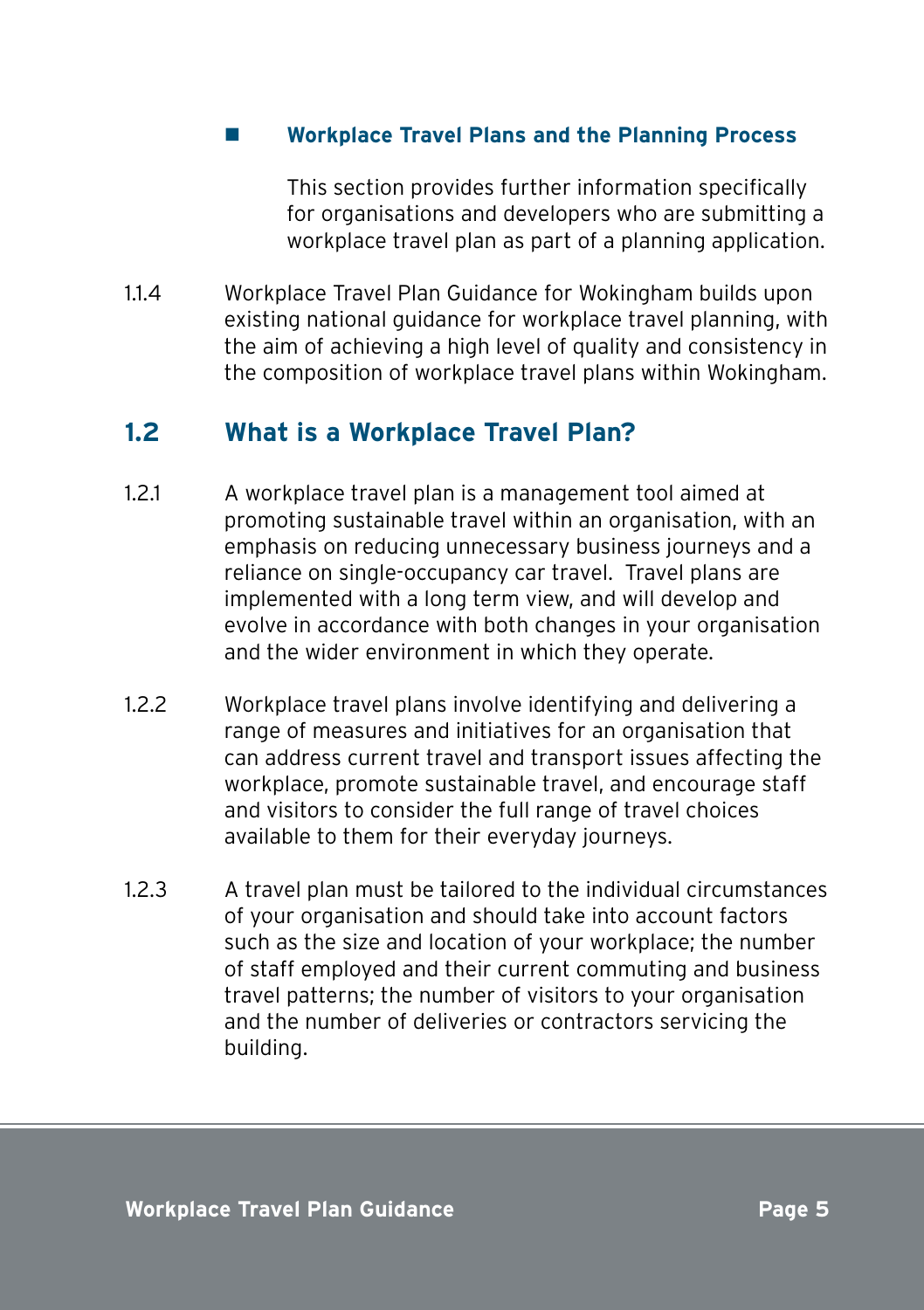$124$ Reducing the impact of workplace travel and encouraging more sustainable commuting patterns will not only provide a range of benefits for your organisation, but will result in a greener, cleaner and more sustainable Wokingham Borough.

### **1.3 Why develop a Workplace Travel Plan?**

- 1.3.1 A workplace travel plan has the potential to help your organisation achieve a wide range of benefits. Travel plans can help to:
	- Manage your staff and visitor demand for on-site car parking
	- $\blacksquare$  Reduce local traffic congestion in and around the entrance to your workplace location
	- $\blacksquare$  Improve access to your workplace location by a wide range of transport options
	- $\blacksquare$  Increase your business efficiency by reducing the need to undertake some business-related journeys
	- $\blacksquare$  Make a positive contribution to the health of your staff
	- $\blacksquare$  Provide cost savings and reduced travel to work time for your staff
	- **EXECUTE:** Ensure adequate provision for staff and visitors with disabilities
	- **IMPROVE THE ENGINIME.** Improve the environmental image of your organisation and its standing in the local community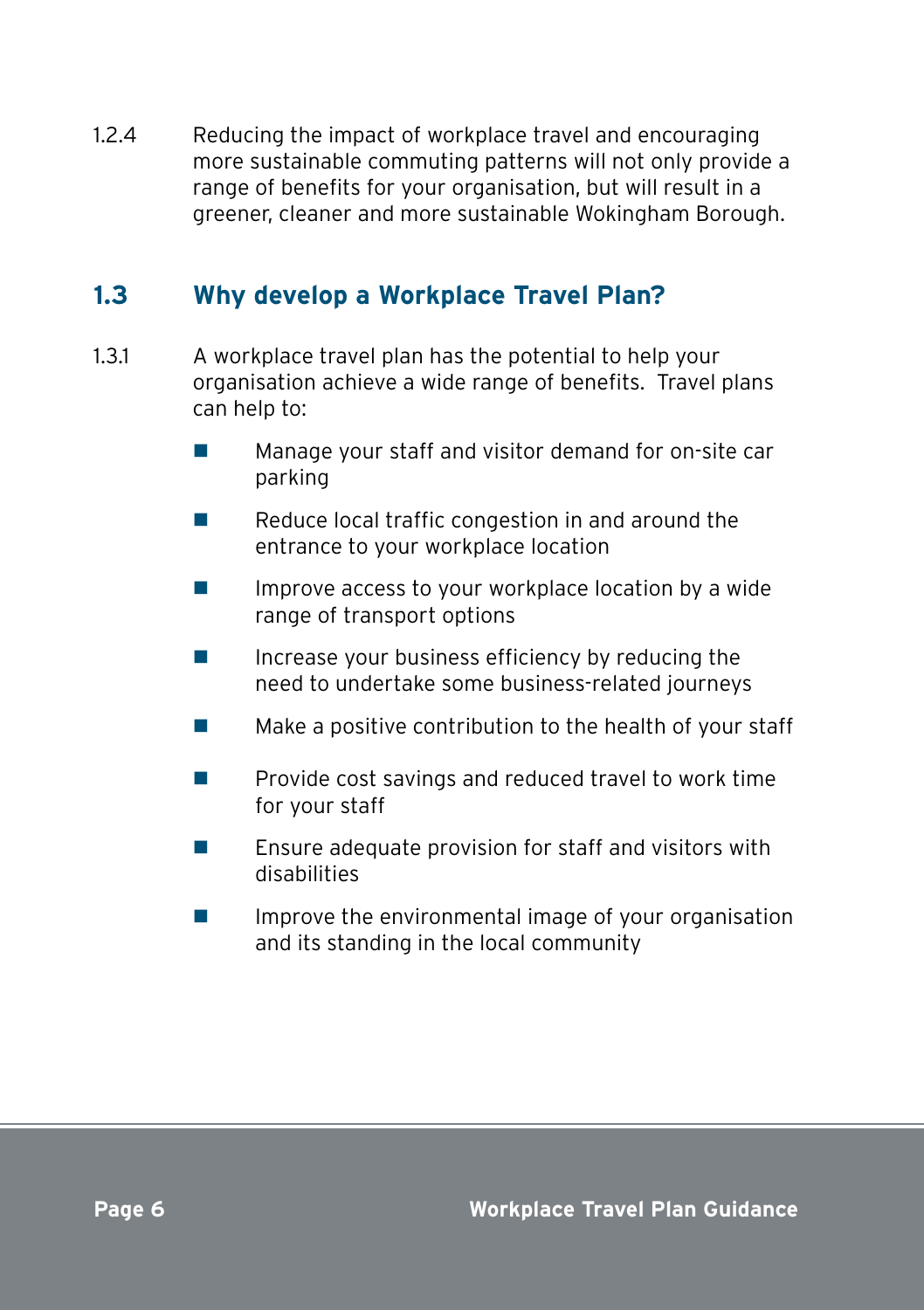Aside from these benefits, you may also be required to produce a travel plan to accompany a planning application for your workplace. If you do need to submit a workplace travel plan as part of a planning application, please ensure you read Part B of this guidance document in full. 1.3.2

### **Problems with Current Travel Patterns 1.4**

- The problems created by increasing car dependence and traffic congestion are becoming increasingly apparent. The environmental consequences, such as increasing carbon dioxide emissions and poor air quality are widely reported; however there are also major health and safety concerns, as well as detrimental impacts on community vitality and economic prosperity.  $1.41$
- For those living and working in Wokingham Borough, it will be apparent to many that traffic congestion, especially around peak travel times, can result in delays to many journeys, in addition to the problems noted above. While car traffic commuting to work is not the only cause of congestion, it is the single largest contributor and needs to be addressed in order to alleviate the problems associated with it. 142
- The following national and local statistics help to illustrate the current travel trends that are leading to a build up of problems associated with car dependence: 1.4.3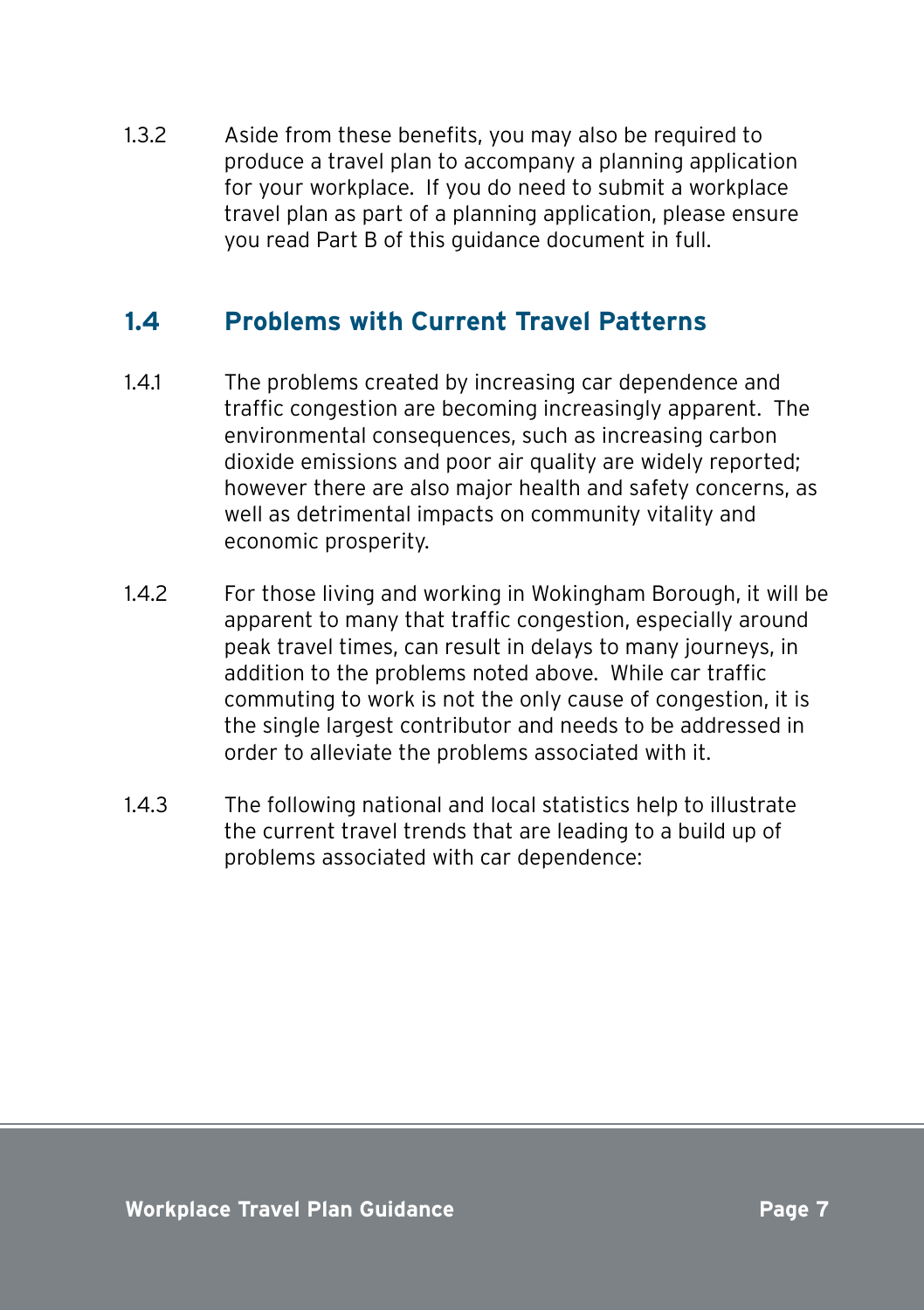## **National Trends**

- $\blacksquare$  The Confederation of British Industry has estimated that road congestion costs the UK up to £20 billion per year.
- Outside of London, approximately 70% of all journeys to work are undertaken by car.

## **Wokingham Borough Travel Trends**

- 65.2% of people in Wokingham Borough travel to work by car, in comparison to 60.5% in Berkshire.
- 84.5% of people travelling into Wokingham Borough for work do so by car, while other modes account for less than 5% each.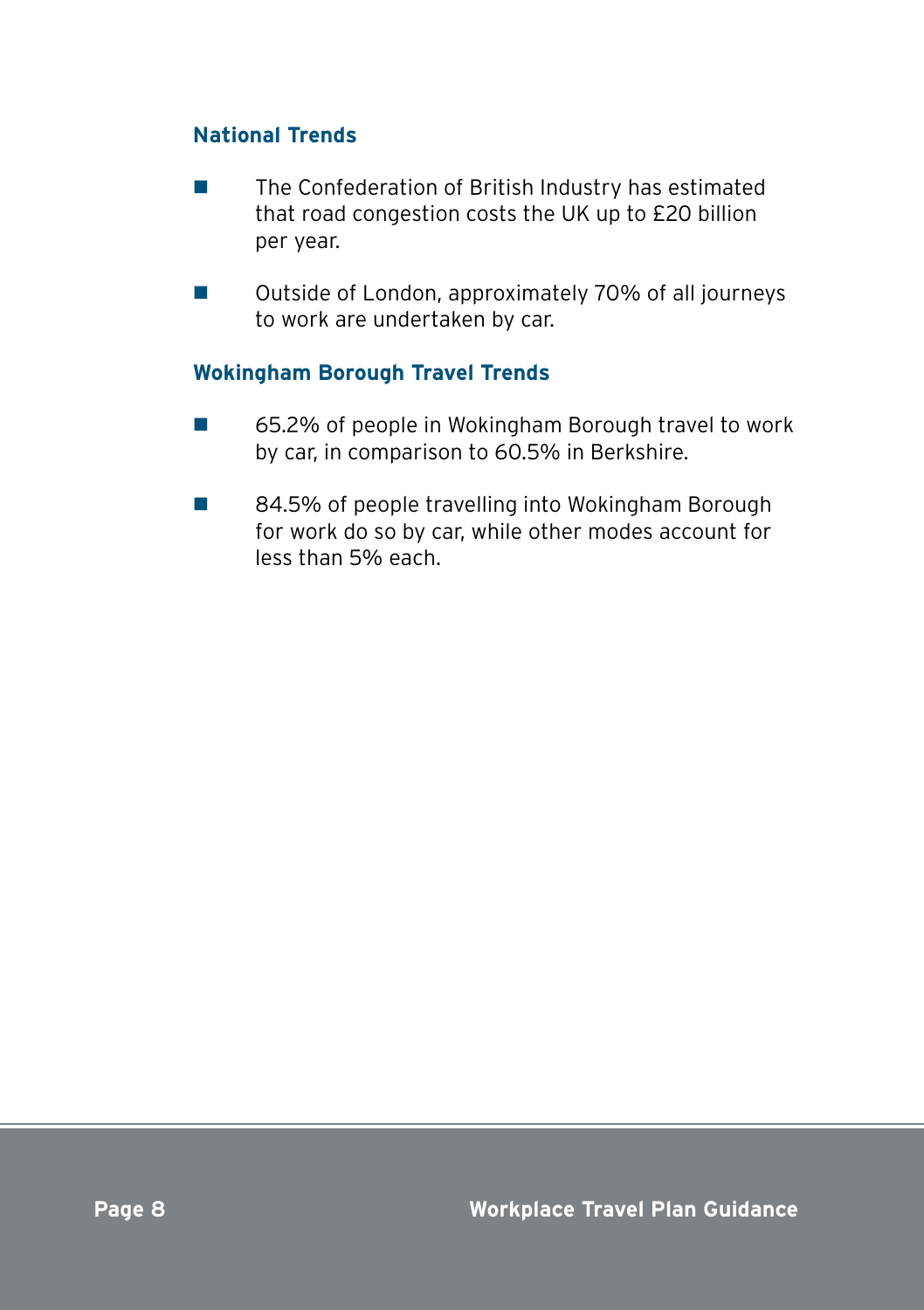## **Developing a Workplace Travel Plan - Moving in the Right Direction 2**

- Developing travel plans can help make a real impact in reducing car dependence amongst staff and visitors for journeys to workplaces throughout Wokingham. The more organisations in Wokingham that develop and implement workplace travel plans, the greater the cumulative benefits will be in reducing the impact of car-based journeys to work on our roads. 2.0.1
- The following sections provide information on the steps that your organisation should consider in the preparation of a workplace travel plan. Having considered these steps, an example document structure to help write a workplace travel plan document is provided in Appendix A. 2.0.2

### **Secure Senior Management Support 2.1**

- To be successful there needs to be support from all levels of the organisation; from senior management through to junior staff. However, securing senior management support is critical to ensuring the success of your travel plan and it is important that this support is secured at the outset. This is largely because senior management can: 2.1.1
	- Lead by example
	- **E** Allow budget allocations for travel plan measures and initiatives to be delivered
	- Secure the release of staff time for work related to the travel plan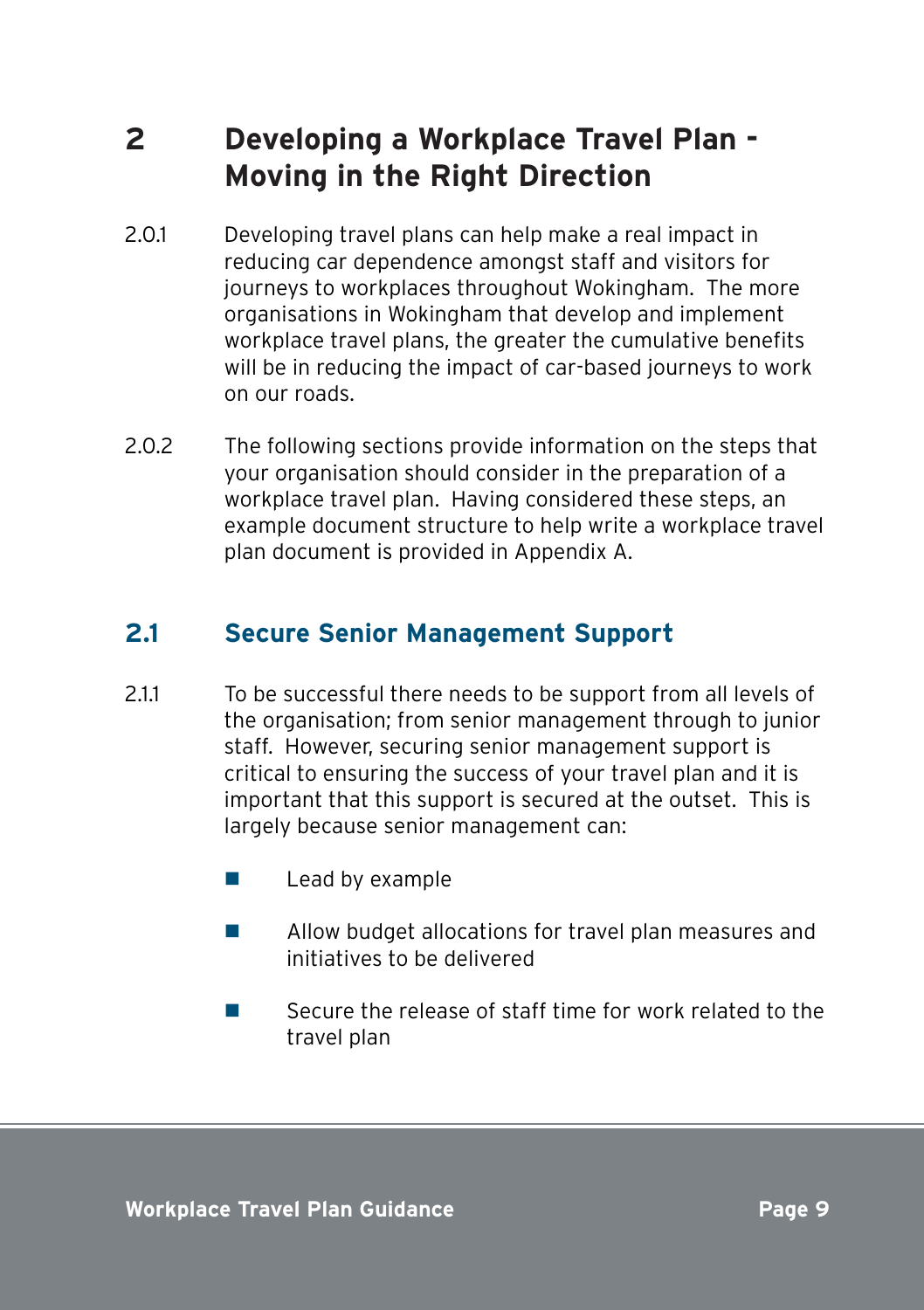- **EXECUTE:** Allow for appropriate changes in company policy and conditions of work.
- 2.1.2 It will help in gaining senior management support if a business case for the travel plan is prepared. Senior management are likely to view the plan more favourably when they can see the potential financial, environmental, efficiency and social benefits for the organisation. A workplace travel plan can also be a great way for an organisation to demonstrate commitment to 'Corporate Responsibility' (CR).

### **2.2 Identify Roles and Responsibilities**

- 2.2.1 It is important to appoint a 'Travel Plan Co-ordinator' for your workplace, whose responsibilities will include:
	- $\blacksquare$  Being the main contact for the travel plan at your organisation
	- $\blacksquare$  Presenting a business case for the travel plan to senior management
	- Offering advice and information on travel and transport-related subjects to staff and visitors
	- $\blacksquare$  The day to day management of the travel plan: including delivery of measures and initiatives
	- Facilitating any travel plan working/steering groups
	- Undertaking travel plan monitoring and reporting
	- **Liaison with external parties; e.g. Wokingham Borough** Council on progress towards targets.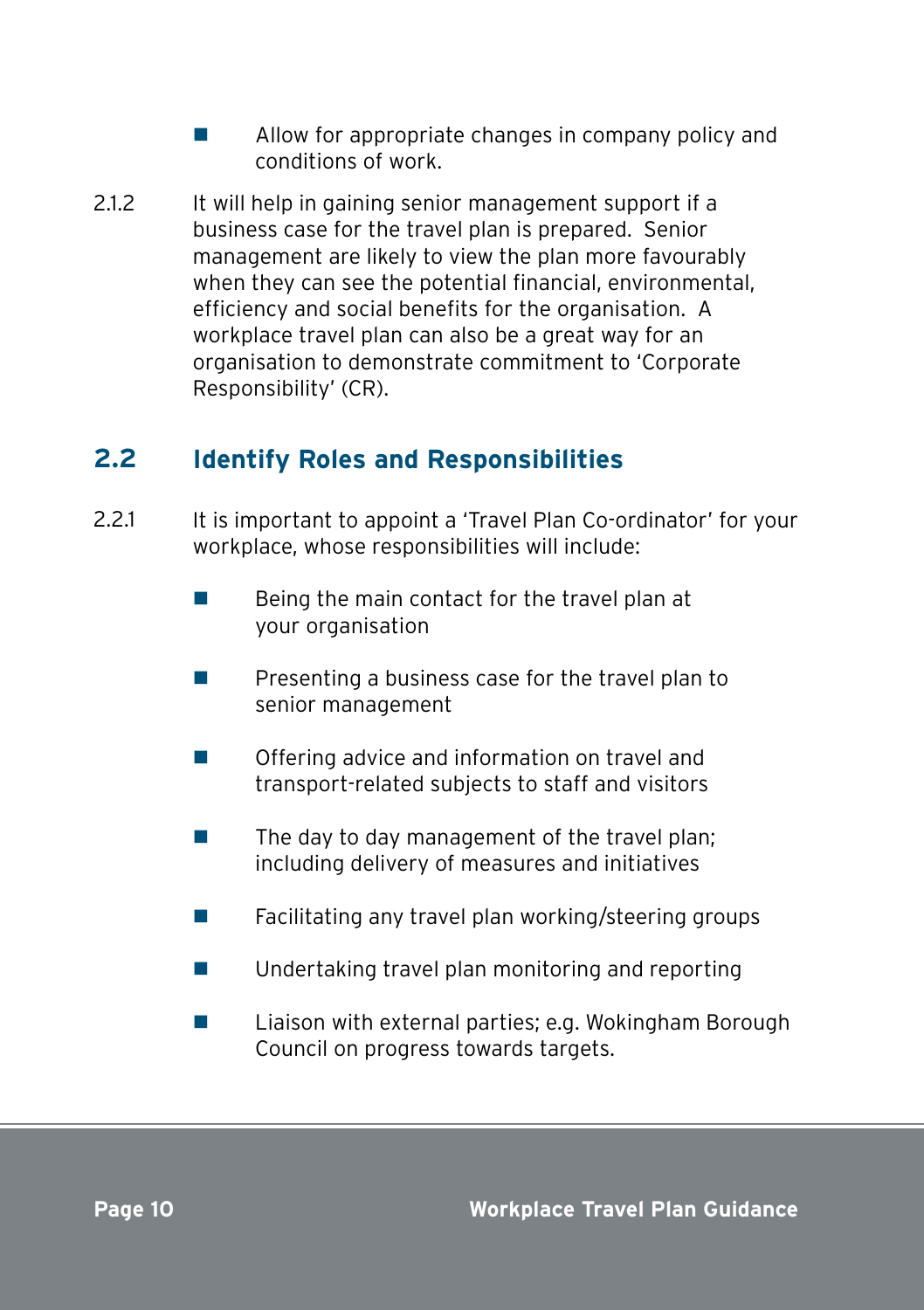- 2.2.2 In small/medium-sized organisations, an existing member of staff can take on this responsibility. However, in large organisations a specialist Travel Plan Co-ordinator or Sustainable Travel Manager may need to be appointed. Depending on the size of your organisation, the Travel Plan Co-ordinator may be either a part-time or full-time position.
- 2.2.3 Establishing a travel plan steering group will also help to provide support and direction for the Travel Plan Coordinator, and assist in the delivery of travel plan measures.

#### **2.3 Undertake a Workplace Site Assessment**

2.3.1 A site assessment is necessary in order to fully understand what facilities are currently available at your workplace to support sustainable travel options, and to identify any issues or barriers that might prevent or discourage use of these.

## **Company information and policy**

- 2.3.2 You should include some general background information about your organisation to both add context to the site assessment information, and also to identify certain issues and opportunities. Example information to state includes:
	- How many staff are based at your workplace
	- The number of part-time and full-time staff
	- The hours of operation for your workplace
	- How fleet vehicles are procured and managed
- 2.3.3 You will also need to identify any company policy which may influence staff travel patterns. For example, what is the company car policy (if any) and what mileage rates are offered as reimbursement for business travel? Are there any particular incentives for staff not to travel to work or undertake business journeys by car?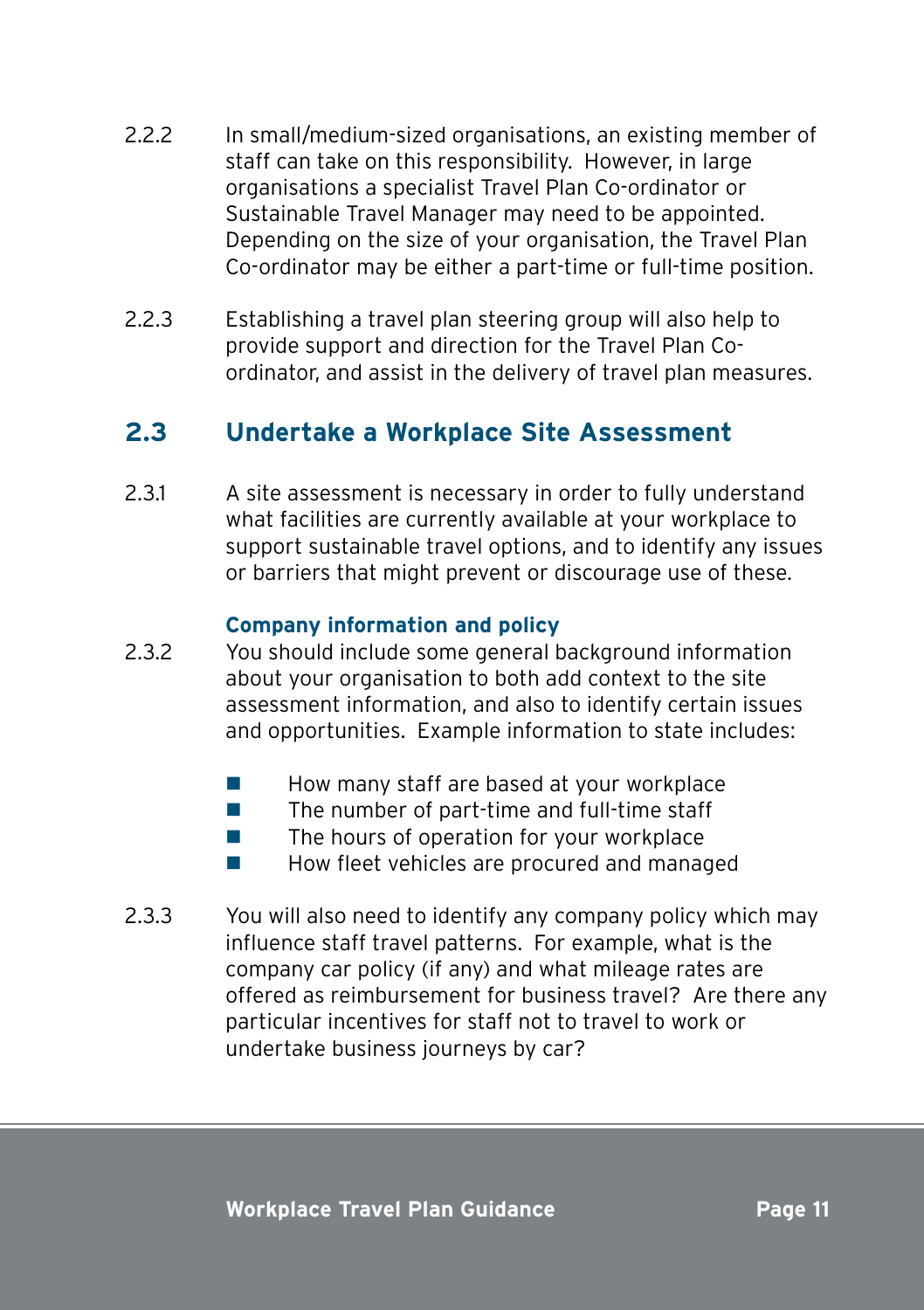2.3.4 You should also state whether or not your organisation permits flexible working practices for some staff.

## **Public transport provision**

2.3.5 Current and reliable information about public transport can make a significant difference to the way people travel. Accordingly, you will need to establish which services operate near to your workplace, where the stops/stations are located, what facilities are provided and what could be done to make travel by public transport more appealing.

## **Pedestrian access**

2.3.6 You will need to identify whether footways and footpaths serving your workplace provide clearly signed, well lit and well maintained routes for pedestrians. You should also identify if there are crossing facilities on any main roads nearby to help accommodate safe passage for pedestrians.

## **Cycle infrastructure and facilities**

2.3.7 Well connected cycle routes serving your workplace are important. However, is there also secure, covered and convenient cycle parking available for your staff and visitors? If you do not accommodate the needs of cyclists when they arrive at your workplace, you will not increase the numbers cycling to work. The provision of locker, shower and changing rooms at your workplace will also help to encourage more cycling.

## **Vehicular access**

2.3.8 Are there any congestion problems currently affecting your workplace? What time of the day do these occur? You will need to consider how vehicles, including deliveries, gain access to your workplace site and also whether or not any pedestrian/cyclist/vehicle conflicts are apparent or have been reported.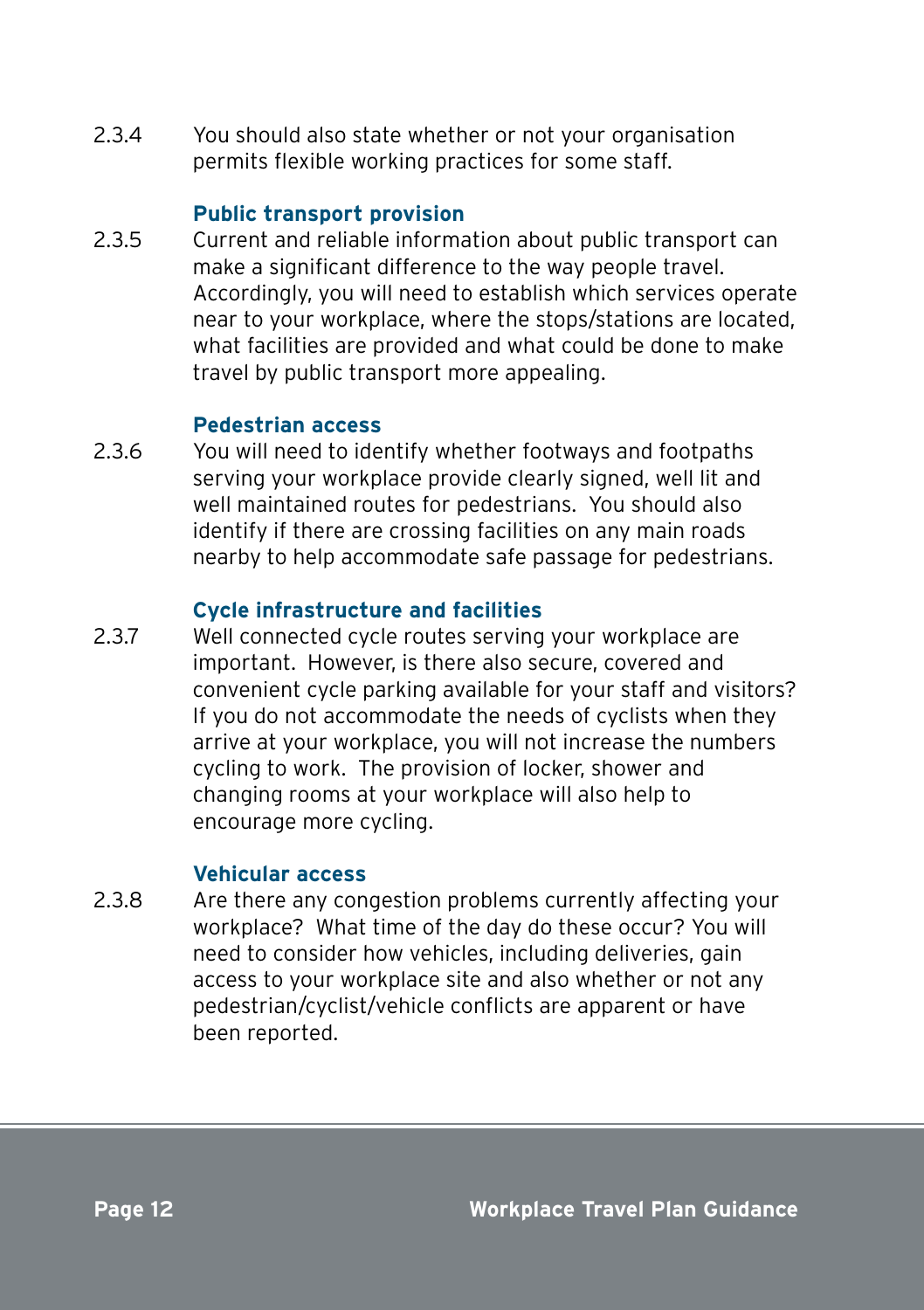## **Access for those with disabilities**

Is there a good level of access for staff and visitors who may have mobility-impairments? For example, it is important that there is a sufficient amount of disabled parking located near to level, well lit, ingress and egress points of buildings. 2.3.9

## **Car parking availability and policy**

- You will need to identify the number of spaces in your car park, who uses them and their level of usage. Importantly you should record a breakdown of the type of parking; for example: 2.3.10
	- General car parking spaces
	- $\Box$  Disabled spaces
	- **Motorcycle spaces**
	- $\blacksquare$  Cycle spaces
	- High-occupancy vehicle' spaces
- Furthermore, it is important to consider where else staff and visitors may be parking. Are there any on-street parking restrictions in the vicinity of your workplace? 2.3.11
- What is your company's policy on car parking? Is staff and visitor parking segregated? Are staff and visitors restricted as to when they are allowed to park on site? Are there any charges for parking, or are parking permits issued? 2.3.12

#### **Undertake a Staff Travel Survey 2.4**

You will need to fully understand how your staff travel in order to develop an effective workplace travel plan; therefore a 'staff travel survey' should be carried out. This will identify how staff travel to and from work and on business journeys, what would encourage car drivers to consider alternative transport options, and how you could improve facilities for people not using a car. 2.4.1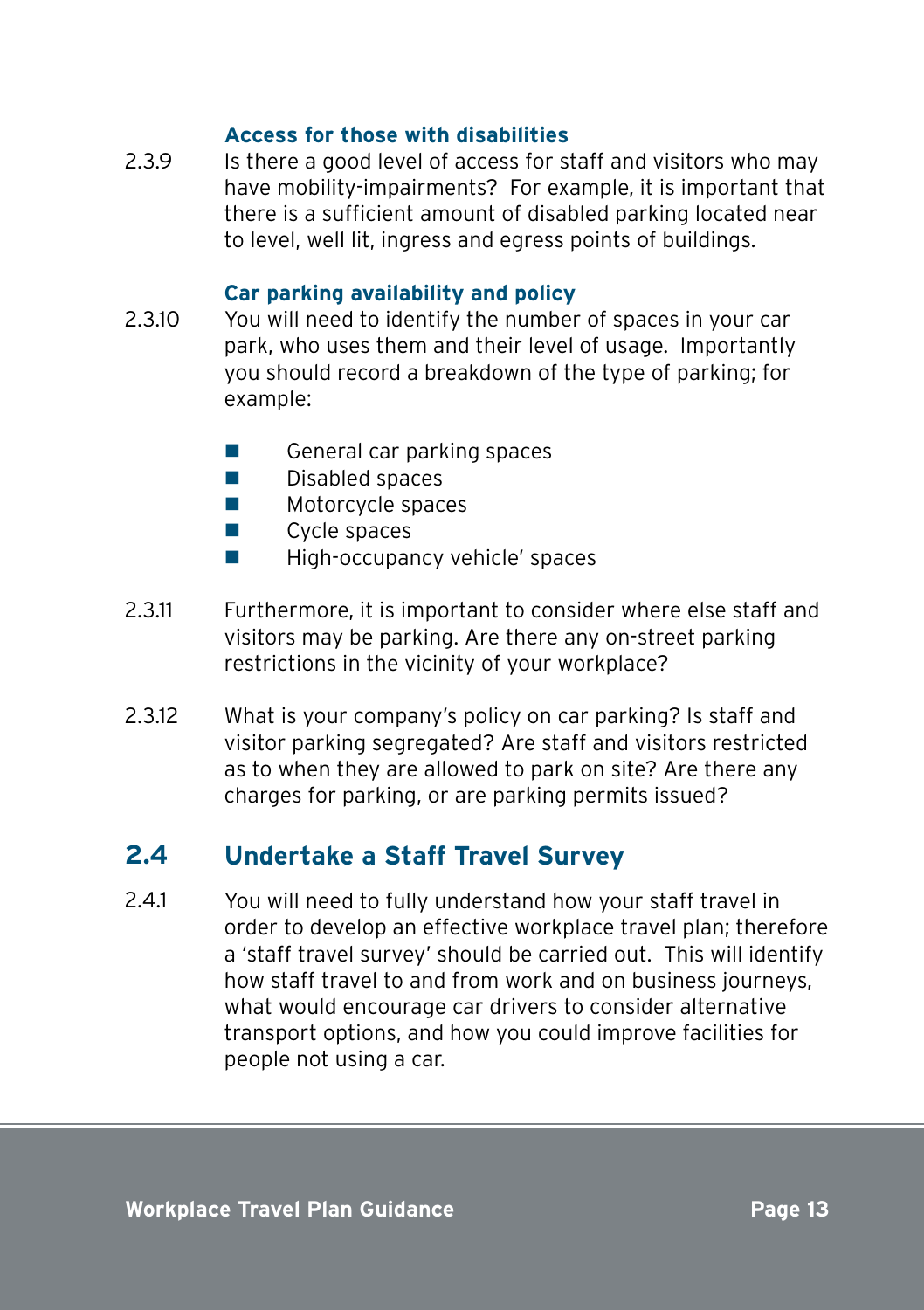- 2.42 Questionnaire surveys should be short and succinct, with simple, predominantly closed answer questions. As a guide surveys should not take longer than 10 minutes to complete and questions should broadly cover the following:
	- Demographic information
	- $\blacksquare$  Home postcode data to understand distances travelled to work
	- Work details e.g. full-time/part-time, standard hours or shifts
	- $\blacksquare$  Current means of travelling to work, journey details and times
	- $\blacksquare$  The reasons for their current travel habits
	- Their openness to considering alternative modes of travel
	- Factors which could influence their willingness to try sustainable transport options.
- 2.4.3 The Travel Plan Co-ordinator may be able to distribute staff travel surveys by hand, by internal mail or via e-mail.
- 2.4.4 In addition to undertaking the staff travel survey, it can also be useful to hold focus groups. These will help to gather further information about staff travel, identify any issues that employees are encountering and their perceptions of sustainable travel options. It will also raise awareness of the travel plan amongst staff at your workplace.

(See Appendix B for an example Staff Travel Survey)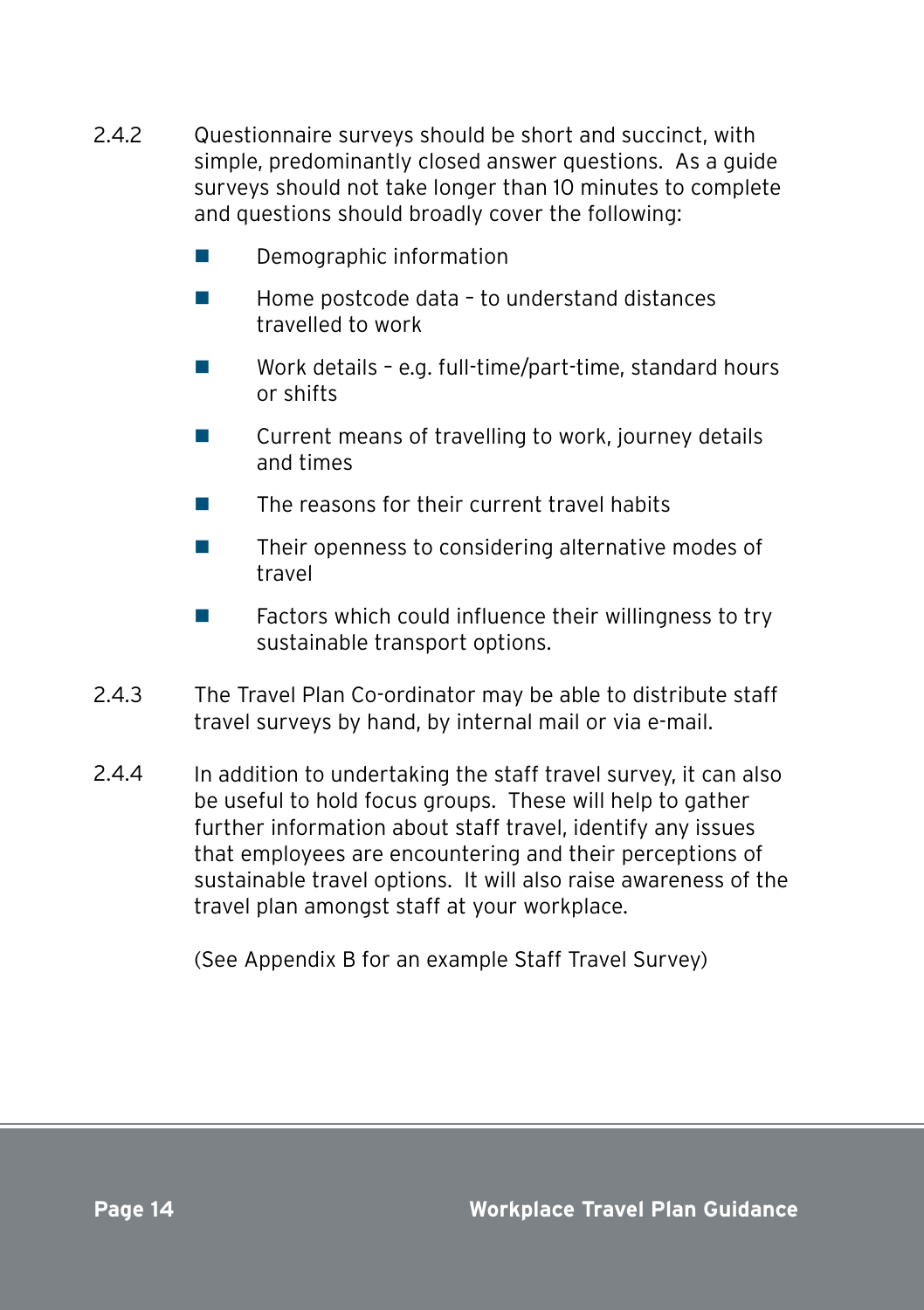### **Identify Objectives and Targets 2.5**

It is important to set objectives, targets and indicators in order to identify progress with your travel plan. These will be what you aim to achieve, and how you will measure progress towards achieving them. 2.5.1

## **Objectives**

- Defining a set of objectives will give your travel plan direction and focus. The objectives will reflect the particular circumstances and motivations behind the plan itself, which should include addressing issues from the workplace site assessment and the staff travel survey. 2.5.2
- Examples of travel plan objectives are: 2.5.3
	- $\blacksquare$  To facilitate and encourage the sustainable and safe travel of employees and visitors to the site
	- $\blacksquare$  To reduce the level of single-occupancy car trips associated with commuting to work
	- $\blacksquare$  To reduce the number of single-occupancy car trips and costs associated with business travel
	- $\blacksquare$  To continually develop, evaluate and review the progress of the Workplace Travel Plan.

## **Targets**

Adopting a range of targets will provide a mechanism for measuring how successful the workplace travel plan has been in meeting its objectives. Targets should always be SMART (Specific, Measurable, Achievable, Realistic, Timebound). 2.5.4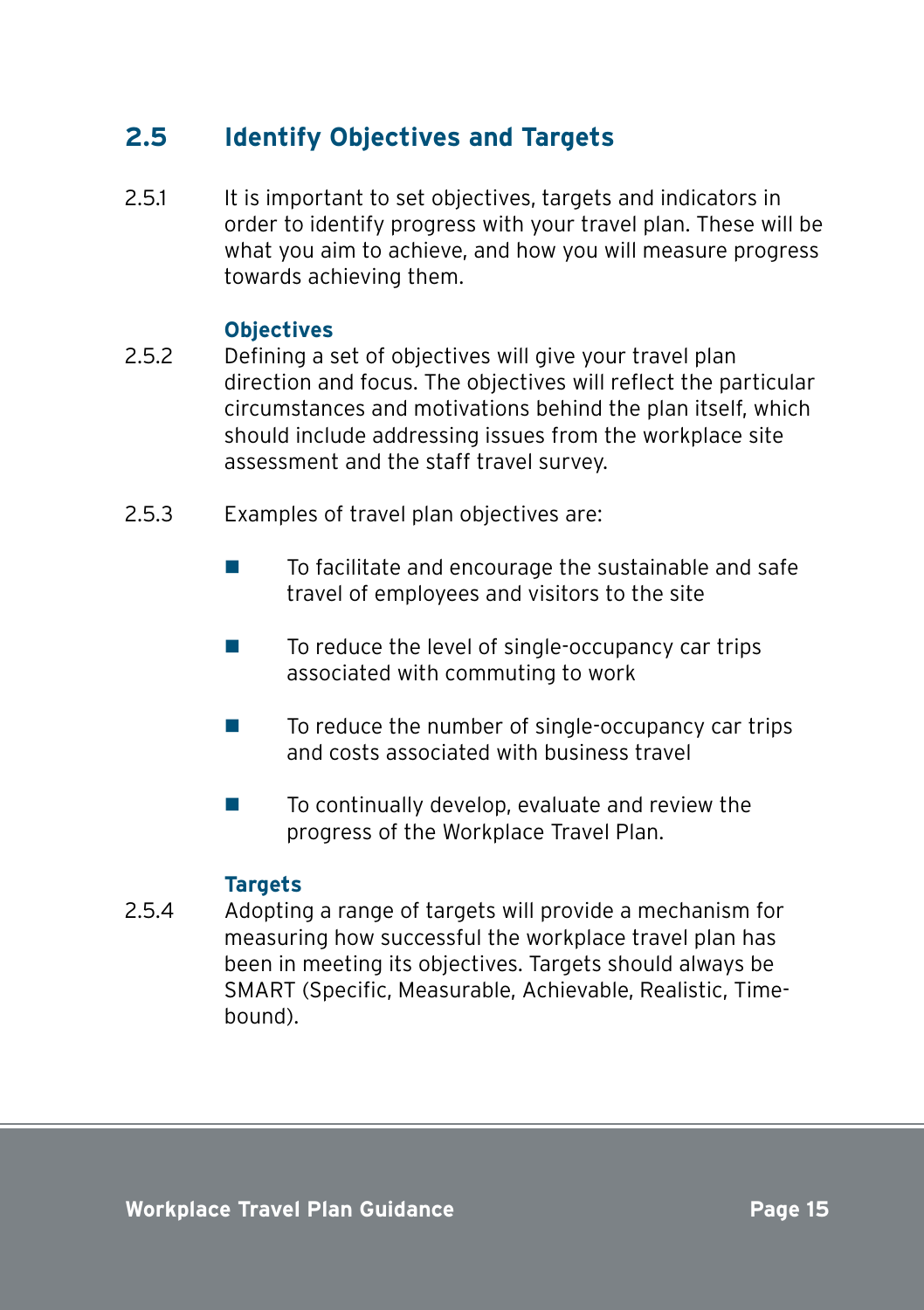- 2.5.5 Your workplace travel plan should ideally include both output and outcome targets.
- 2.5.6 Output targets related specifically to undertaking certain actions by a particular date. Examples of output targets include:
	- 'To provide an additional 30 secure cycle stands at our workplace by September 2011'.
	- To appoint a Travel Plan Co-ordinator by November 2011'.
- 2.5.7 Outcome targets are specifically related to the anticipated outcomes of implementing the travel plan measures and initiatives, and must be included in all workplace travel plans. These targets should be derived against a baseline of current travel patterns. Examples of outcome targets include:
	- To reduce the proportion of staff driving alone to work by 20% by December 2011'
	- $\blacksquare$  'To increase the proportion of staff cycling to work by 5% by August 2011'.

#### **2.6 Identify Measures and Initiatives**

2.6.1 The key to developing a successful travel plan is to identify a package of integrated measures to ensure the travel plan objectives are achieved. The results from your staff travel surveys will indicate those areas where support amongst staff is greatest and therefore which measures are more likely to succeed.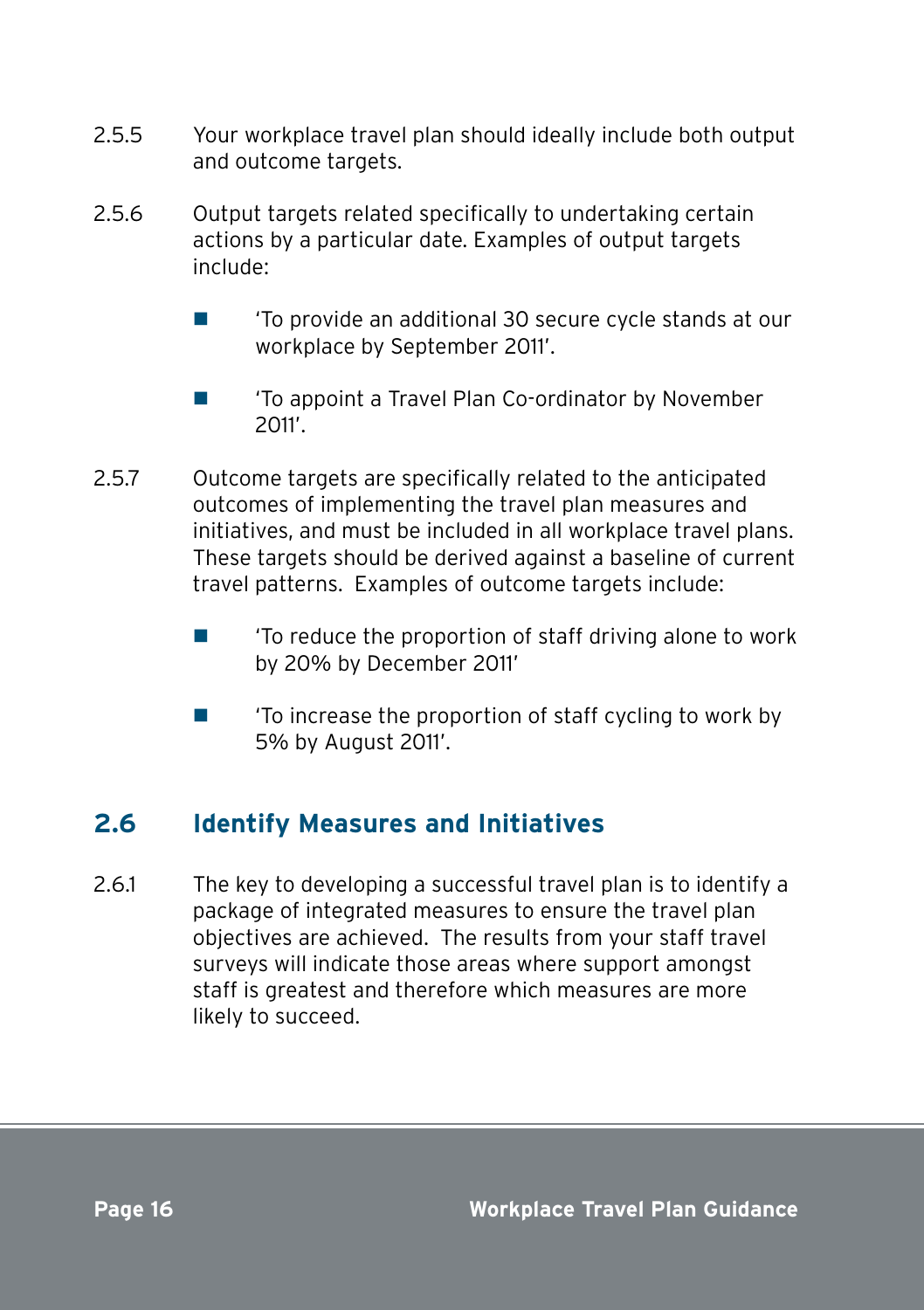- The measures employed as part of your workplace travel plan should comprise both 'carrots' and 'sticks'. This is a combination of both measures to actively encourage the use of sustainable transport options and smarter working practices, together with measures to actively restrict or reduce the attractiveness of car-based access to your workplace. 2.6.2
- The absence of either type of measures will greatly reduce the chances of your workplace travel plan being successful in meeting its objectives. 2.6.3

## **Walking**

- Walking is the easiest and cheapest mode of transport available. Measures you could deliver through your travel plan include: 2.6.4
	- Raising awareness of the health and financial benefits of walking through promotions
	- $\blacksquare$  Producing a 'safe routes to work' map for staff
	- $\blacksquare$  Organising a 'walk to work day' to encourage some staff to experience walking to work
	- $\blacksquare$  Provide umbrellas or personal alarms for staff willing to walk to work
	- $\blacksquare$  Introduce increased flexi-time for staff willing to walk to work
	- $\blacksquare$  Introduce occasional incentives, such as a free 'walker's breakfast' for staff who walk to work.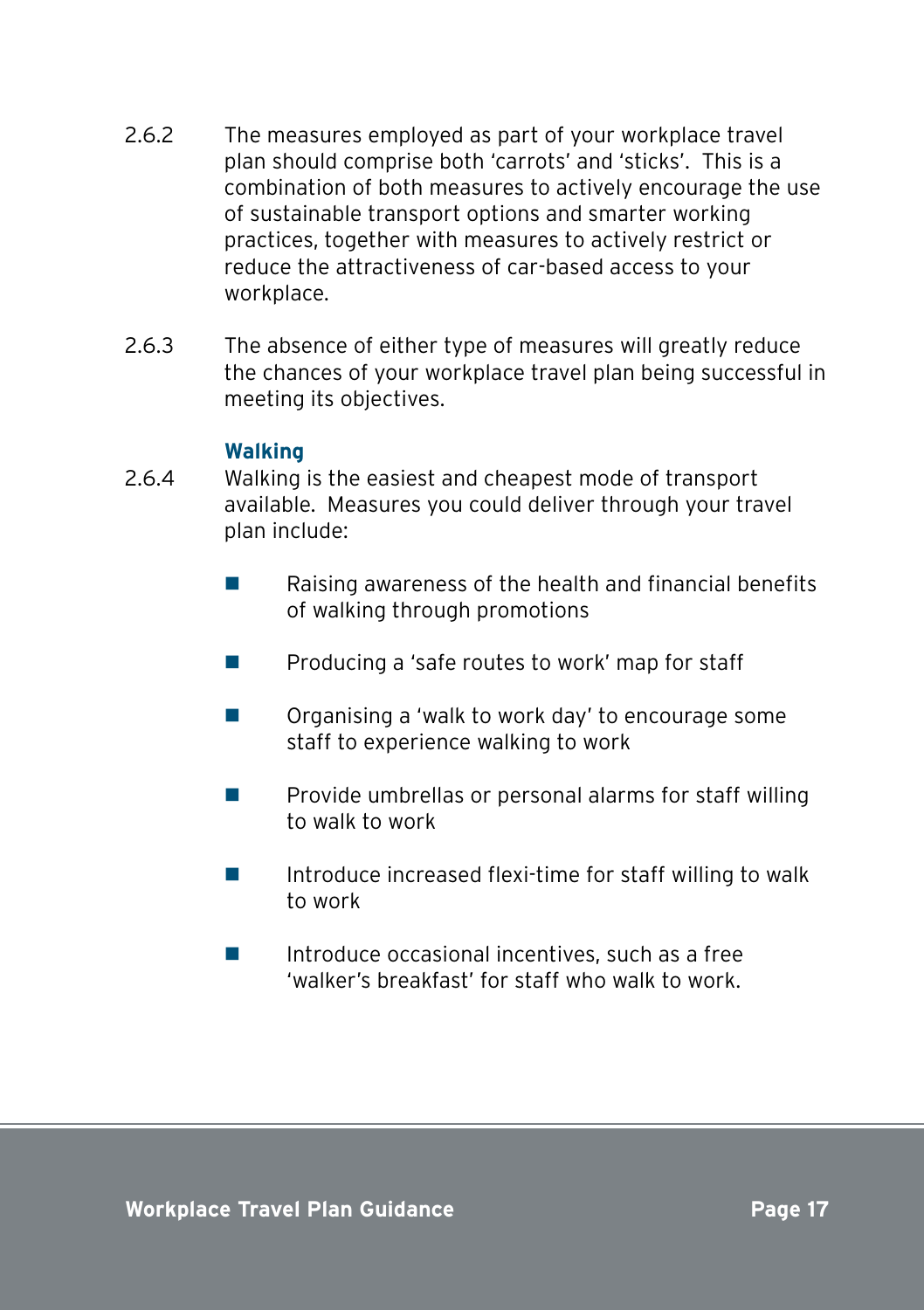## **Cycling**

- 2.6.5 Cycling is an easy way to introduce physical activity into everyday life. The running costs are low, you can avoid traffic jams and make your journey times more predictable. The staff travel survey will alert you to any perceived barriers to cycling at your workplace. Example measures include:
	- $\blacksquare$  Raising awareness of the health and financial benefits of cycling through promotions
	- $\blacksquare$  Providing lockers, changing facilities and showers
	- Providing convenient, secure and covered cycle parking
	- $\blacksquare$  Providing office pool bikes for business travel
	- Offering interest-free cycle loans, and discounts for cycle and safety equipment purchase
	- Providing a cycle mileage allowance for business travel
	- $\blacksquare$  Establishing a Bicycle User Group to discuss cycling issues in more depth [BUGs].

## **Public transport**

2.6.6 Many car drivers are simply unaware of the bus and train services available to them. Therefore, providing public transport information is an important step towards encouraging bus and rail travel, at least for some journeys. There are several initiatives that could encourage staff and visitors to use public transport for commuting and business travel: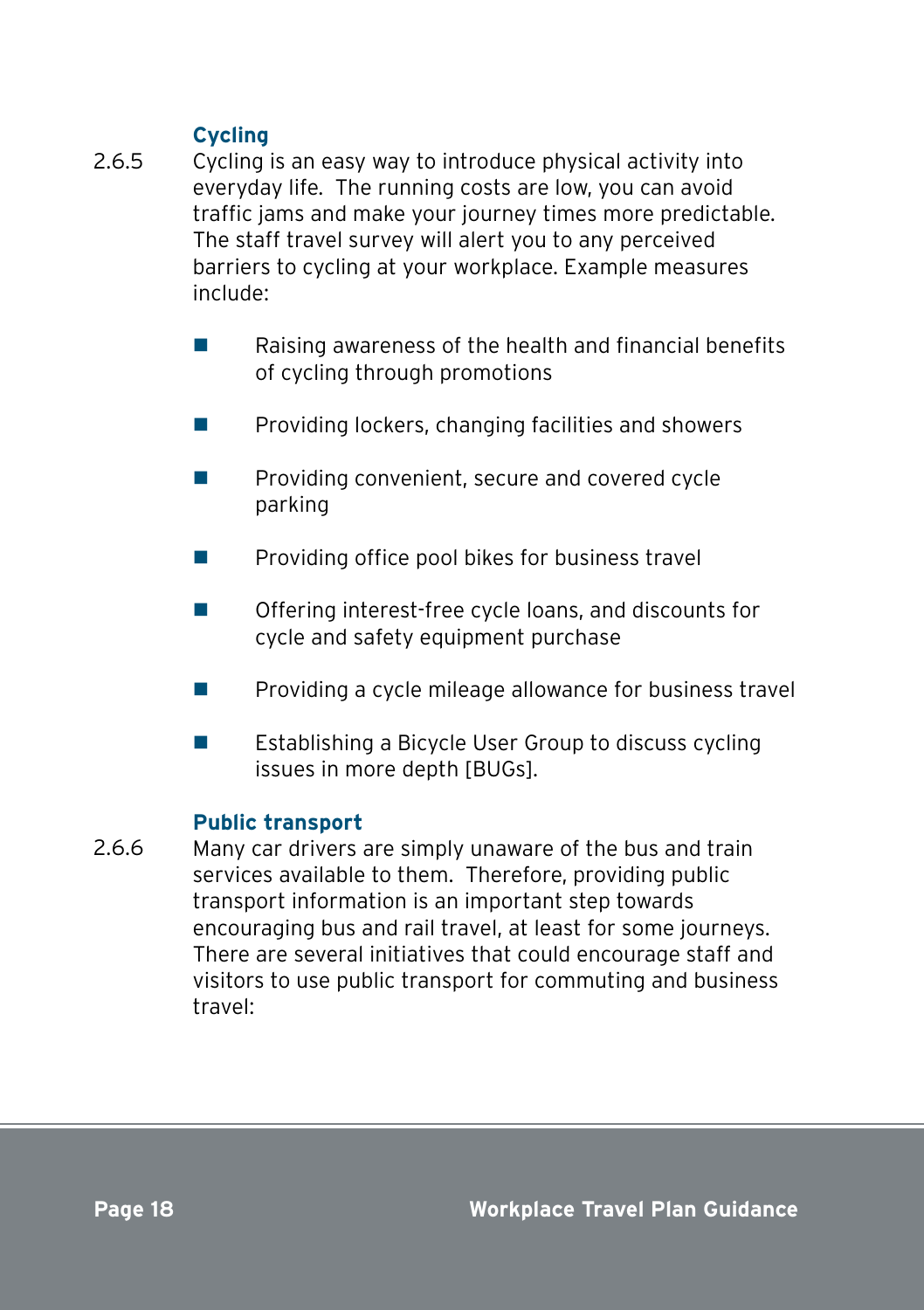- $\blacksquare$  Providing interest-free loans to staff for the purchase of public transport season tickets
- Offering staff discount travel cards
- Providing free short-term 'taster tickets' for staff to trial local public transport
- $\blacksquare$  Sponsoring new services and/or increasing frequencies of existing services.
- $\blacksquare$  Improving waiting facilities on-site
- Providing better public transport information via leaflets/intranet.
- Providing a staff minibus or coach.

## **Car sharing**

- People driving alone account for more than 80% of commuter journeys by car. For some car drivers, it may be more attractive and convenient to share a car journey with someone else than to switch to a completely different form of transport, such as bus or bicycle. Measures to encourage car-sharing in your workplace travel plan might include: 2.6.7
	- $\blacksquare$  An organised workplace event, such as a coffee morning, where staff interested in car sharing can meet up and find potential car-share partners
	- $\blacksquare$  A computer-based database, run through an organisation such as Liftshare, to help match potential car-sharers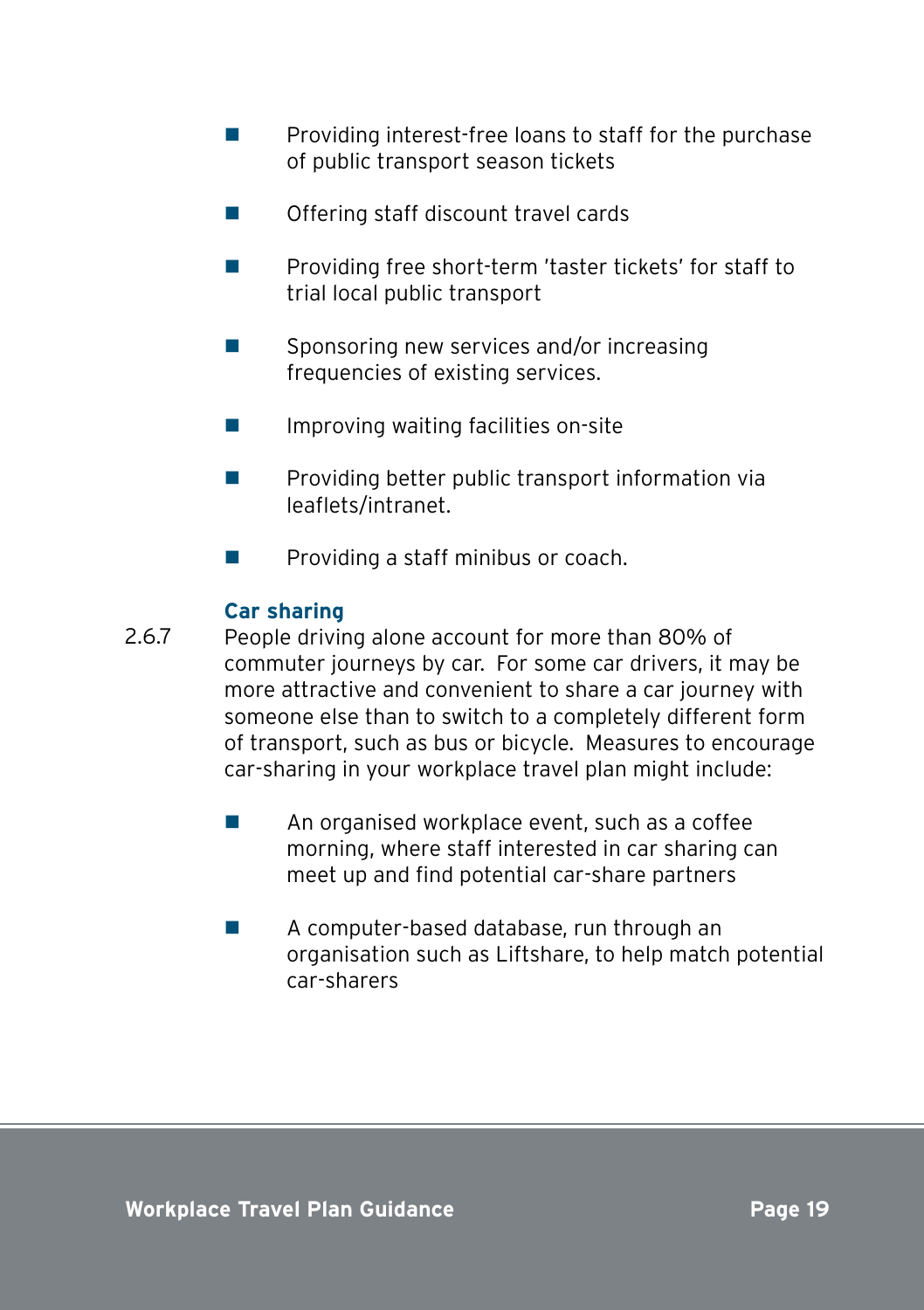- $\blacksquare$  The offer of a guaranteed ride home for staff, paid for by the company, should the car share arrangements fail on a particular day
- $\blacksquare$  The provision of designated 'car share only' car parking spaces on site
- $\blacksquare$  Information leaflets for staff emphasising the financial benefits of car-sharing ("half your fuel bills!")
- $\blacksquare$  Pool cars/cycles for use by staff needing to use them in the course of their work

## **Car parking**

- $26R$ Workplace car parking will be one of the most important factors influencing whether or not staff choose to drive to work. Therefore, you will need to demonstrate within your workplace travel plan how you have considered the availability and management of your workplace car parking. Particular measures might include:
	- Introducing staff car parking charges for on-site parking spaces
	- $\blacksquare$  Introducing a permit system that might, for example, only allow staff to park 4 out of 5 days per week requiring them to find a more sustainable travel alternative for at least one day
	- $\blacksquare$  Providing more priority car parking spaces exclusively for staff willing to car share
	- $\blacksquare$  Reducing the overall number of car parking spaces and providing additional cycle parking spaces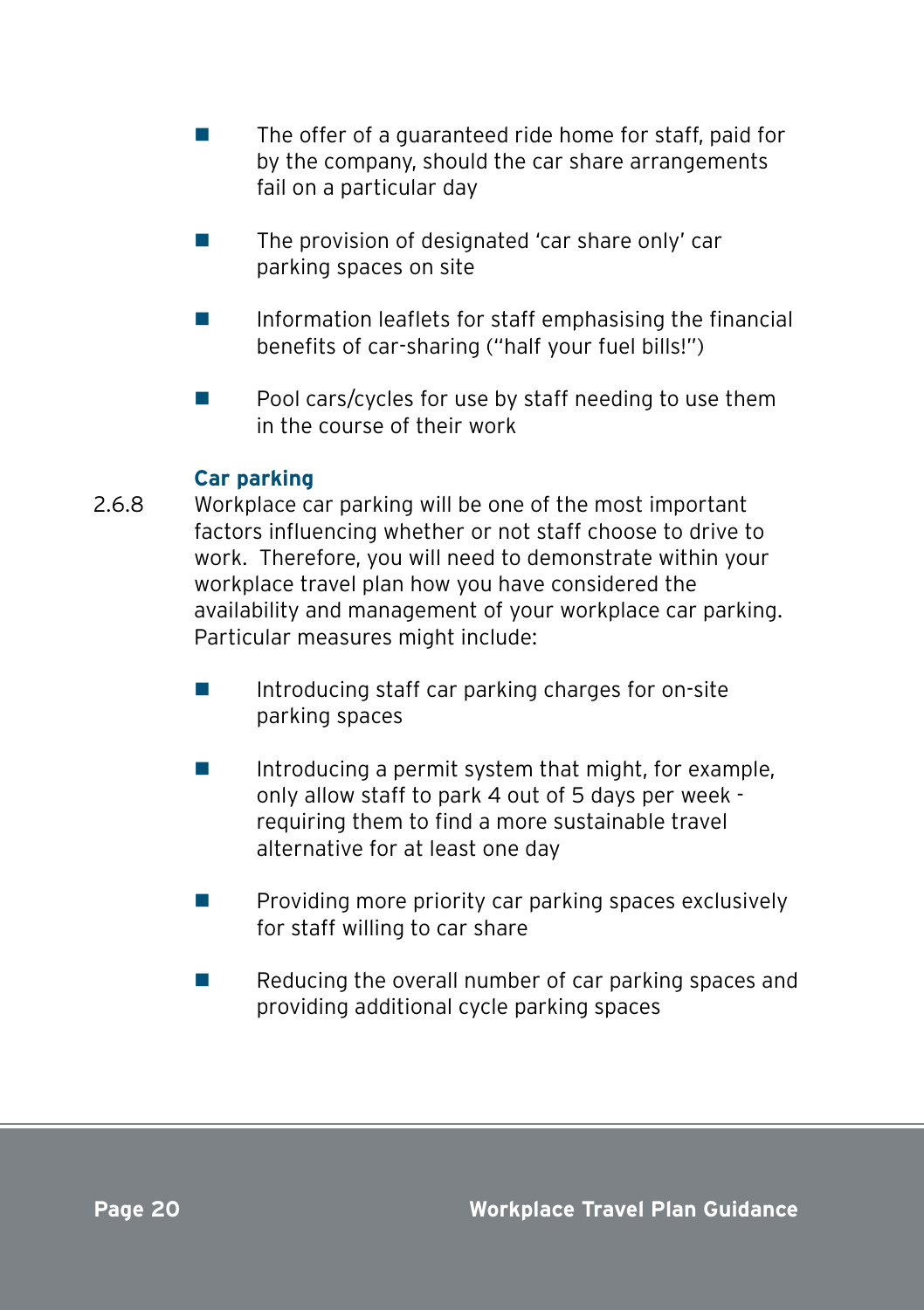Membership of a 'car club', providing access to a car for employees who may require one, but reducing the need to park vehicles on-site.

## **Smarter Working Practices - Reducing the need to travel**

- Your organisation might consider changing some of the ways in which it works. Not only can this have an impact on reducing the need to travel, both for commuting and business-related journeys, but also allow organisations to identify smarter ways of working. These can lead to more efficient working practices, helping companies to reduce operating costs and become more efficient and competitive. 2.6.9
- Examples of smarter working practices include: 2.6.10
	- $\blacksquare$  Introducing teleconferencing and videoconferencing facilities – as a means to hold meetings with colleagues and clients without necessarily having to travel to meet them on each occasion.
	- Introducing a 'flexi-time system' to allow staff a better chance of finding public transport services that fit in with their daily travel to work requirements.
	- $\blacksquare$  Enable some staff to work e.g. a nine-day fortnight, meaning they work the same overall number of contractual hours, but require less overall trips to be made into the workplace
	- $\blacksquare$  Membership of a 'car club', providing access to a car for employees who may require one, but reducing the need to own and park vehicles on-site, and maintain and manage a vehicle fleet.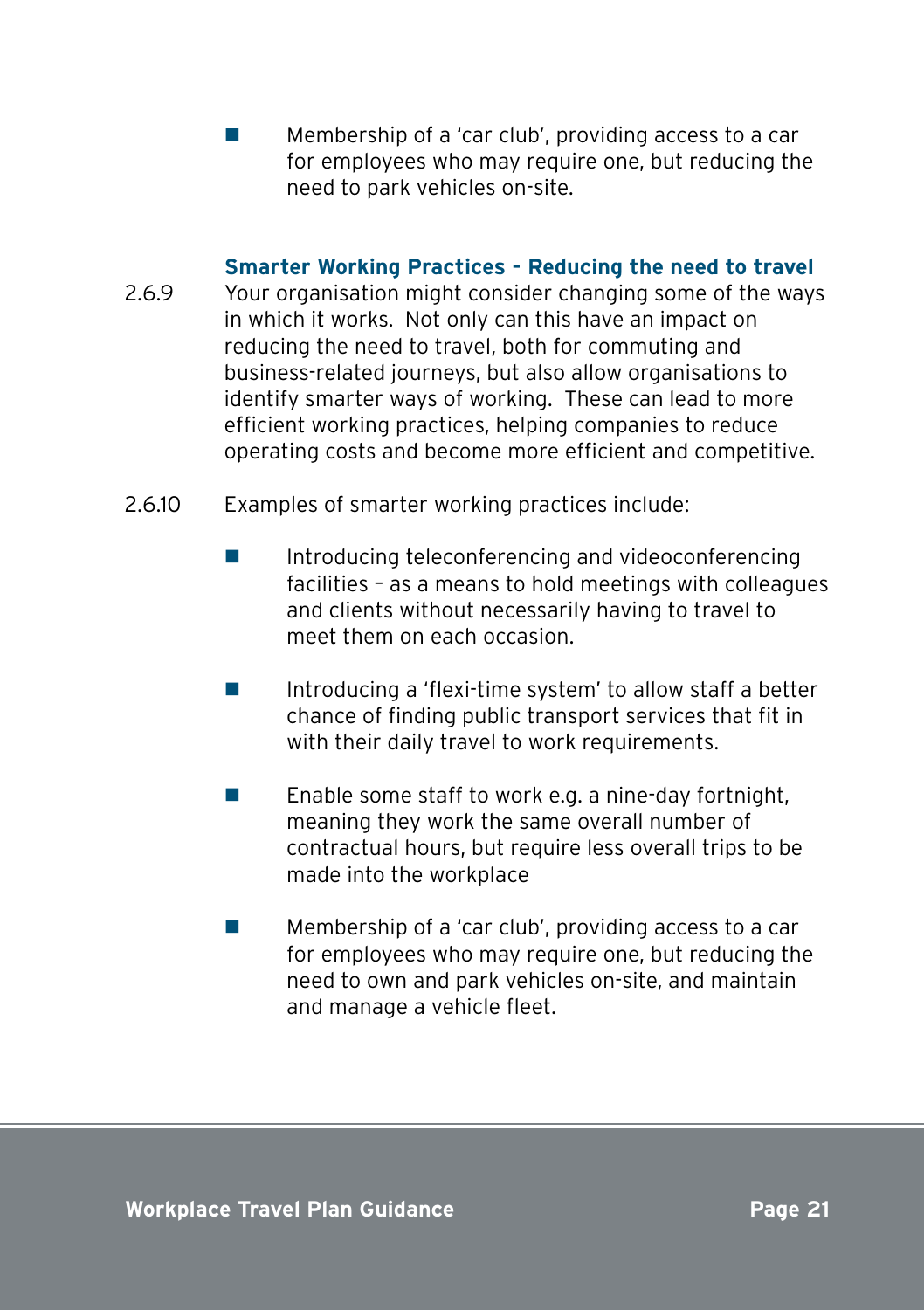Permitting some staff to work from home or in a local satellite office for all or part of the week – reducing the overall number of journeys associated with your workplace.

### **Promotion and Marketing 2.7**

- Travel plan development and implementation is a dynamic process and it is important that staff do not feel concerned or threatened by change. Also, some staff may be sceptical of the benefits associated with travel plans, and may not see the travel plan as necessary. Therefore, if it is to be successful, the travel plan will need promotion and marketing to highlight the benefits and opportunities it provides. 2.7.1
- Marketing is a tool that can be used throughout various stages of plan development. Travel plan development stages where you might consider using marketing techniques include: 272
	- $\blacksquare$  Introducing the travel plan concept to your organisation
	- $\blacksquare$  The launch of the travel plan at your workplace
	- $\blacksquare$  The staff travel survey
	- $\blacksquare$  Changes to your workplace car parking policy
	- $\blacksquare$  The introduction of new measures and staff benefits
	- $\blacksquare$  Feedback on progress and success (positive reinforcement).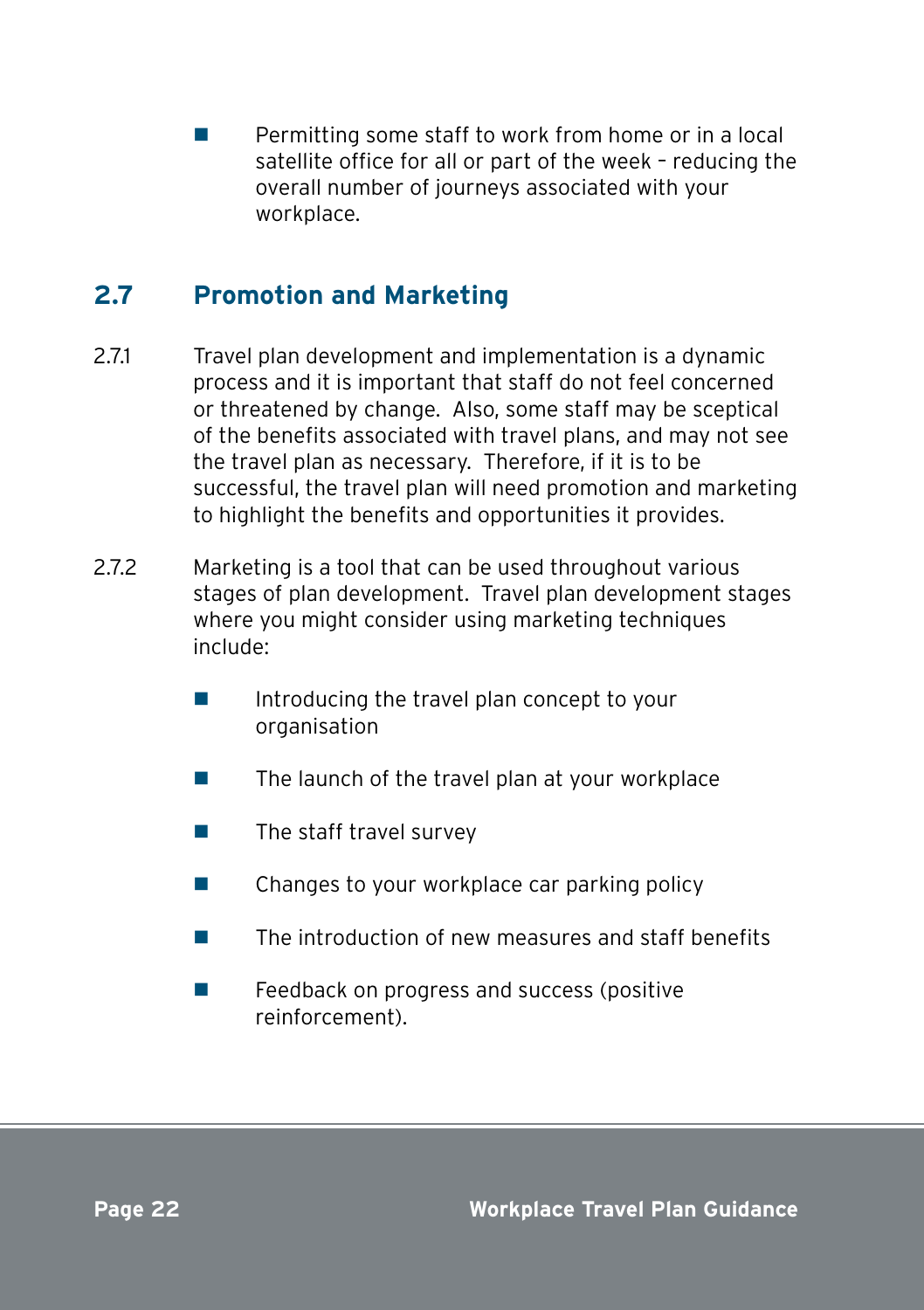## **Targeted Marketing**

- Your travel plan may also include targeted marketing techniques. The use of Personal Travel Planning for example, will provide individual members of staff with information (and incentives) related to local sustainable travel options tailored to their individual journey requirements. 2.7.3
- Aside from targeted marketing, general promotional campaigns within your workplace can help to highlight to staff the potential financial, social and environmental benefits, and journey time savings, associated with a wide range of sustainable travel options. 2.7.4

### **Marketing Tools**

- There are a number of ways in which to help market your travel plan. Some examples are: 2.7.5
	- $\blacksquare$  Fivers and posters around the workplace
	- **Newsletters that can be distributed to staff in either** paper or electronic form
	- $\blacksquare$  Feedback through staff meetings
	- $\blacksquare$  Marketing material included with staff pay-slips
	- $\blacksquare$  Electronic methods, such as intranet or e-mail to disseminate new initiatives
	- $\blacksquare$  Promotional events such as "walk to work" week, or a car-share networking event.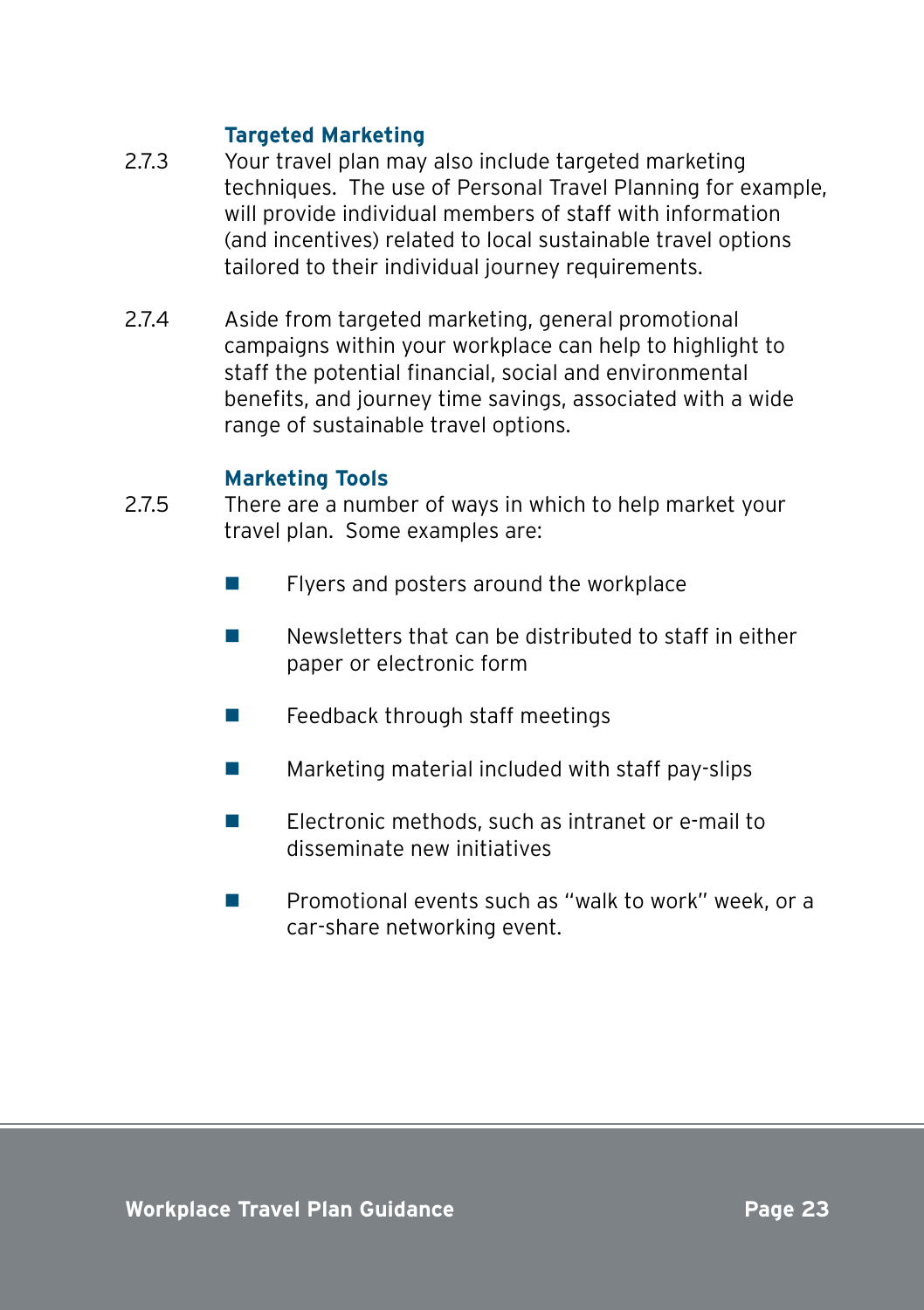### **2.8 Monitoring and Review**

- 2.8.1 Having introduced these measures and initiatives to try and persuade staff and visitors to reconsider their travel habits, it is essential to monitor the impact of the measures you have introduced. Monitoring should relate directly to achievement of the travel plan targets.
- 2.8.2 When developing your travel plan you need to decide on the following:
	- Who is responsible for undertaking the monitoring?
	- $\blacksquare$  How frequently is monitoring of the travel plan required?
	- $\blacksquare$  How will the monitoring be undertaken?
	- $\blacksquare$  How will the results be disseminated to staff and other stakeholders?
	- $\blacksquare$  How will the results help inform a review of the travel plan?
- 2.8.3 A comprehensive approach to monitoring will include undertaking a 'staff travel survey' at set intervals to allow for comparison on the progress of the travel plan against its stated targets and objectives. An example staff travel survey is included in Appendix B.
- 2.8.4 Details of an appropriate approach to undertaking travel plan monitoring are outlined in Part B of this guidance. If you are submitting a travel plan as part of a planning application, it will be necessary to follow the approach outlined.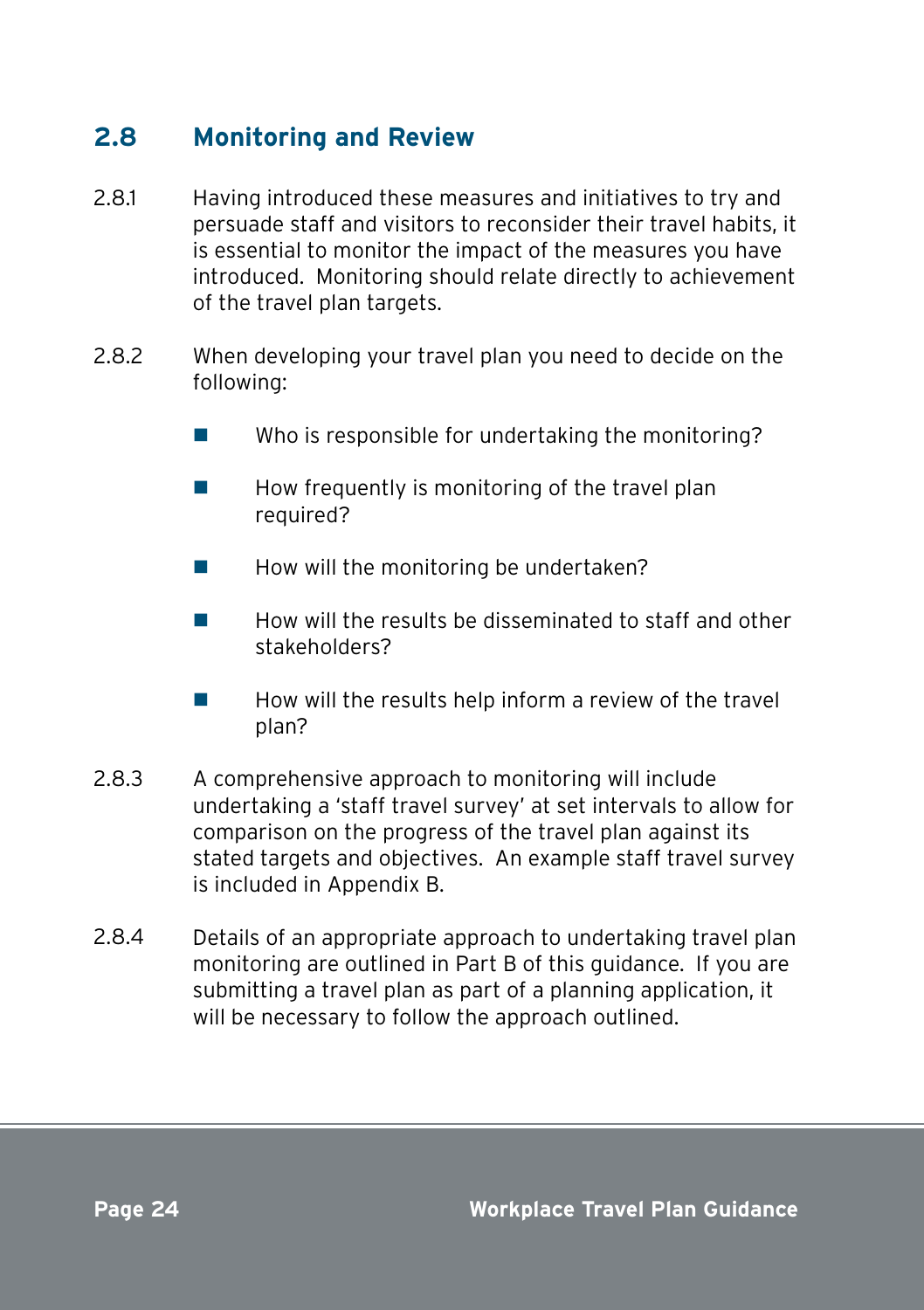### **Successful Implementation 2.9**

## **The Oracle Example**

- After relocating its offices to the Thames Valley Park Business Park in 2000, Oracle was approached by the Council to introduce a travel plan that would address traffic and commuter impact issues. Since that time, a very successful workplace travel plan has been developed. 2.9.1
- The travel plan programme includes the following activities and services: 2.9.2
	- A Commuter Centre being opened in 2001 the first in the UK
		- To define, implement and promote the Oracle travel plan
		- To support commuters using sustainable transport
		- To manage a "shop front" centre and provide transport information
	- $\blacksquare$  A successful car share scheme (including dedicated car share bays)
	- $\blacksquare$  A courtesy bus service, operating every eight minutes at peak times to Reading Station
	- $\blacksquare$  Free cycles available to staff on loan
	- $\blacksquare$  Shower, locker and changing facilities for staff
	- $\blacksquare$  Walking and cycling buddy groups: including 'bike doctor' appointments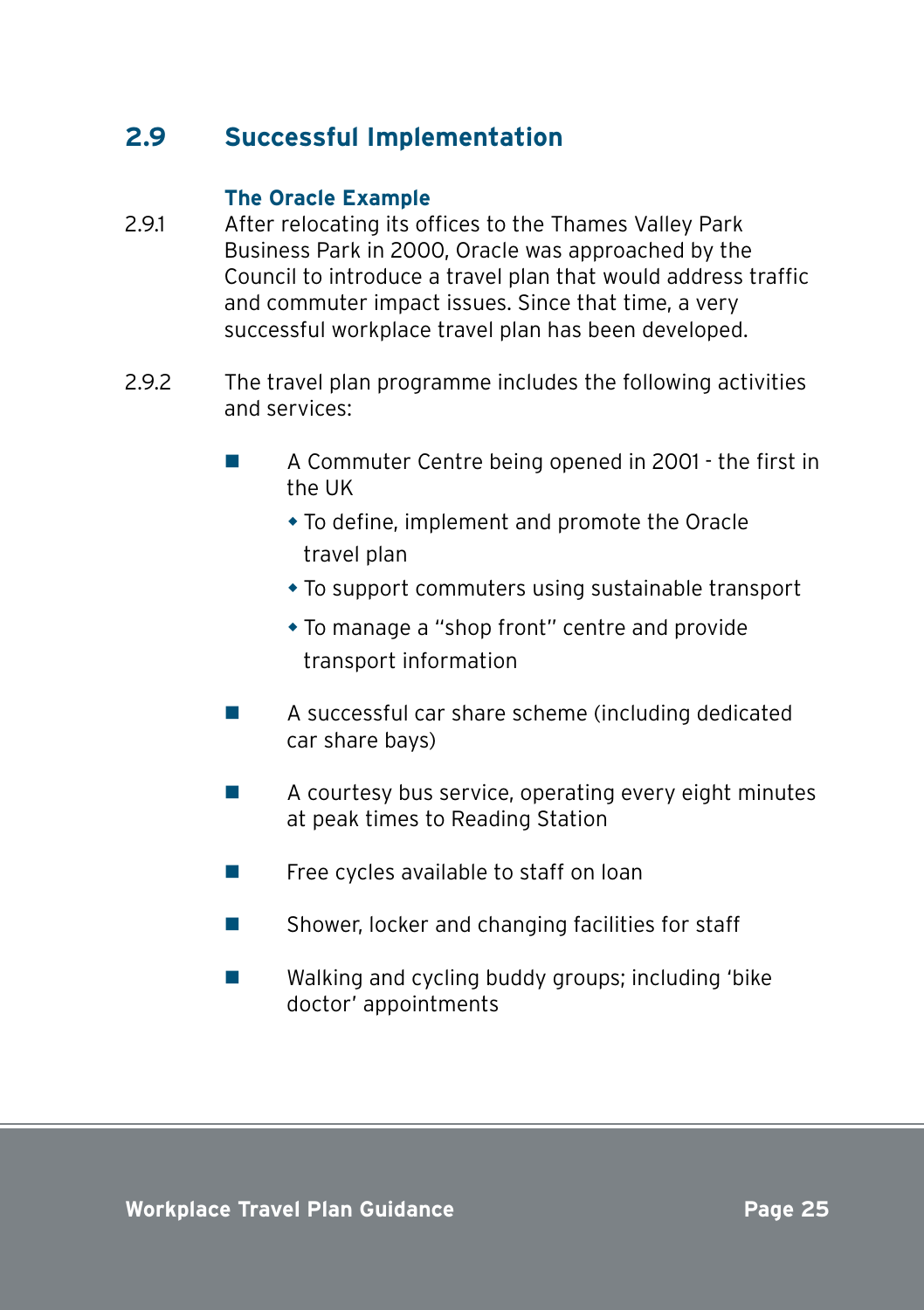- Electric vehicles on site; available for use to other buildings
- A waterless car valet system on site (for car sharers).
- Since the inception of its travel plan, Oracle has won the following awards: 2.9.3
	- **Association of Commuter Transport 'best marketing** campaign' 2004
	- **Association of Commuter Transport 'highly** commended for Private Sector' 2003
	- **Pride of Reading Award for 'Business in Action' 2006**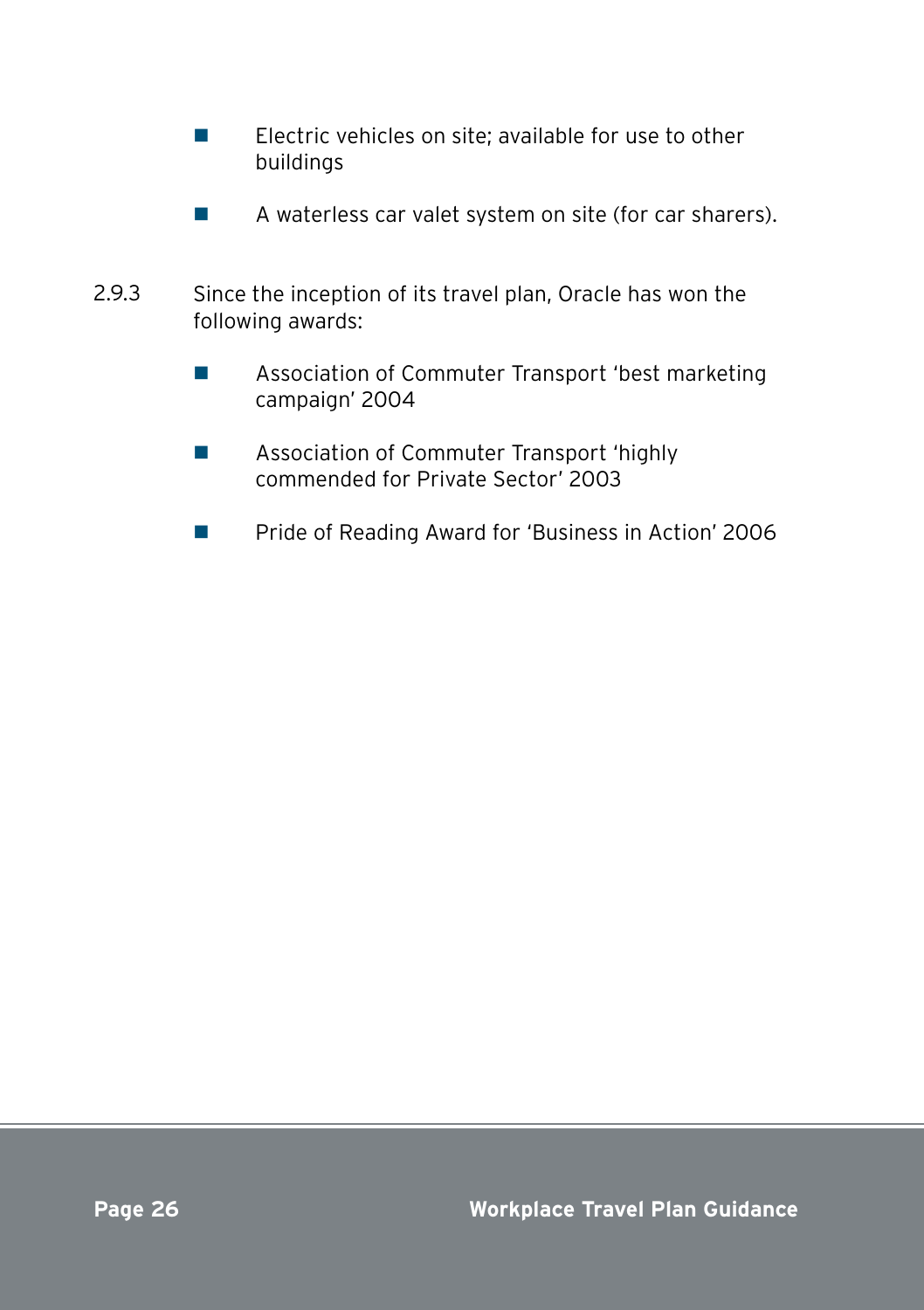## **3 Workplace Travel Plans and the Planning Process**

- $3.01$ Having outlined the process for the preparation of a workplace travel plan for your organisation, this section focuses on how Wokingham Borough Council will secure workplace travel plans through the planning process.
- 3.0.2 This section explains the procedure to follow if you are submitting a workplace travel plan as part of a planning application in Wokingham.
- 3.0.3 If your organisation is requested to submit a workplace travel plan to accompany a planning application, you should give close consideration to the content of this section, as adherence with this guidance will largely determine the acceptability of the travel plan being submitted.

### **3.1 When is a Workplace Travel Plan required for a planning application?**

3.1.1 The decision on whether a workplace travel plan will be required will largely be determined by whether or not the scale of planned development exceeds the indicative thresholds outlined in the table below. These thresholds have been derived in accordance with national guidance outlined in 'Guidance on Transport Assessment' (CLG/DfT, March 2007) in securing the delivery of sustainable transport objectives through planning.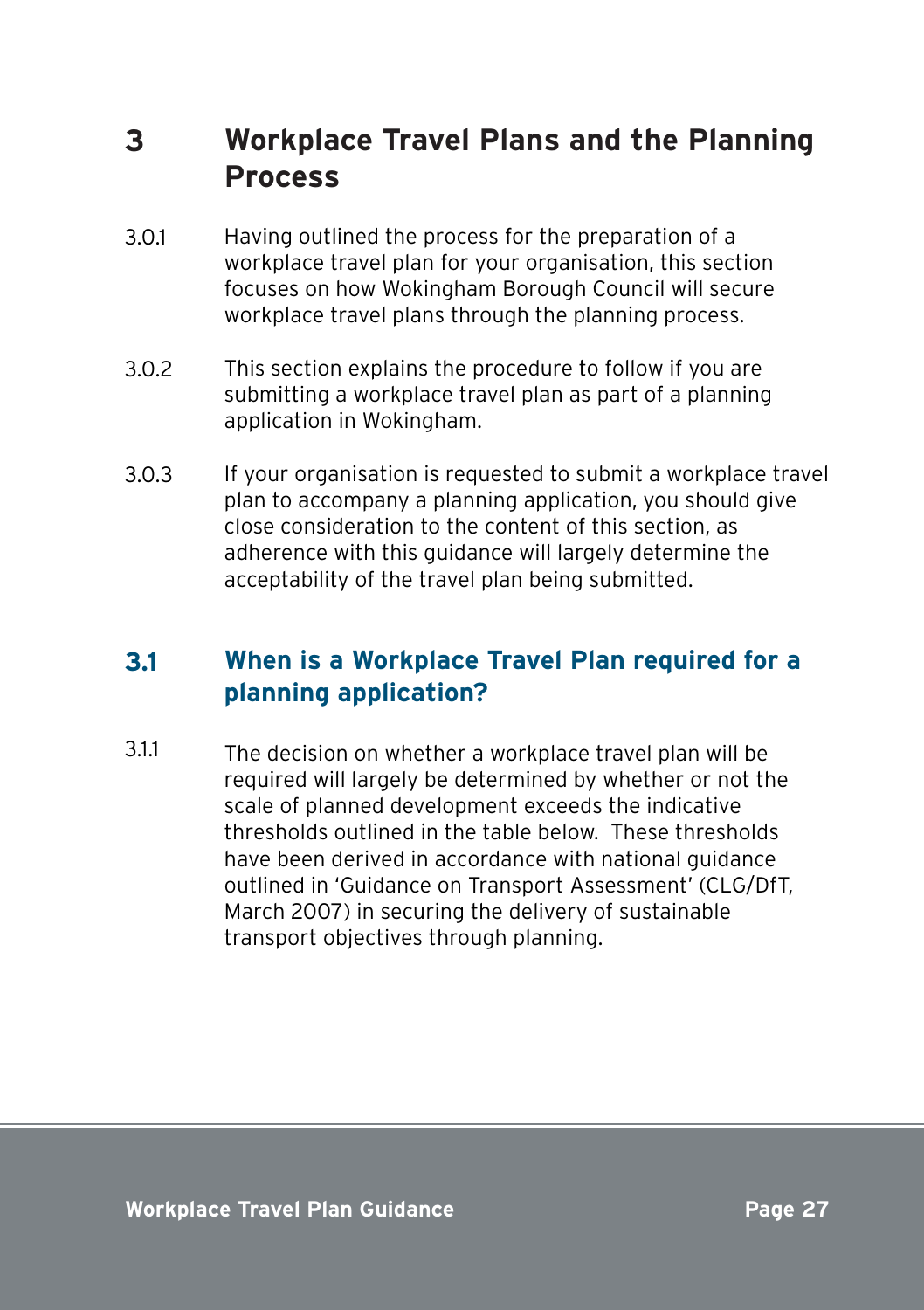## **Table 3.1 – Threshold above which Travel Plans are required**

| <b>Land Use</b>                                                                            | <b>Travel Plan</b><br><b>Statement</b> | <b>Travel Plan</b>                |
|--------------------------------------------------------------------------------------------|----------------------------------------|-----------------------------------|
| A1 Food Retail                                                                             | >250 <800sqm*                          | >800sqm                           |
| A1 Non Food Retail                                                                         | >800 <1500sqm                          | $1500$ sqm                        |
| A2 Financial and Professional<br><b>Services</b>                                           | >1000 <2500sqm                         | $2500$ sqm                        |
| A3 Restaurants and Cafes                                                                   | >300 <2500sqm                          | $2500$ sqm                        |
| A4 Drinking Establishments                                                                 | >300 <600sqm                           | >600sqm                           |
| A5 Hot Food Takeaway                                                                       | >250 <500sqm                           | >500sqm                           |
| <b>B1 Businesses</b>                                                                       | >1500 <2500sqm                         | >2500sqm                          |
| <b>B2 General Industrial</b>                                                               | >2500 <4000sqm                         | >4000sqm                          |
| <b>B8 Storage or Distribution</b>                                                          | >3000 <5000sqm                         | >5000sqm                          |
| C1 Hotels                                                                                  | >75 <100 b'rooms                       | >100 b'rooms                      |
| C2 Residential Institutions.<br><b>Hospitals, Nursing Homes</b>                            | >30 <50 b'rooms                        | >50 bedrooms                      |
| Determine through pre-application<br>D1 Schools, Colleges,<br>discussion**<br>Universities |                                        |                                   |
| D1 Training Centres, Places of<br>Worship                                                  | >500 <1000sqm                          | $>1000$ sqm                       |
| D2 Assembly and Leisure                                                                    | >500 <1500sqm                          | >1500sqm                          |
| Others                                                                                     | discussion                             | Determine through pre-application |

\*GFA unless otherwise stated

\*\* School Travel Plan Guidance is available on Wokingham Borough council's website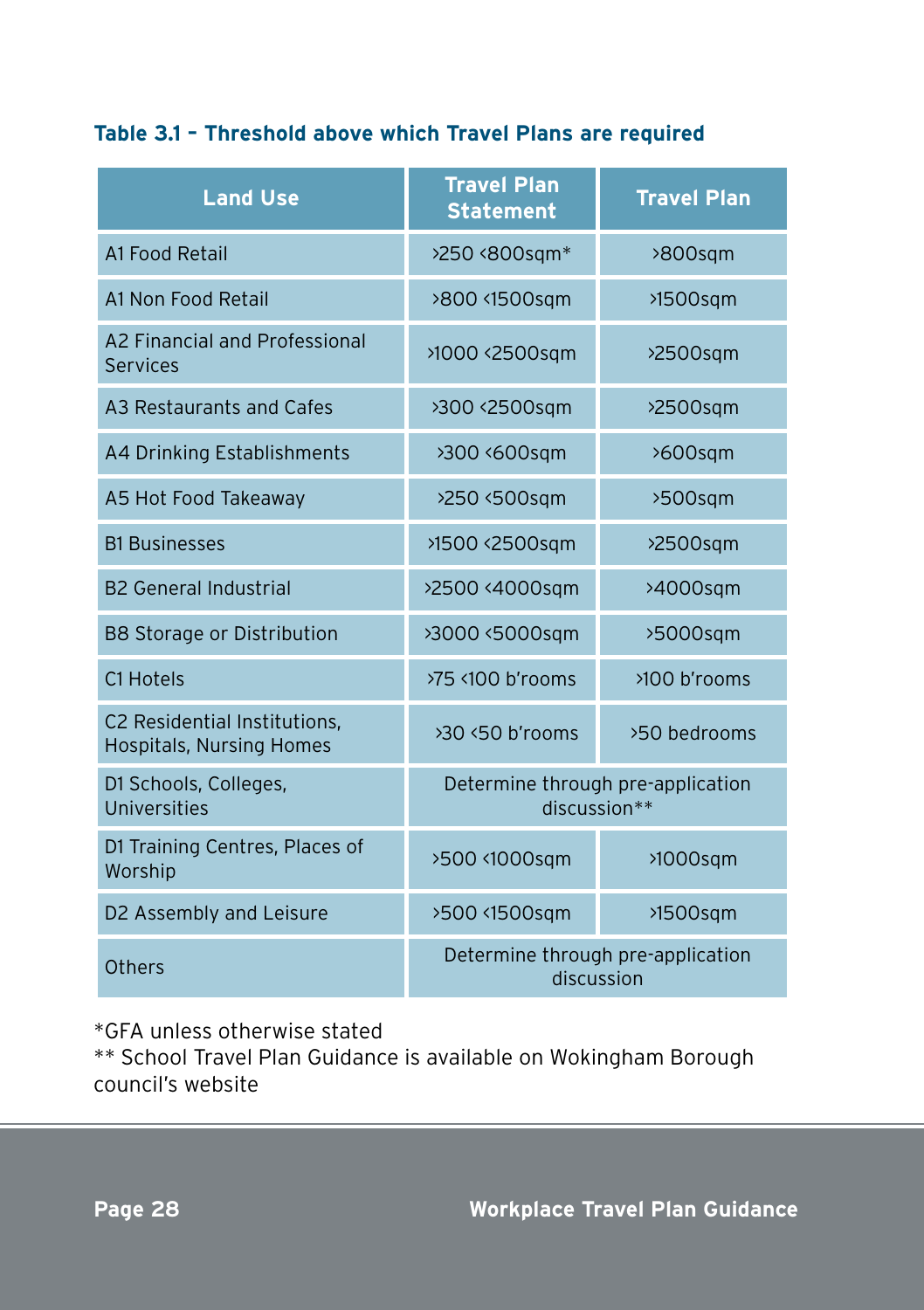312 These thresholds are intended as guidelines for when a workplace travel plan will be required for a planning application for the above land uses. However, particular development applications may necessitate the need for a travel plan even when falling below these thresholds. This may be due to a particular development proposal having the capacity to generate an adverse level of traffic, or it being located in an area with particular environmental sensitivities that would require a comprehensive approach to minimising vehicle traffic.

#### **3.2 Step 1 - Pre-application Discussions**

- 3.2.1 When your organisation is intending to submit a planning application for development it is highly advisable to firstly enter into pre-application discussions with Wokingham Borough Council to determine whether or not a travel plan will be required. This is important for three key reasons:
	- $\blacksquare$  To determine whether or not a workplace travel plan will be required
	- $\blacksquare$  To determine the scope and scale of the workplace travel plan if required
	- $\blacksquare$  To avoid delay in determination of the planning application.
- 3.2.2 Where a workplace travel plan is a requirement, it will usually be for a full travel plan to be prepared. This will contain a range of measures and initiatives, timescales for delivery, a clear management structure, and importantly, clearly defined targets, timescales for review and agreement on subsequent enforcement procedures. If the development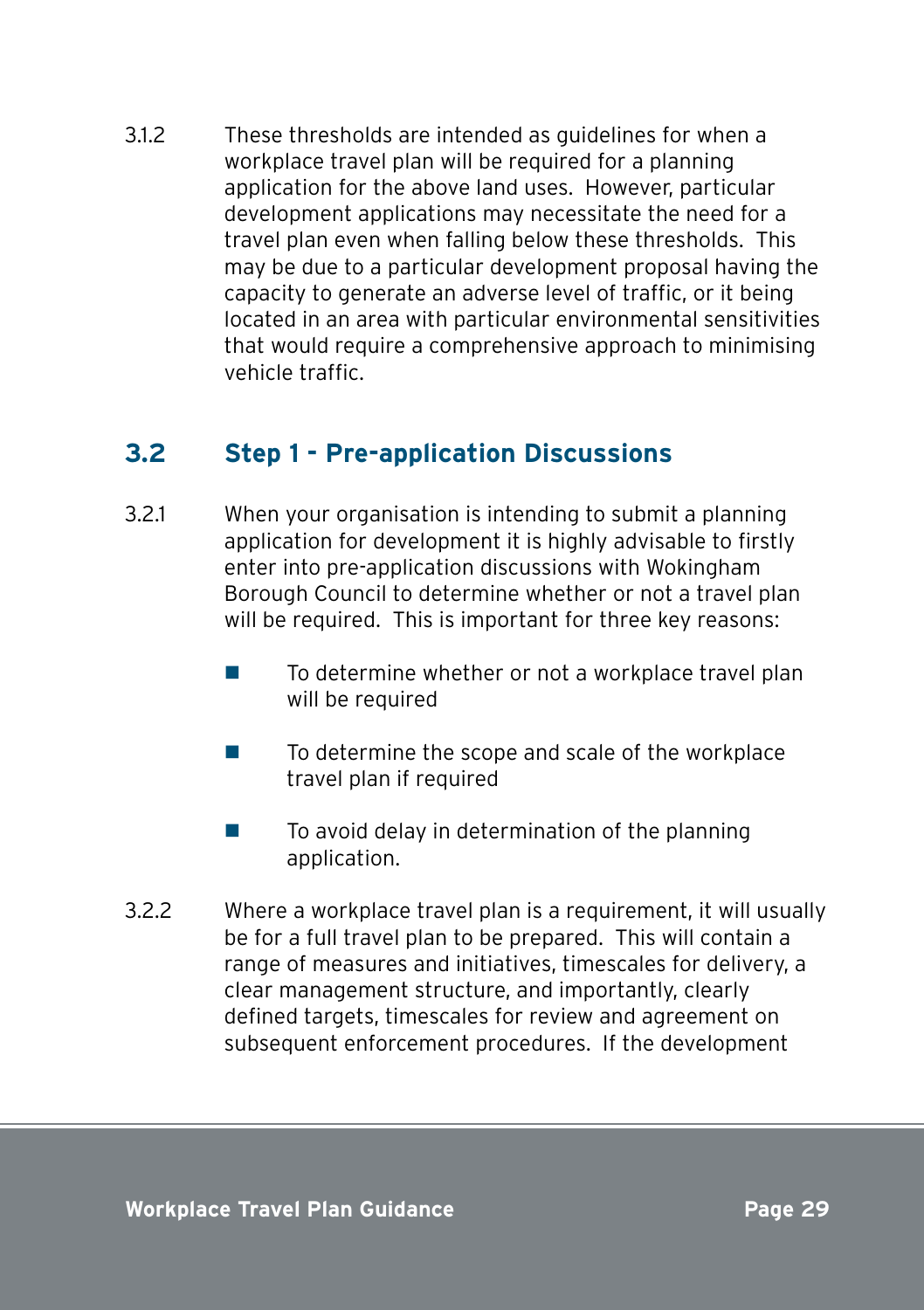proposal is of a smaller scale, with comparatively minor traffic and transport impacts, then a travel plan statement may be sufficient.

- 3.2.3 If a development is more speculative in nature, for example where the end users or occupiers of a commercial development are unknown, Wokingham Borough Council may permit a framework travel plan to be submitted in the first instance. In this instance less initial detail is required about the precise timescales and mechanisms for the delivery of measures.
- 3.2.4 Within the framework travel plan, timescales will still need to be included for the preparation and submission of a full workplace travel plan - a trigger point for which can be agreed during pre-application discussions.
- 3.2.5 In all cases, pre-application discussions with Wokingham Borough Council will confirm the appropriate level of travel plan for a given development proposal.

### **3.3 Step 2 - Travel Plan Submission and Determination**

3.3.1 In each instance, a draft travel plan should be submitted to Wokingham Borough Council prior to the submission of the planning application, as this will allow more time to agree the plan, resulting in less chance of delay in the granting of planning permission.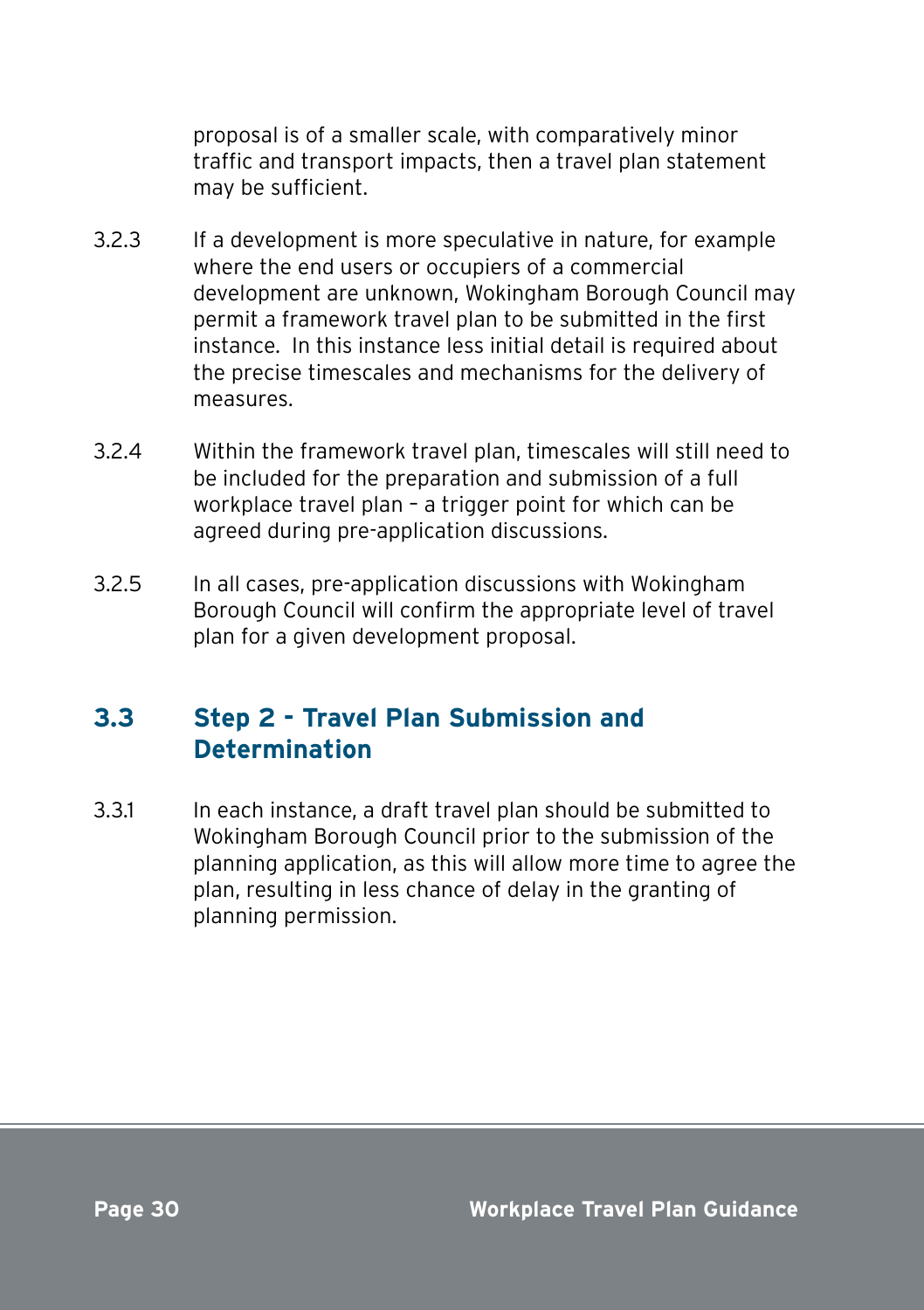### **3.4 Step 3 - Securing the Workplace Travel Plan**

- 3.4.1 Having agreed the scope of the travel plan, your organisation will be in a position to apply the best practice approach to preparing a workplace travel plan, as outlined in Part A.
- $3.4.2$ It will be important that delivery of the travel plan can also be secured through the planning process. The mechanism for securing delivery of the travel plan may vary according to the scale and nature of the development. Where a development is relatively small and/or straightforward in nature, the Council may secure delivery of the travel plan by imposing a planning condition which must be discharged in order to receive planning consent.
- 3.4.3 However, with larger developments, or where specific reductions in vehicle trips arising from the development proposal must be met, the Council may secure delivery of the travel plan through the use of a planning obligation, usually referred to as a 'Section 106 Agreement'.
- 3.4.4 Planning obligations might require, for example, a developer to undertake additional works or measures in order to meet vehicle trip reduction targets agreed as part of the travel plan, or specified payments to the Council in order to help achieve these outcomes.
- 3.4.5 Where a lower trip rate has been accepted based on the assumed success of a travel plan, the planning obligation needs to include clauses/penalties to set out the consequences of the travel plan targets not being achieved.
- 3.4.6 Wokingham Borough Council may also wish to secure a bond or cash deposit from the developer as part of the S106 Agreement. The bond or cash deposit will represent a final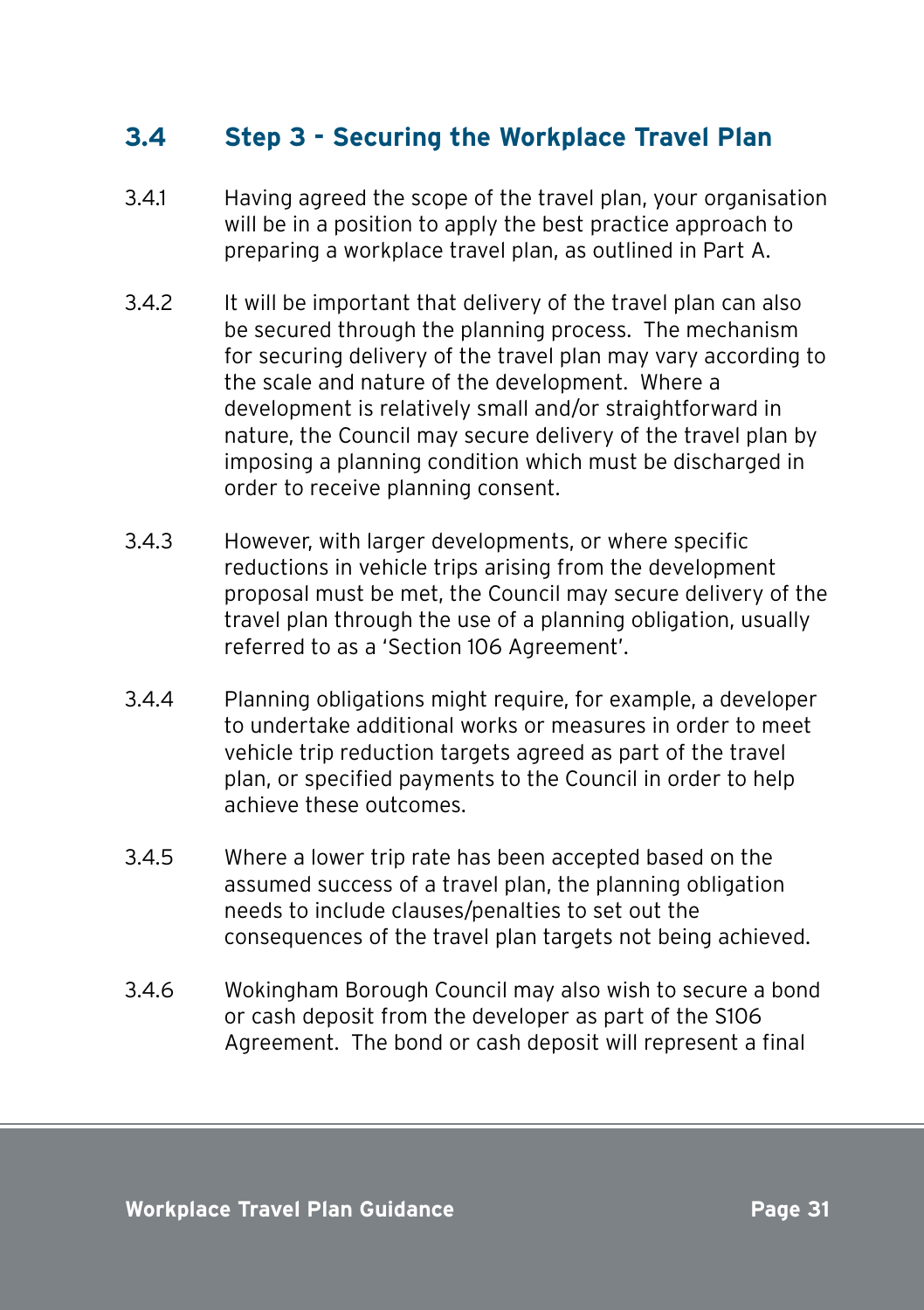surety for delivery of the Travel Plan, and may be called in by the Council if the developer fails to deliver the agreed measures/targets contained within the Travel Plan, or is otherwise returned to the developer after a specified period of time when the Travel Plan targets have been achieved.

3.4.7 Discussions between developers and the Council will help to determine the mechanism by which the workplace travel plan will be secured.

### **3.5 Step 4 - Monitoring Requirements**

- 3.5.1 It is important that monitoring data gathered through travel plans in Wokingham is collected in such a way as to provide a clear indication of how successful the travel plan has been in minimising single-occupancy car journeys and encouraging sustainable travel patterns. Furthermore, it is important that a standardised approach is followed to allow for comparison between different site locations.
- 3.5.2 For all Workplace Travel Plans submitted in Wokingham Borough, the following monitoring data is required:
	- **1. Multi-modal count survey:** This is a count of all vehicles (by type), cyclists and pedestrians entering and leaving the workplace site over the course of a day. Results from counts undertaken should be compatible with the TRICS database.
	- **2. Staff travel survey:** A staff travel survey should be distributed to all site users at the workplace location. This will ask questions about how they currently travel to the site, how they would prefer to travel to the site, any travel or transport issues they are encountering, and their attitudes toward sustainable travel. An example staff travel survey is provided in Appendix B.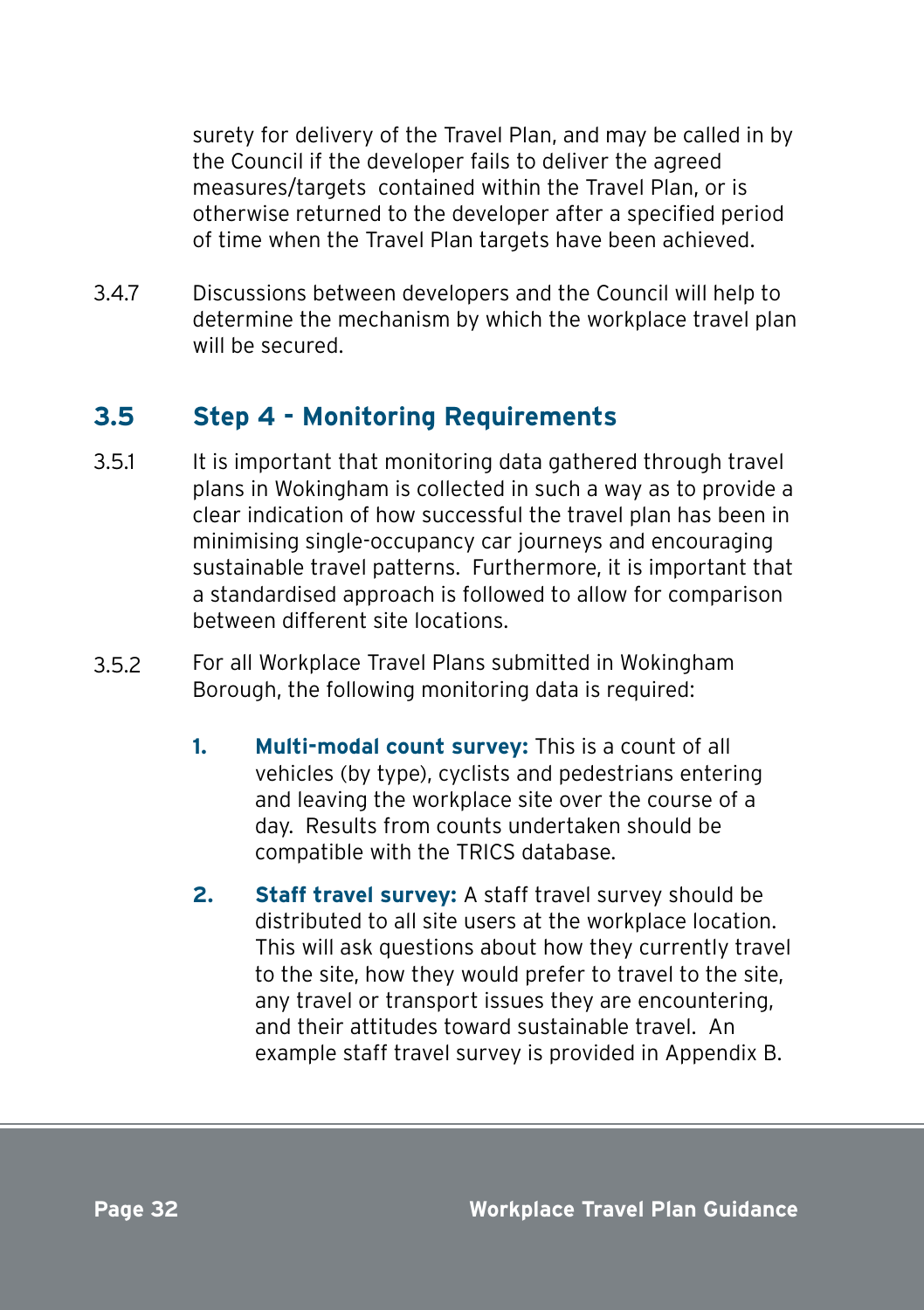- 3.5.3 Both of these surveys should usually be conducted once every two years at the workplace location, for the first five years following planning consent (i.e. in Years 1, 3 and 5) and the results reported to Wokingham Borough Council in the form of a monitoring report. Surveys should be undertaken at the same time of year to allow for comparison without seasonal influences on travel patterns. The cost of undertaking these surveys must be met by the organisation/developer.
- 3.5.4 The results of these surveys must be reported to Wokingham Borough Council to determine whether or not progress against the travel plan targets is being achieved. If travel plan targets have been met, there will be no further requirement to undertake biennial monitoring beyond Year 5. However, if travel plan targets have not been met, there will be a requirement to continue with an additional annual monitoring report for Year 7, with the results reported to Wokingham Borough Council.

#### **3.6 Step 5 - Enforcement**

3.6.1 For travel plans forming part of a Planning Obligation, consistent failure to meet your travel plan targets may result in sanctions or planning enforcement measures being invoked by the Council. This should be set out in the planning obligation. This may jeopardise the granting of future planning consent at the workplace location, or require your organisation to pay an agreed financial sum to Wokingham Borough Council to fund further sustainable travel initiatives on your behalf.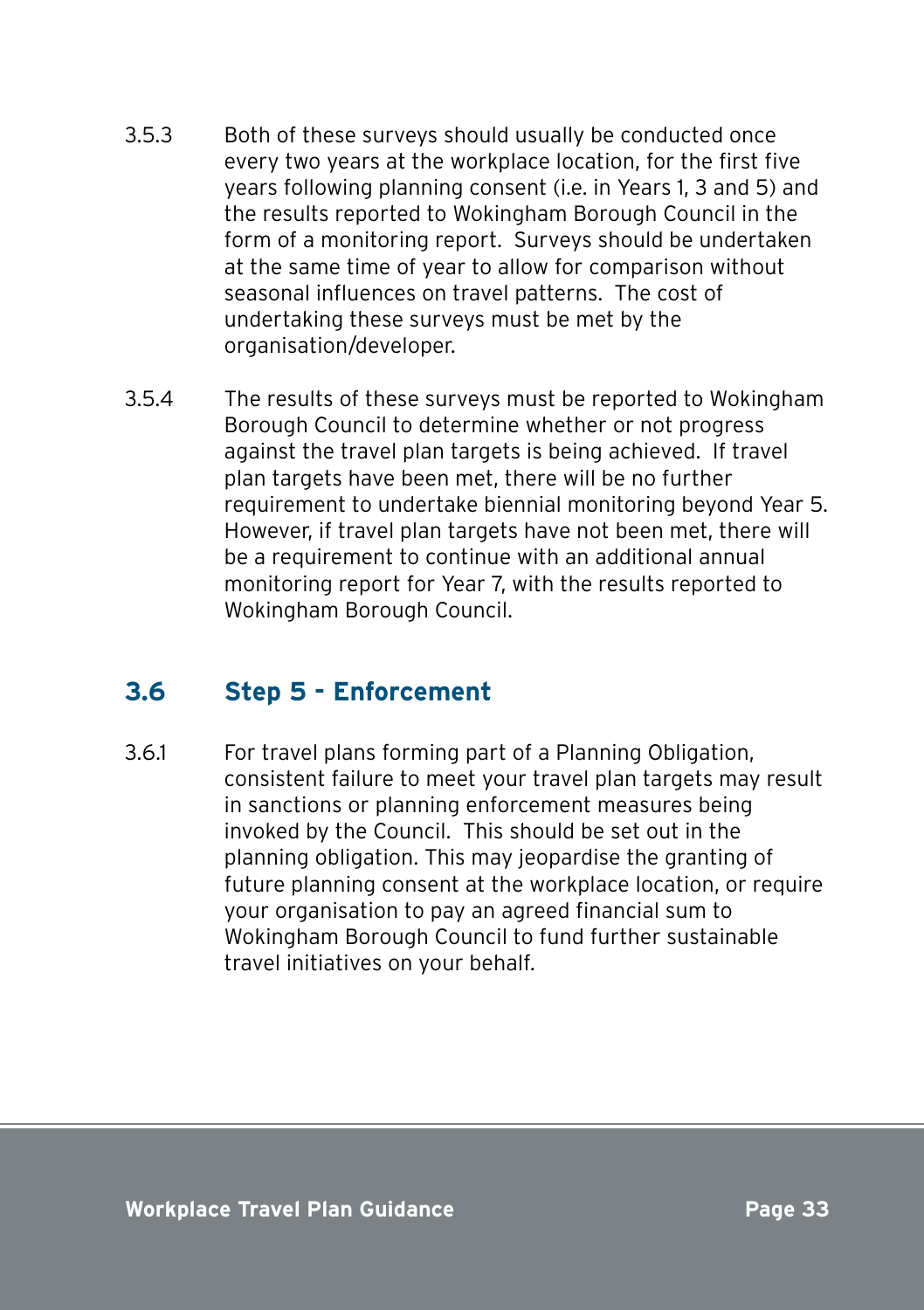3.6.2 However, prior to such action, Wokingham Borough Council will be prepared to offer advice on further travel demand management measures and sustainable transport initiatives to implement at your workplace. This will help to bring the travel plan's progress against targets back on track.

### **3.7 Step 6 - Auditing fees for monitoring**

- 3.7.1 Wokingham Borough Council will require all organisations and developers submitting workplace travel plans to contribute financially, through the planning obligation, to the Council's costs of reviewing and auditing the biennial monitoring reports. This will also include ongoing discussion with your organisation to determine the extent of progress being made towards reaching the travel plan's targets.
- 372 Auditing fees should be paid to Wokingham Borough Council as a single one-off payment to cover the Council's costs for the duration of this process. As an example of the level of fees payable, the following table shows the fees for the financial year 2010/11 for various sizes of development. These fees will be reviewed annually in line with the Council's Corporate Charging Policy and included within our standard Fees and Charges, available on request.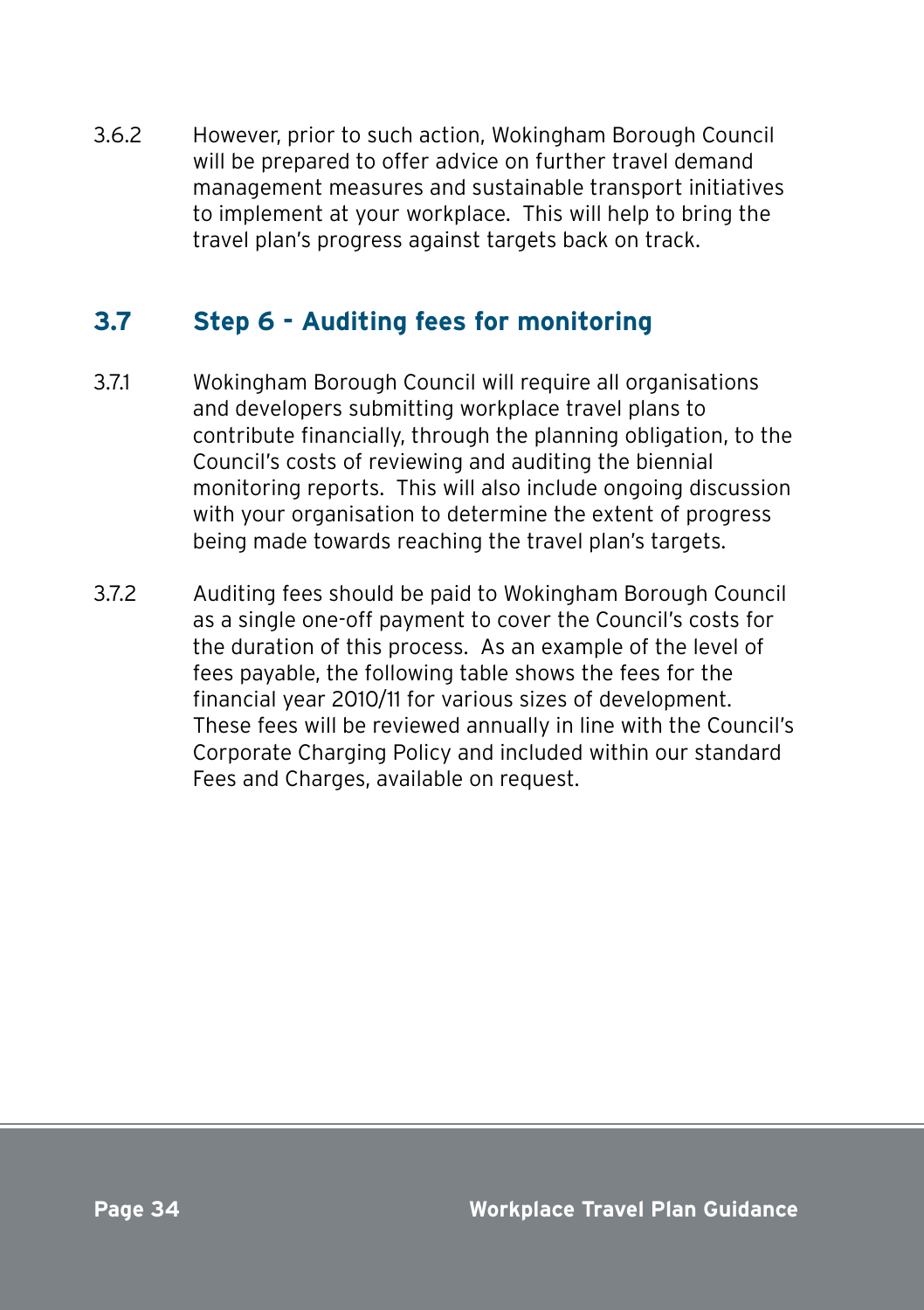## **Table 3.2: Auditing Fees for Travel Plan Monitoring and Review applicable for the financial year 2010/11**

| <b>Scale of Development</b> | <b>Auditing Fee Required</b> |
|-----------------------------|------------------------------|
| < 1500 m2 (GFA)             | £2,000                       |
| < 5000 m2 (GFA)             | £4,000                       |
| + 5000 m2 (GFA)             | £6,000                       |

3.7.3 This fee will be payable prior to the commencement of building works. Failure to pay this fee may result in a delay to the permitted commencement of building works. Clarification on the level of auditing fee that will be required should be sought during pre-application discussions.

#### **3.8 Step 7 - Ongoing support**

- 3.8.1 Wokingham Borough Council will look to offer ongoing support and advice to your organisation to help with the delivery and review of your workplace travel plan. Where progress against travel plan targets is proving difficult, the Council will initially offer advice on additional travel demand management measures and sustainable travel initiatives for your organisation to implement.
- 3.8.2 However, consistent failure to meet your travel plan targets may result in sanctions or planning enforcement measures being invoked by the Council. This may jeopardise the granting of future planning consent at the workplace location, or require your organisation to pay an agreed financial sum to Wokingham Borough Council to fund further sustainable travel initiatives on your behalf.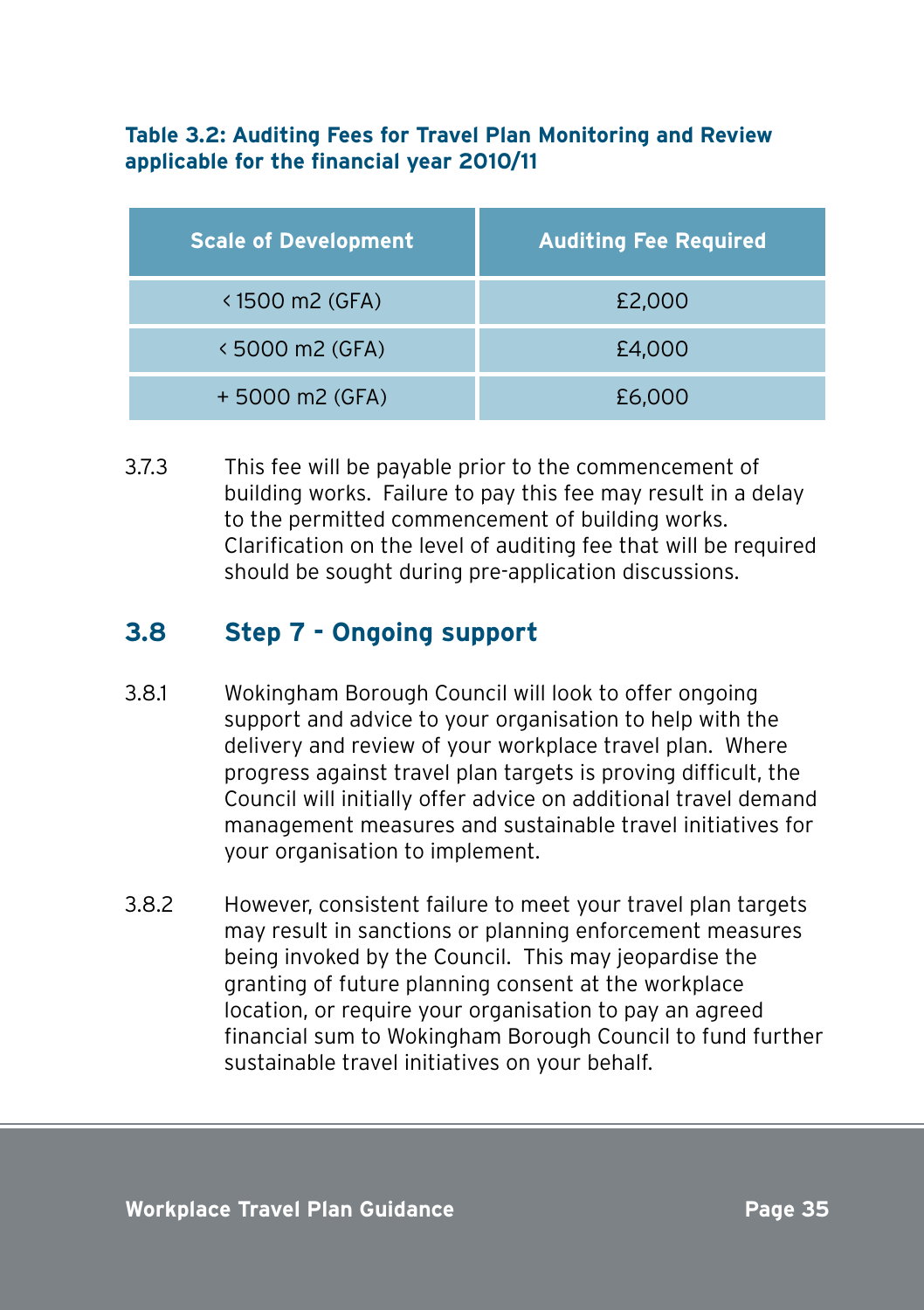### **4.0 Sources of Further Information**

4.0.1 There are a range of further external sources of information that may help your organisation develop a workplace travel plan. Some key links are provided below:

## **Department for Transport**

■ www.dft.gov.uk/pgr/sustainable/travelplans/work/

## **Wokingham Borough Council**

- Phone: 0118 974 6000
- www.wokingham.gov.uk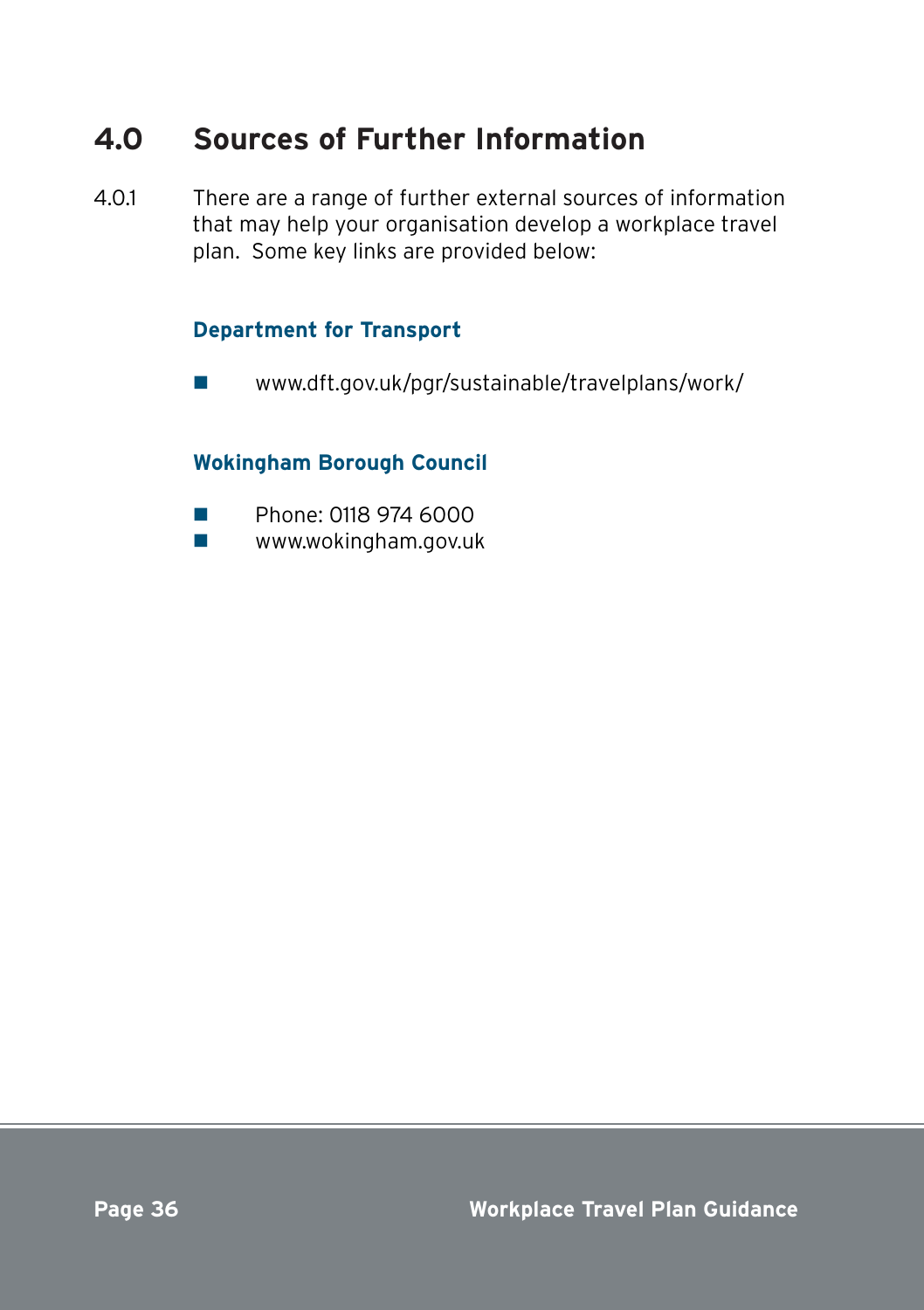# **Appendices, Figures & Tables**

**Workplace Travel Plan Guidance Page 37**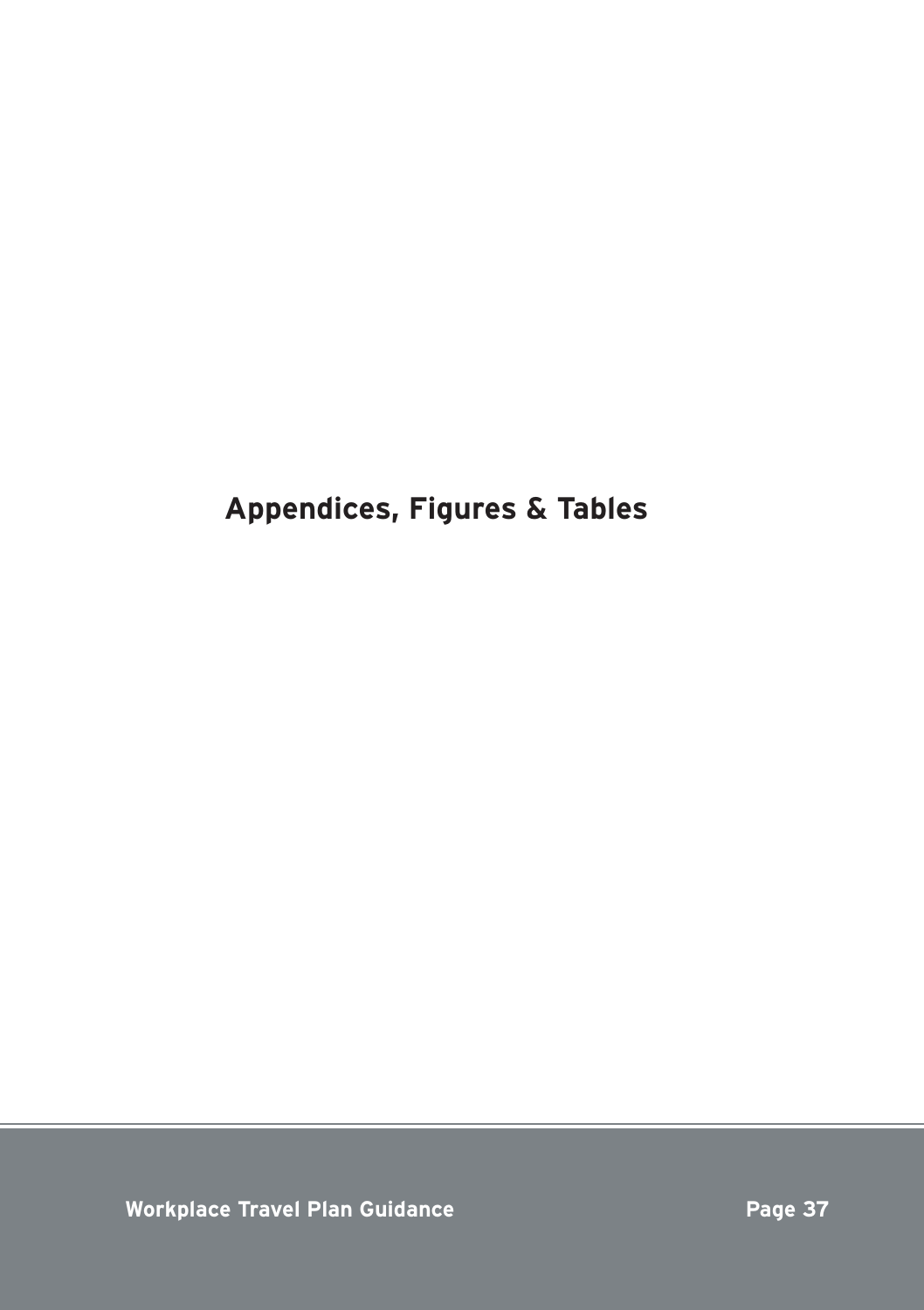## **A Appendix A: Example Workplace Travel Plan Document Structure**

- A.0.1 The following section presents an illustration of the sections, or chapters, that you might include within your workplace travel plan document. This is intended as a guide only and every workplace travel plan does not need to adhere to this specific structure; however the following are all considered important elements of a successful and comprehensive workplace travel plan.
- A.0.2 Organisations and developers should always demonstrate that they have tailored workplace travel plans to the individual circumstances of a particular workplace location.

### **A.1 Executive Statement**

A.1.1 This is an opportunity to clearly state senior management endorsement of the workplace travel plan. This section should summarise the key aspects of the plan's content and demonstrate clear commitment to meeting the travel plan targets and achieving the plan's objectives.

### **A.2 Background/Introduction**

A.2.1 Explain the reasoning behind why you are preparing a workplace travel plan. Also provide some information about the workplace itself. What is the name of the organisation, and where is the workplace located?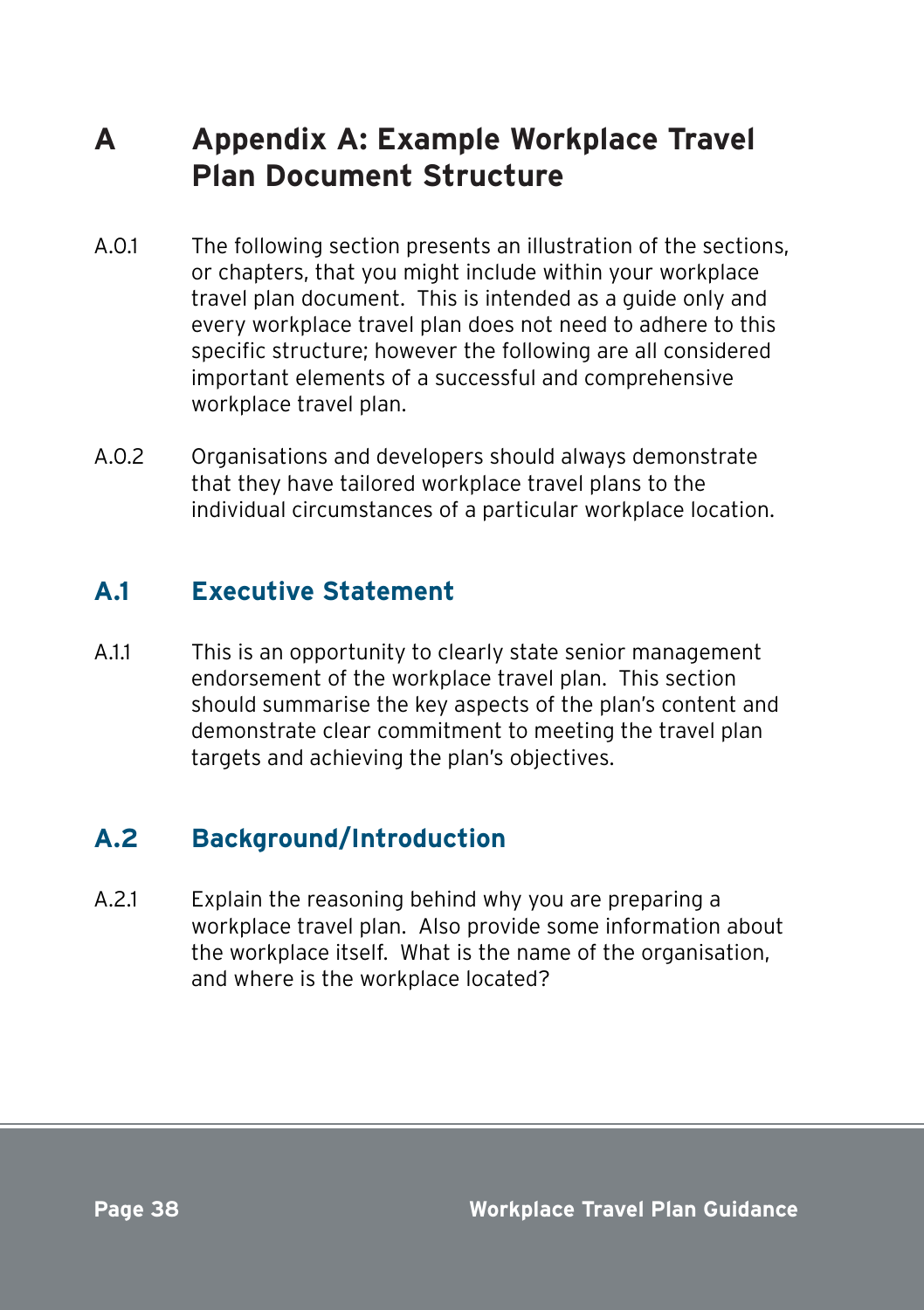A.2.2 Furthermore, explain the scope of this travel plan. Does it cover more than one business occupier on the same site for example? You may also wish to include information about any existing travel plan that might already be in place.

### **A.3 Site Assessment**

- A.3.1 Provide some details about the workplace location including an overview of the travel and transport options serving the site. What public transport services run in close proximity to the site? Where are the nearest bus stops? What facilities are provided at the bus stop, for example a shelter with a seat? Are there any cycle routes serving the site?
- A.3.2 State any problems or shortcomings associated with the site to inform the travel plan (e.g. congestion at the site entrance, too much demand for car parking, or pedestrian/vehicle conflicts). However, focus not only on any apparent barriers or issues surrounding sustainable travel or access to the site, but also try and detail any opportunities.

### **A.4 Staff Travel Patterns**

- A.4.1 If you are preparing a travel plan for an existing workplace, you will have undertaken a staff travel survey. Publish the results of the survey in this section detailing, amongst other factors, how staff are currently travelling to the workplace.
- A.4.2 Also include details of any specific barriers or issues surrounding staff travel that have become apparent through the survey. This information will provide a useful baseline for establishing travel plan targets, as well as informing the travel plan's objectives.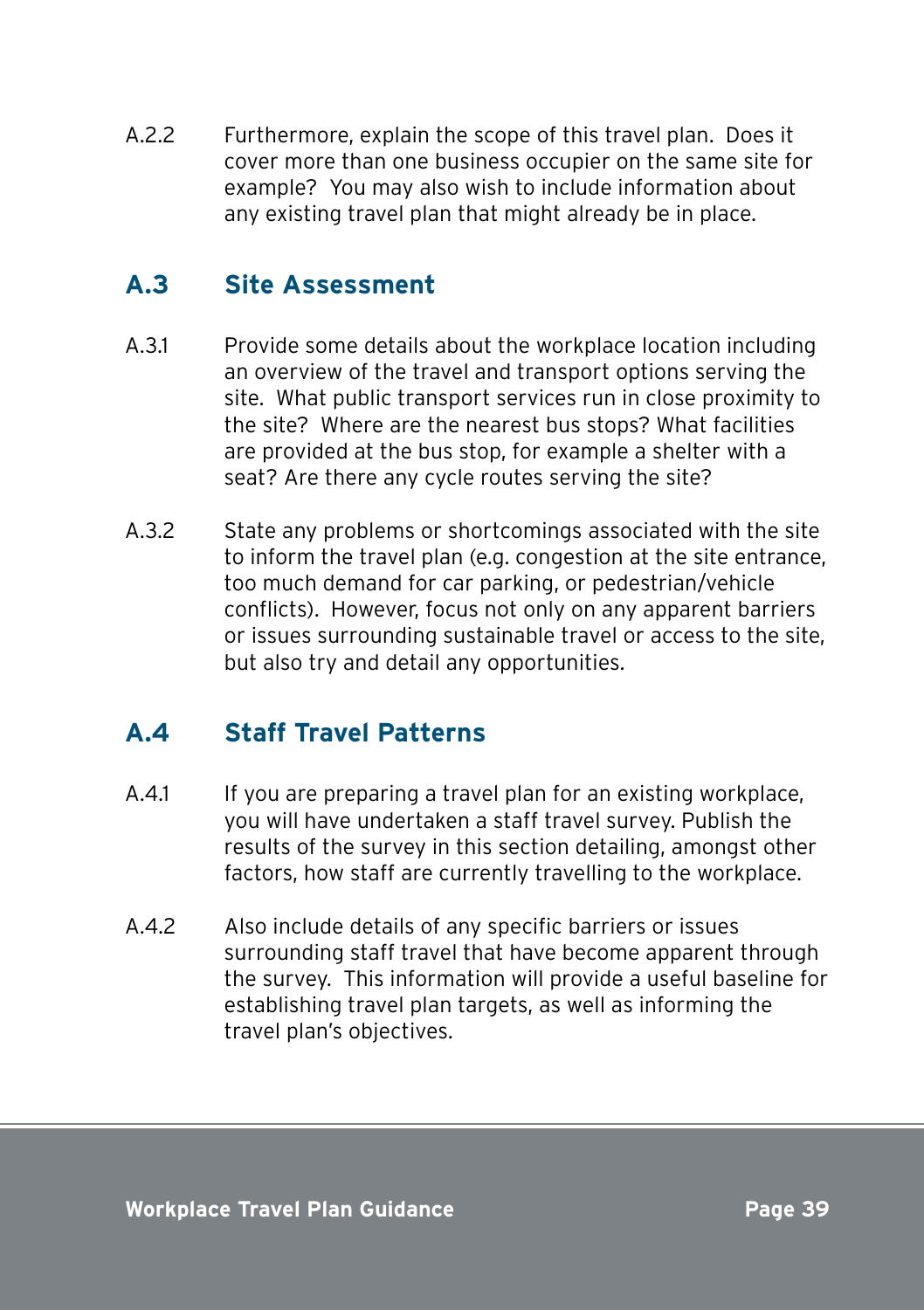$A$  4.3 If you are submitting a travel plan for a new employment site, consideration should be shown for the anticipated distribution of employee journeys where possible.

### **A.5 Vision and Objectives**

A.5.1 Having detailed issues and opportunities at your workplace, and built up a picture of staff travel, it is now important to provide a clear set of objectives that the travel plan will aim to achieve. These objectives should also be consistent with the wider policy objectives of Wokingham Borough Council's Local Transport Plan.

#### **A.6 Travel Plan Targets**

- A.6.1 Targets are necessary in order to provide a clear measure of your travel plan's progress towards meeting its objectives; including a desirable proportion of staff using non-car modes of transport for commuting or business-related journeys.
- A.6.2 Targets should always be SMART; including measurable outcomes with a specific target date.

#### **A.7 Travel Plan Measures and Implementation Plan**

 $\Delta$ .71 This section should detail the various travel plan measures and initiatives that you will introduce in order to achieve your targets and meet your objectives. The section should include both 'carrots' and 'sticks', so that sustainable transport options are actively promoted and encouraged, and a proportion of single-occupancy car travel to your workplace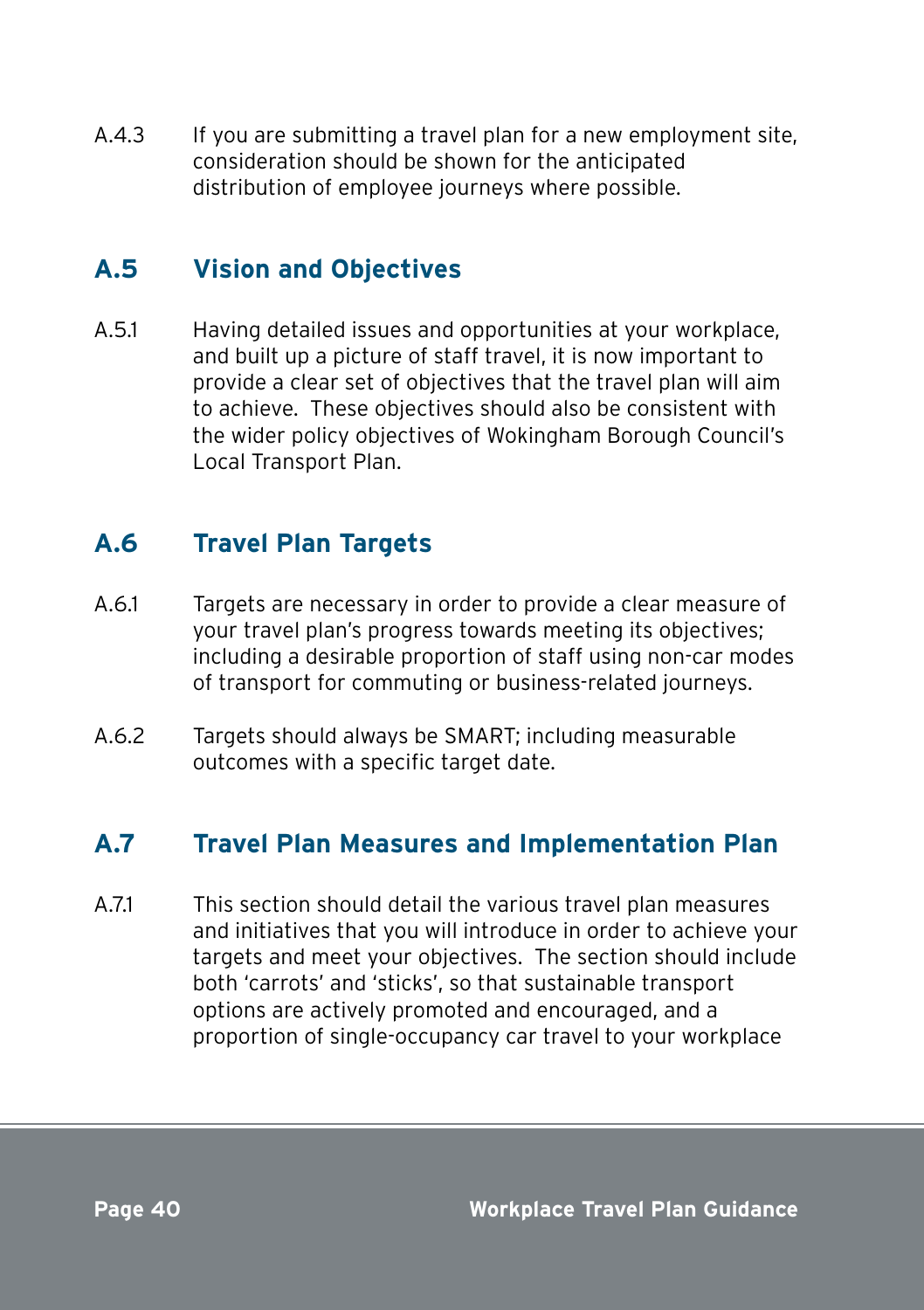is actively discouraged. A travel plan that only includes 'carrots' is unlikely to be effective in meeting your targets and objectives.

- When detailing measures within your travel plan, you must avoid non-committal wording for their implementation. Avoiding using wording such as 'the Travel Plan Co-ordinator will look into the possibility of setting up a Bicycle User Group (BUG)', as this presents far less certainty that a travel plan measure will actually be implemented. Wherever possible, include firm statements about the delivery of measures, together with timescales for their implementation, and who will be responsible for overseeing their delivery. A.7.2
- When describing measures, it is also important to show which targets they will impact upon, and in turn which objectives they will help to achieve. It is suggested that you include information on travel plan measures in a summary table at the end of the section; providing a single point of reference for measures, responsibility and timescales for delivery. A.7.3

### **Management Structure A.8**

Provide details of your appointed Travel Plan Co-ordinator. This should be a named individual or position in the company wherever possible, and their contact details should be provided. You should also include details of any steering group appointed to oversee the travel plan's delivery, including details on membership of the group and their terms of reference. A.8.1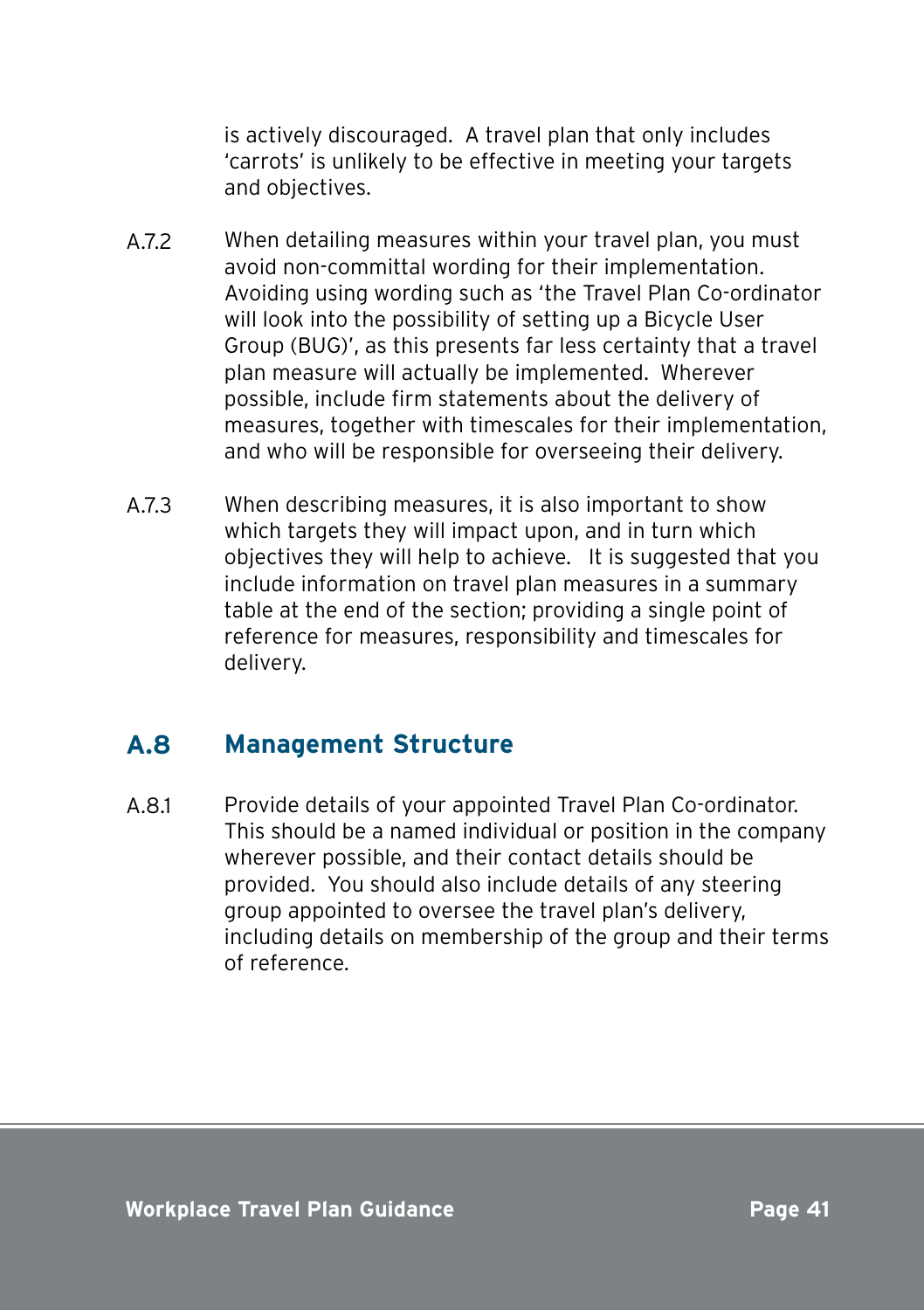### **A.9 Travel Plan Monitoring**

- A.9.1 Outline your approach to travel plan monitoring, including information on what type of monitoring will be undertaken, what information will be collected, how often it will be undertaken, and how it will be reported.
- A.9.2 If you are submitting a travel plan as part of a planning application, you should also clearly state in this section your commitment to the payment of the required auditing fee to Wokingham Borough Council (see section 3.7).

### **A.10 Ongoing Management**

- A.10.1 After the initial start-up period, and the first round of travel plan measures, how will your travel plan be managed over the longer term? An important element of this section will be to provide further clarity and commitment to a longer term funding source for implemented travel plan measures and initiatives.
- A.10.2 Furthermore, this section should include details of any recovery measures that will be undertaken if the travel plan is not meeting its targets. Examples of recovery measures include the further reallocation of car parking spaces to carsharers, or the introduction of a Personal Travel Planning scheme for all staff; providing them with individually tailored sustainable travel information and incentives to encourage them to consider these transport options for their journey to work.
- $A$  10.3 As part of a planning obligation, organisations or developers will be required to fund the implementation of these recovery measures.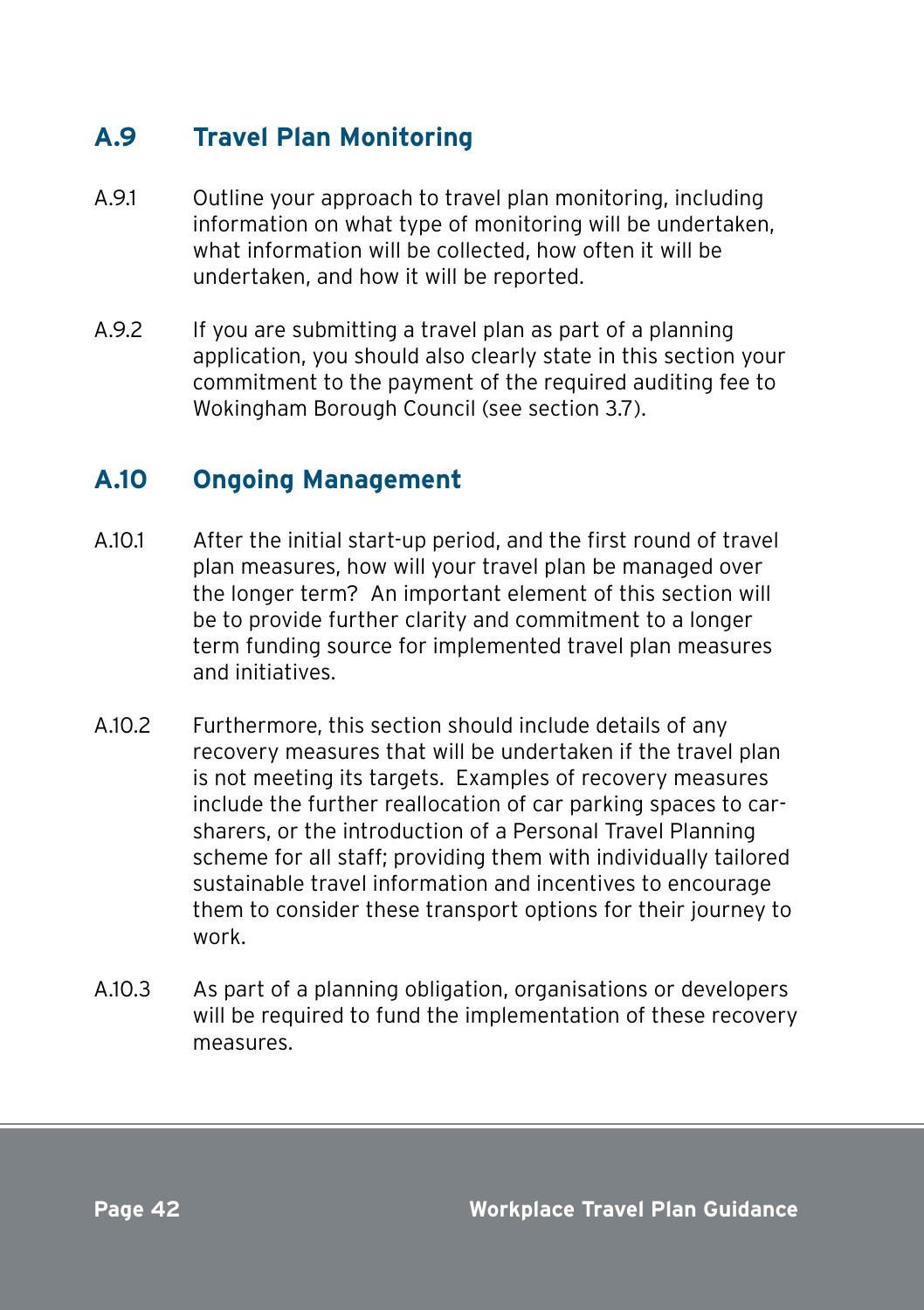### **B B.1 Appendix B: Example Staff Travel Survey**

B.1.1 The following provides an example staff travel survey that may be used to inform your workplace travel plan. Not all of the questions may be relevant to your organisation.

## (example introduction)

We would like to understand more about how our staff currently travel to work so that we can better cater for your needs. This is your chance to tell us what you think. Please take a few minutes to complete this questionnaire and submit your response by XXX.

### (example incentive)

As a token of our appreciation, X randomly selected respondents will win XX.

If you have any queries about this questionnaire, please contact XX

## **Firstly, please tell us about your working patterns at XX**

| Q1. | On what basis do you work at XX?                                  |
|-----|-------------------------------------------------------------------|
|     | Full-time                                                         |
|     | Part-time                                                         |
|     |                                                                   |
|     |                                                                   |
| Q2. | Are you on a permanent contract or employed through<br>an agency? |
|     | Permanent contract                                                |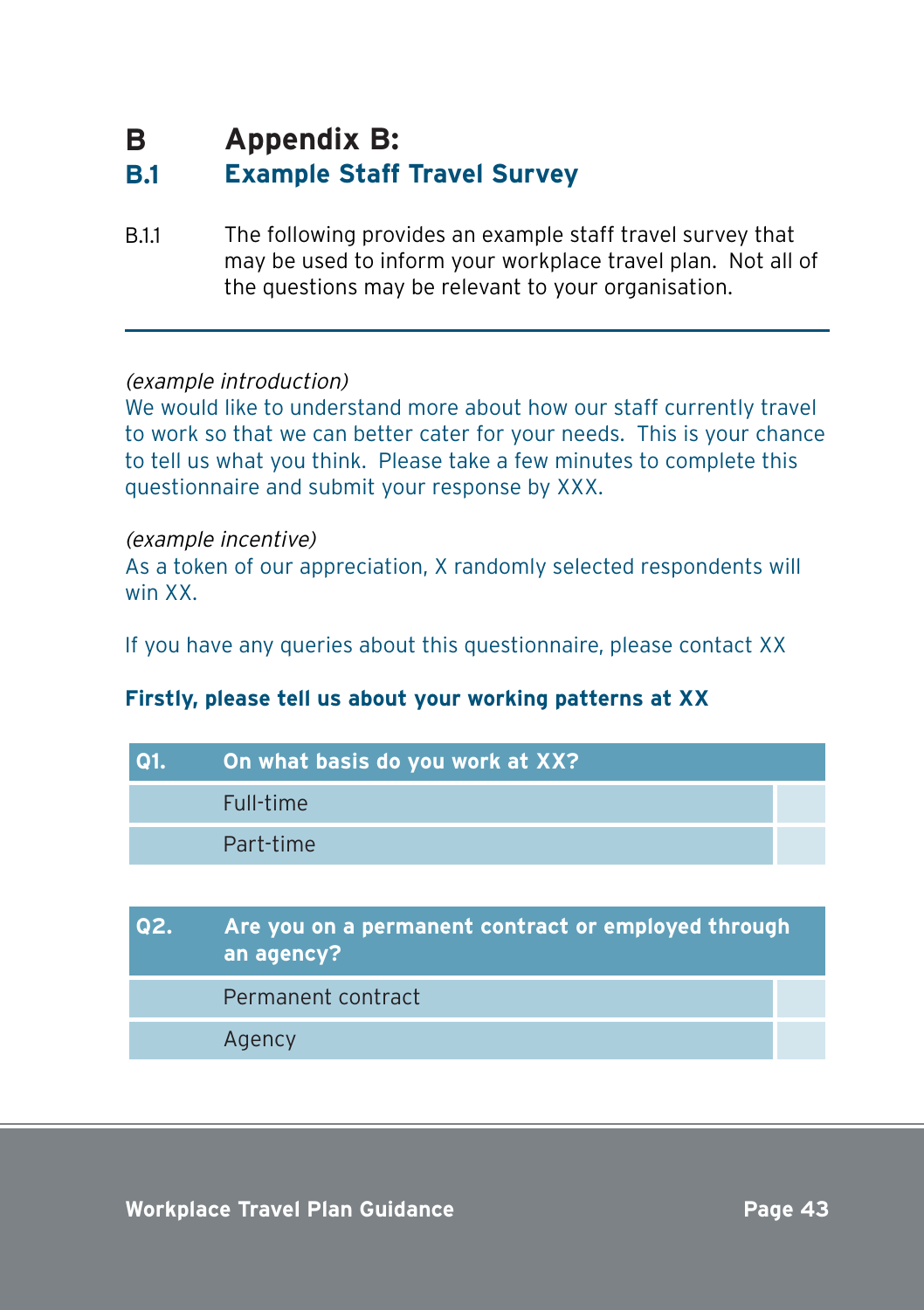| I Q3. | Within which department do you work? |  |
|-------|--------------------------------------|--|
|       | <b>XX</b>                            |  |
|       | XX                                   |  |
|       | ХX                                   |  |

| Q4. At which office are you predominately based? |  |
|--------------------------------------------------|--|
| X X                                              |  |
| <b>XX</b>                                        |  |
| <b>XX</b>                                        |  |

| <b>Q5.</b> | Do you usually work shift patterns or standardised<br>hours? |  |
|------------|--------------------------------------------------------------|--|
|            | Shift patterns                                               |  |
|            | Standardised hours                                           |  |

| Q6. | Does your work enable you to: |
|-----|-------------------------------|
|     | Work flexible hours           |
|     | Work from home                |
|     | Hot-desk                      |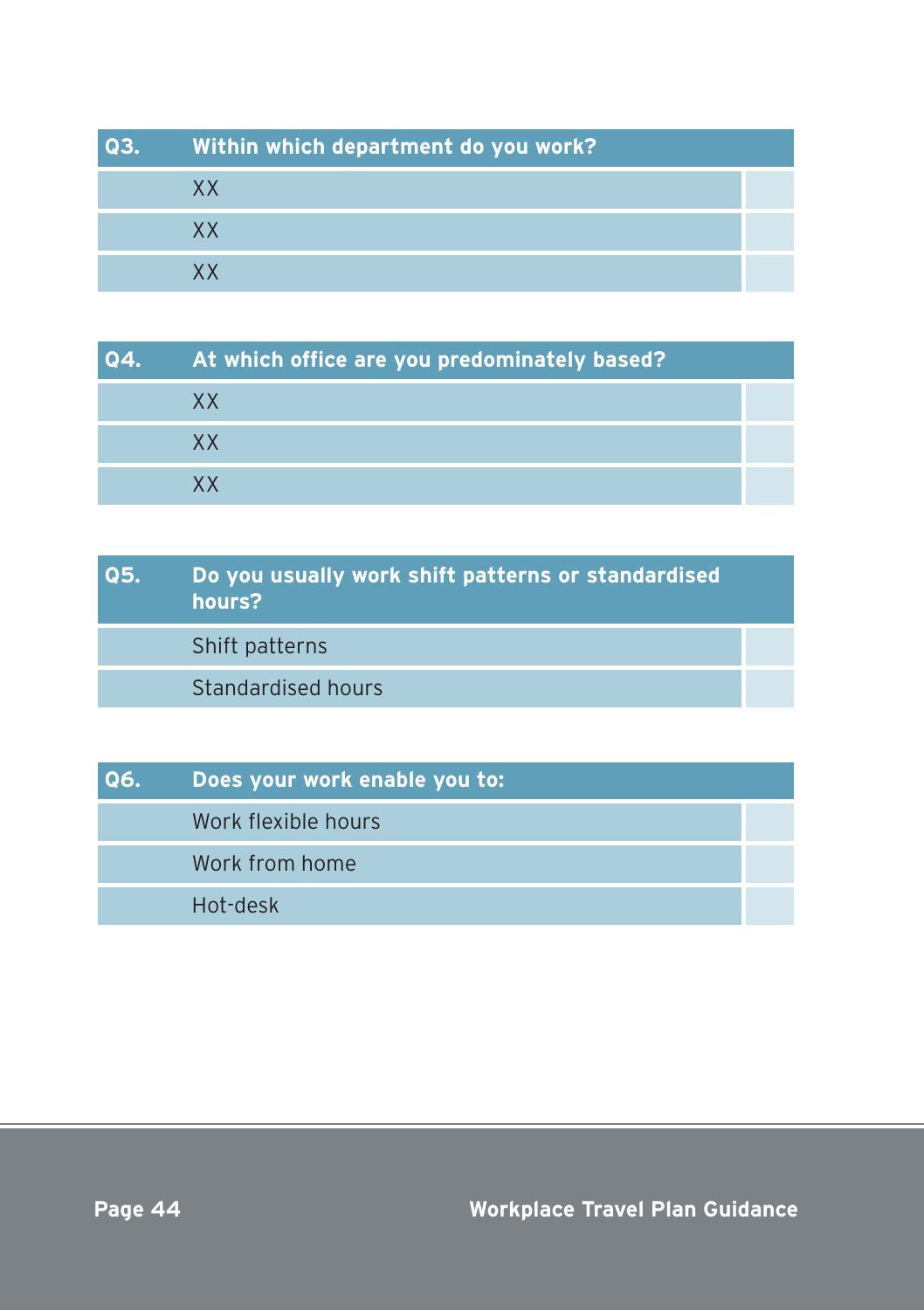| Q7. | What time do you usually arrive at work? |
|-----|------------------------------------------|
|     | Before 7am                               |
|     | 7:00am - 7:29am                          |
|     | 7:30am - 7:59am                          |
|     | 8:00am - 8:29am                          |
|     | 8:30am - 8:59am                          |
|     | 9:00am - 9:59am                          |
|     | 10:00am - 10:59am                        |
|     | 11:00am - 11:59am                        |
|     | 12 midday or after                       |

| Q8. | What time do you usually leave work? |
|-----|--------------------------------------|
|     | Before 2:00pm                        |
|     | 2:00pm - 2:59pm                      |
|     | 3:00pm - 3:59pm                      |
|     | 4:00pm - 4:29pm                      |
|     | 4:30pm - 4:59pm                      |
|     | 5:00pm - 5:29pm                      |
|     | 5:30pm - 5:59pm                      |
|     | 6:00pm - 6:59pm                      |
|     | 7:00pm or after                      |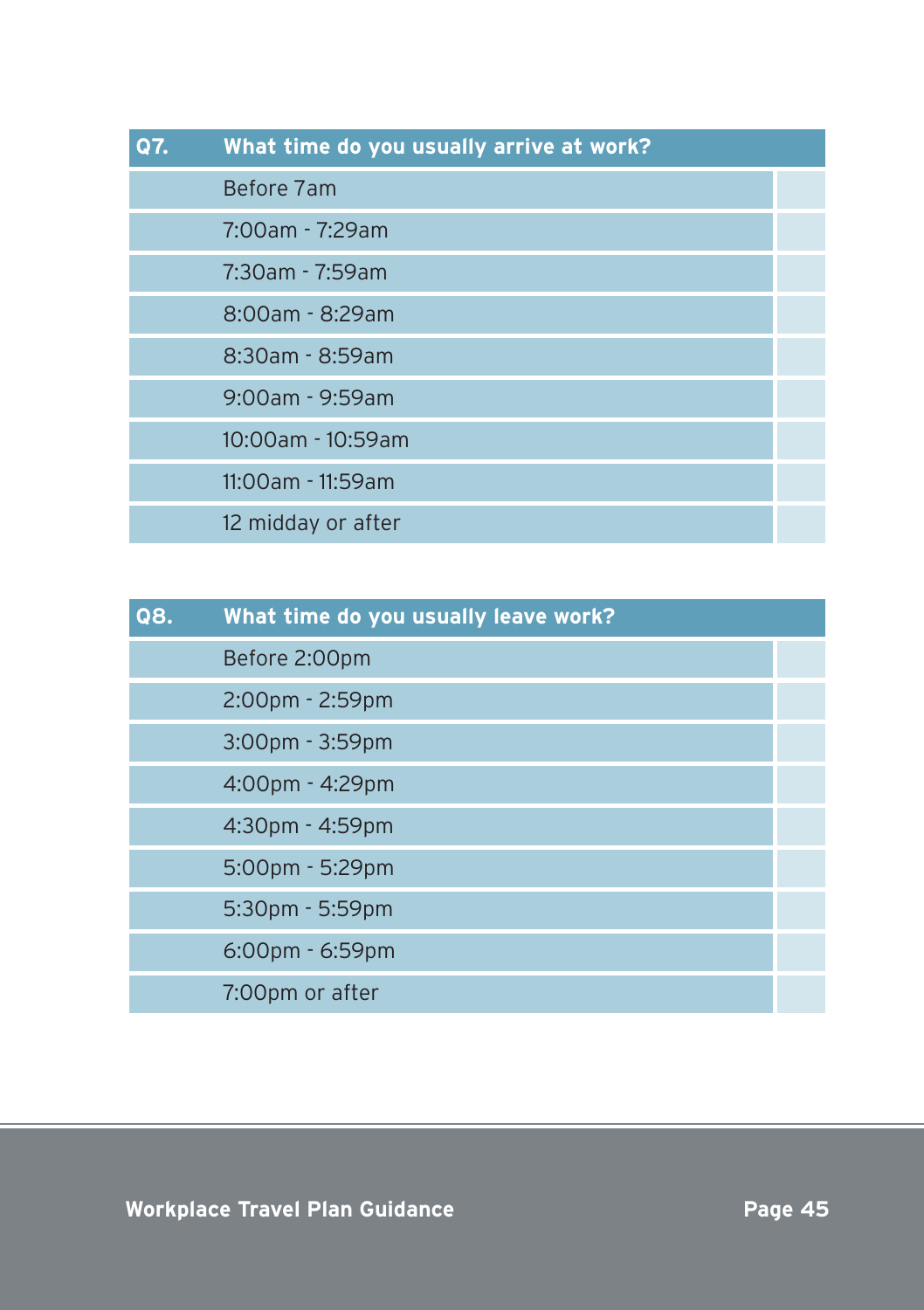| Q9. | How often do you currently work from home? |
|-----|--------------------------------------------|
|     | Several times a week                       |
|     | Once a week                                |
|     | Once a fortnight                           |
|     | Once a month                               |
|     | Less often                                 |
|     | Never                                      |

## **Now tell us how you travel to and from work:**

| Q10. | Do you have access to a car for your journey to and from<br>work? |  |
|------|-------------------------------------------------------------------|--|
|      | Yes - everyday                                                    |  |
|      | Yes - sometimes                                                   |  |
|      | No - never                                                        |  |
|      | No - Lcannot drive                                                |  |

| <b>Q11.</b> | Do you have access to a bicycle for your journey to and<br>from work? |  |
|-------------|-----------------------------------------------------------------------|--|
|             | Yes - everyday                                                        |  |
|             | Yes - sometimes                                                       |  |
|             | No - I do not have a bike                                             |  |
|             | No - I live too far away to cycle to work                             |  |

**College**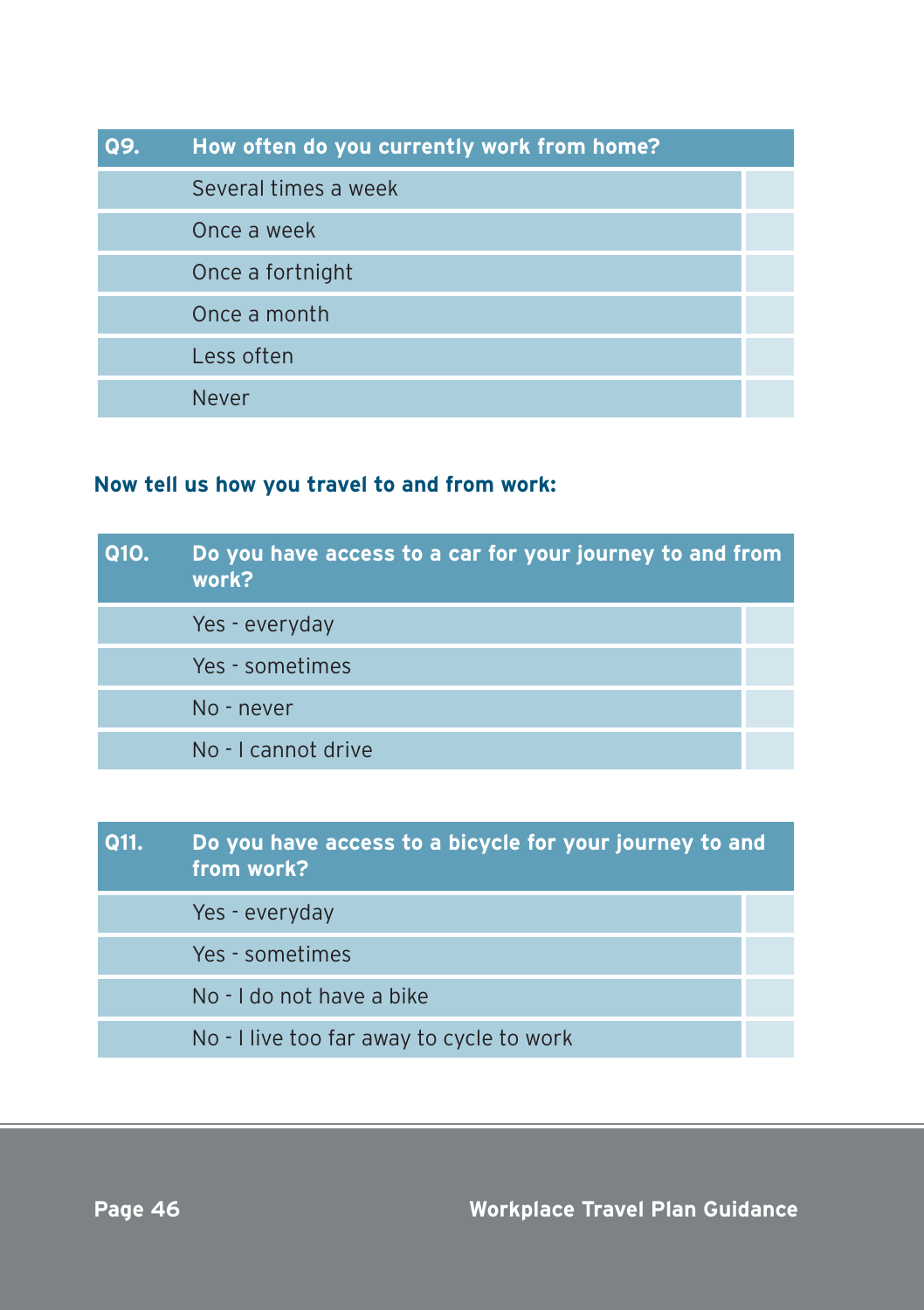## **Q12. How do you usually travel to/from work?**

Please select one type of transport you use most often. If you use two types, e.g. walk to the bus stop and then catch the bus, please select the one on which you travel for the greatest distance.

| Car driver             |  |
|------------------------|--|
| Car passenger          |  |
| <b>Bus</b>             |  |
| <b>Train</b>           |  |
| Motorcycle/scooter     |  |
| Walk                   |  |
| Cycle                  |  |
| Taxi                   |  |
| Other (please specify) |  |
|                        |  |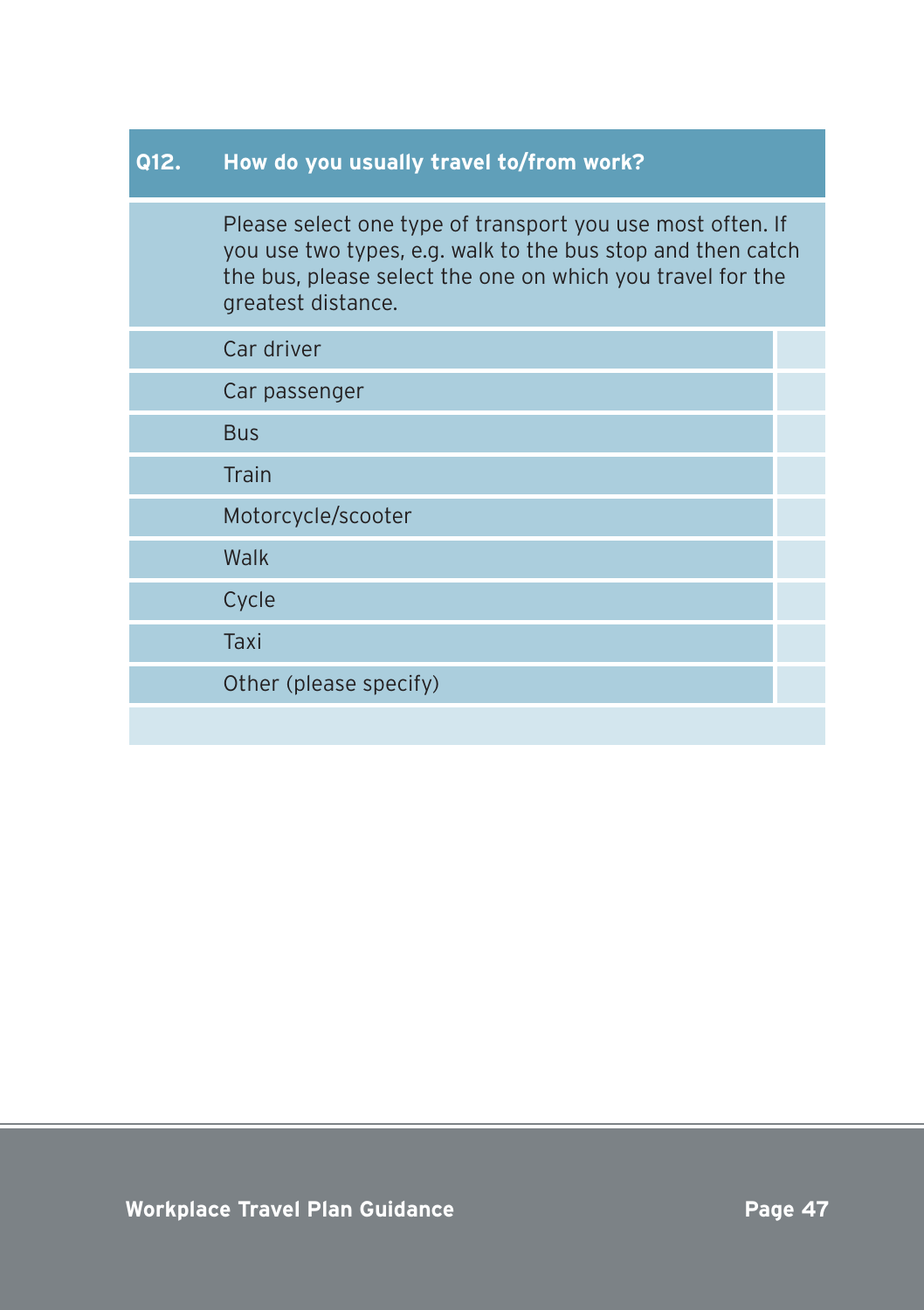| Q13. | If you ever travel to work by a different means of<br>transport, please tick the types you use: |  |
|------|-------------------------------------------------------------------------------------------------|--|
|      | <b>None</b>                                                                                     |  |
|      | Car driver                                                                                      |  |
|      | Car passenger                                                                                   |  |
|      | <b>Bus</b>                                                                                      |  |
|      | Train                                                                                           |  |
|      | Motorcycle/scooter                                                                              |  |
|      | Walk                                                                                            |  |
|      | Cycle                                                                                           |  |
|      | Taxi                                                                                            |  |
|      | Other (please specify)                                                                          |  |
|      |                                                                                                 |  |

| Q14. | How long does your journey to work usually take? |  |
|------|--------------------------------------------------|--|
|      | $0 - 15$ minutes                                 |  |
|      | $16 - 30$ minutes                                |  |
|      | $31 - 45$ minutes                                |  |
|      | 46 - 60 minutes                                  |  |
|      | Over an hour                                     |  |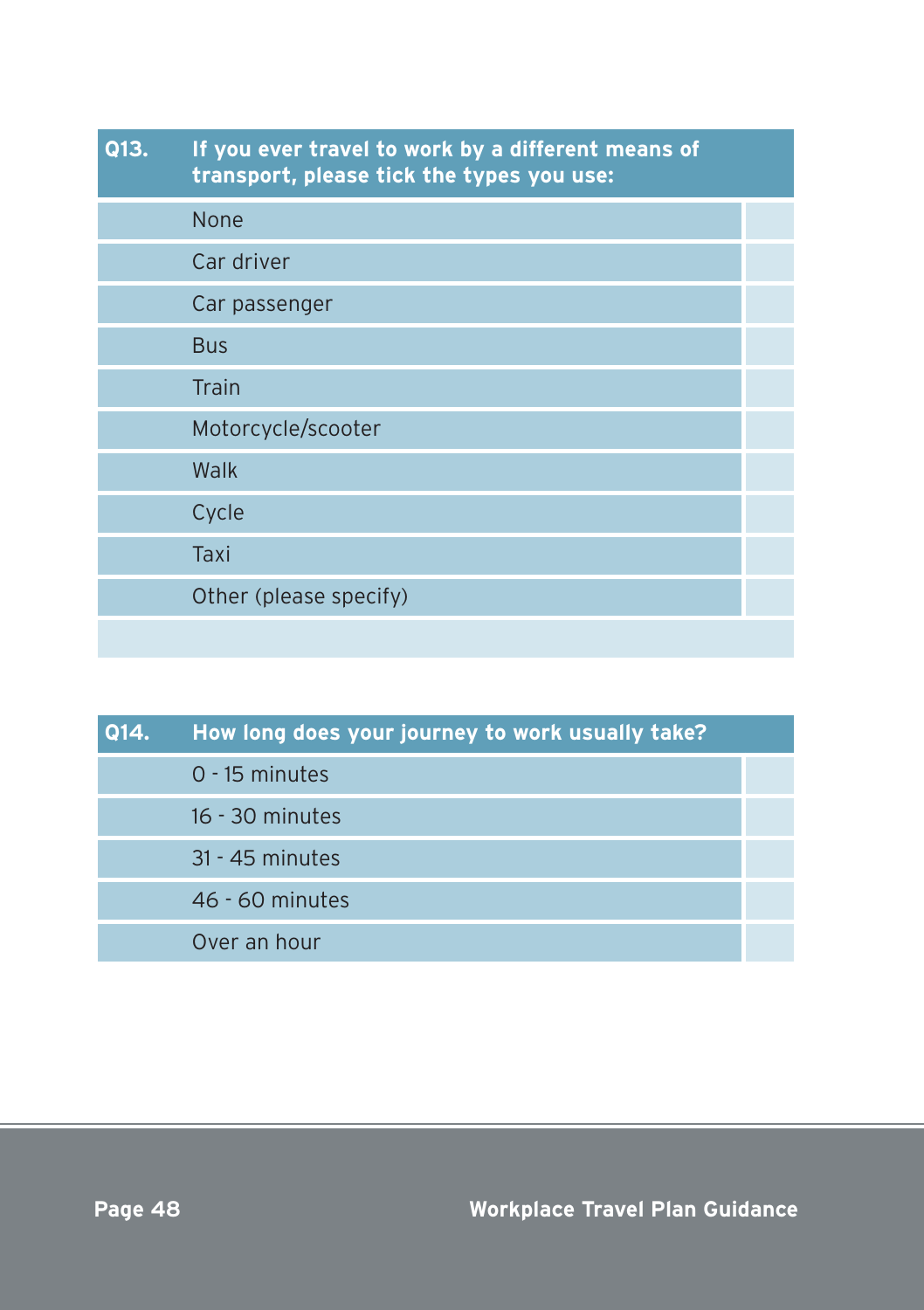## **If you ever travel to/from work by car, please answer Q15 - Q18. If you do not, please go to Q19.**

| Q15. | When you travel to work by car where do you usually<br>park? |  |  |  |  |
|------|--------------------------------------------------------------|--|--|--|--|
|      | Workplace car park                                           |  |  |  |  |
|      | On-street near work                                          |  |  |  |  |
|      | Public car park                                              |  |  |  |  |
|      | Other (please specify)                                       |  |  |  |  |
|      |                                                              |  |  |  |  |

| Q16. | How much do you pay per day for parking? |
|------|------------------------------------------|
|      | Nothing - free parking                   |
|      | Less than £1 per day                     |
|      | $£1 - £1.99$                             |
|      | $£2 - £2.99$                             |
|      | $£3 - £3.99$                             |
|      | $E4 - E4.99$                             |
|      | £5 - £5.99                               |
|      | $£6 - £6.99$                             |
|      | $£7 - £9.99$                             |
|      | £10 or more                              |
|      | Other (please specify)                   |
|      |                                          |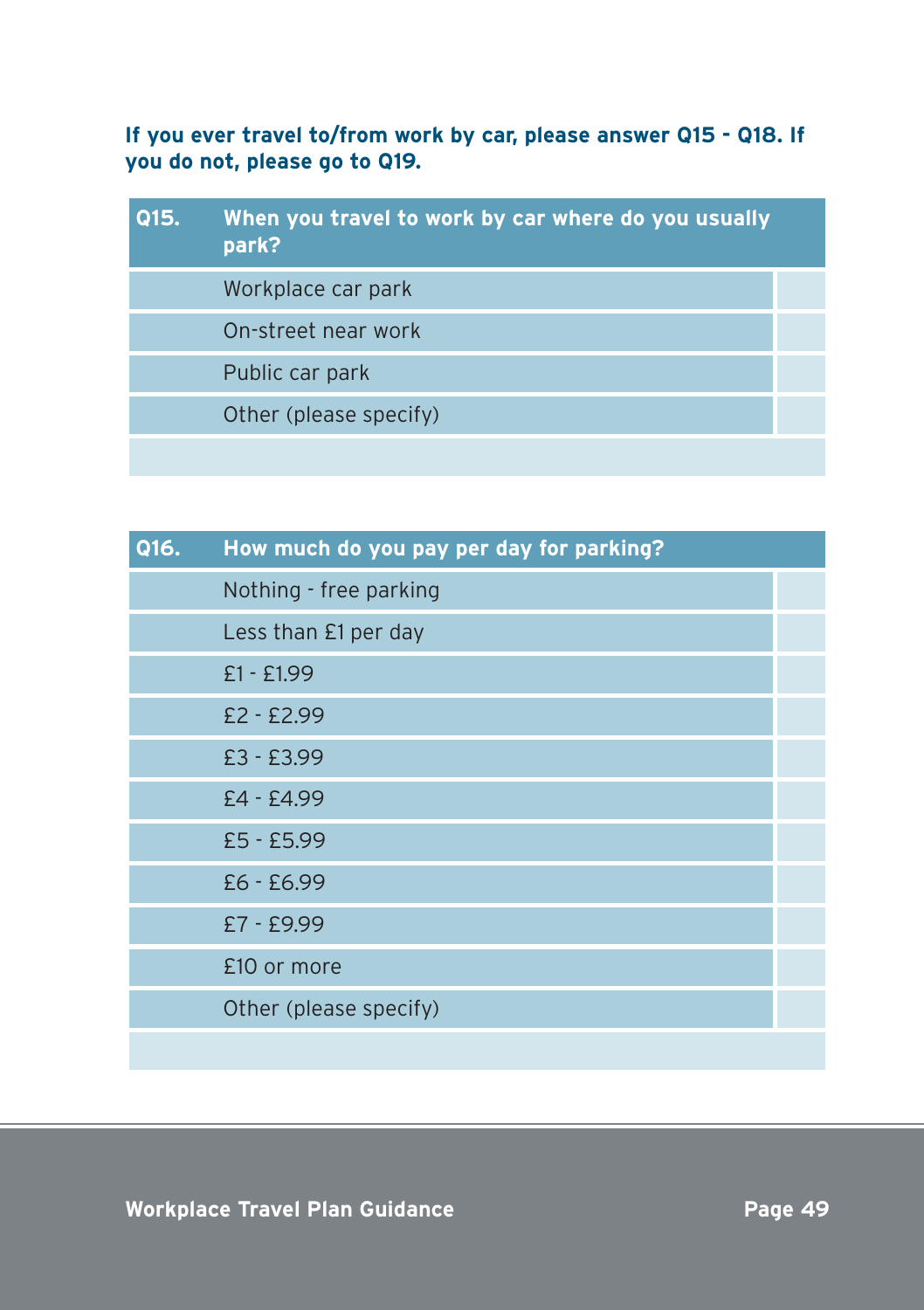| Q17. | Do you need to drop off/pick up a family member on your<br>way to/from work? |  |  |  |  |  |
|------|------------------------------------------------------------------------------|--|--|--|--|--|
|      | Yes                                                                          |  |  |  |  |  |
|      |                                                                              |  |  |  |  |  |

| Q18. | How often do you travel by car for work related business<br>(e.g. to meetings)? |  |  |  |
|------|---------------------------------------------------------------------------------|--|--|--|
|      | More than five times per week                                                   |  |  |  |
|      | Several times per week                                                          |  |  |  |
|      | Once a week                                                                     |  |  |  |
|      | Once a fortnight                                                                |  |  |  |
|      | Once a month                                                                    |  |  |  |
|      | Less often                                                                      |  |  |  |
|      | <b>Never</b>                                                                    |  |  |  |

## **Now tell us about how your journey to and from work could be improved.**

We are looking at ways to improve the transport system to make it easier for staff to get here by alternatives to the private car.

Please say whether you would consider travelling by these alternative means of transport if the following measures were provided. If you already use these types of transport, consider whether the measures would improve your existing journey to/from work.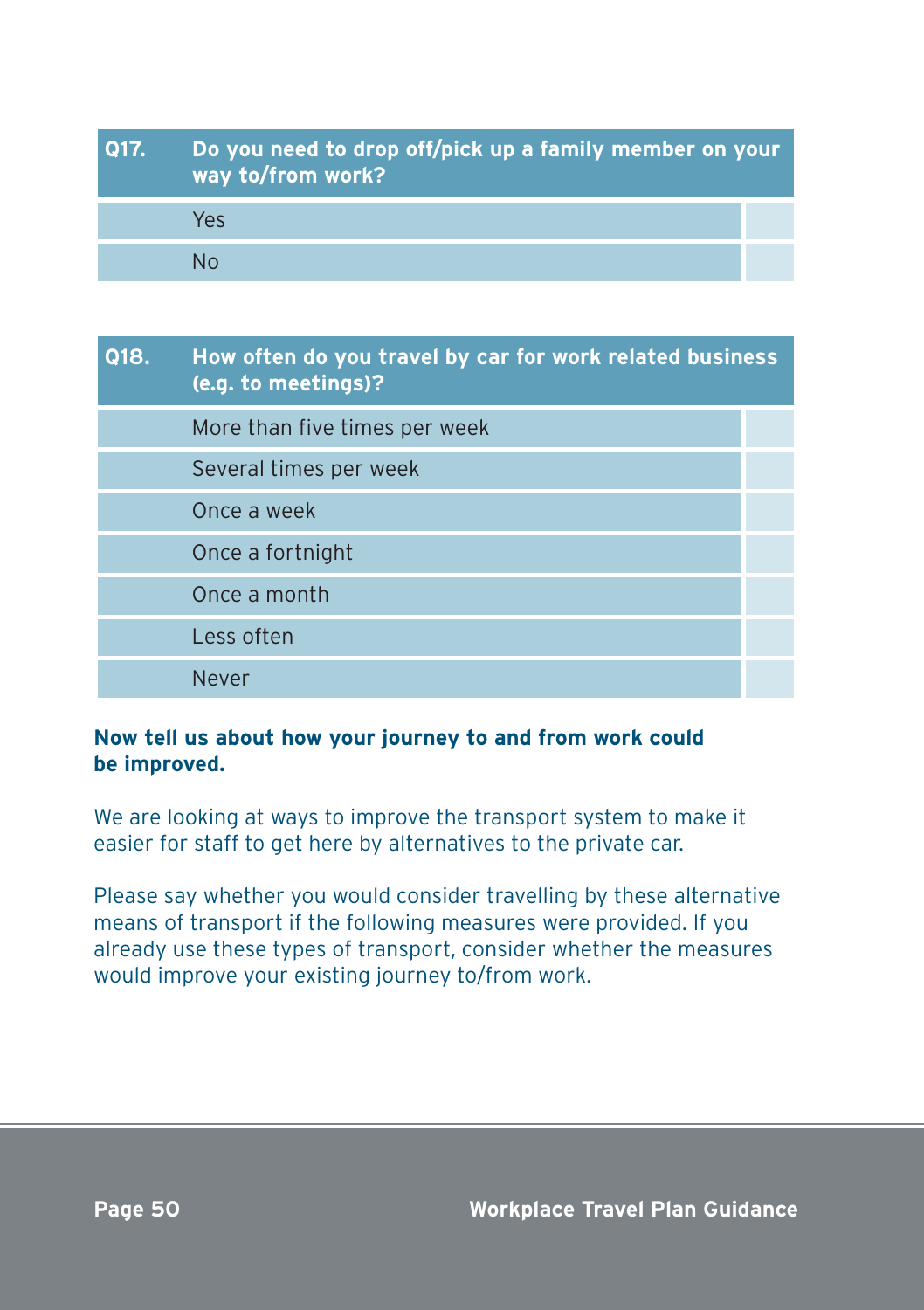|      | Select one box in each row                      | Yes - definitely | Yes - probably | Yes - possibly | $\frac{1}{2}$ | Don't know |
|------|-------------------------------------------------|------------------|----------------|----------------|---------------|------------|
| Q19. | <b>Walking</b>                                  |                  |                |                |               |            |
|      | Better lit footways around workplace            |                  |                |                |               |            |
|      | Better maintained footpaths around<br>workplace |                  |                |                |               |            |
|      | <b>CCTV</b> cameras                             |                  |                |                |               |            |
|      | Lockers available at work                       |                  |                |                |               |            |
| Q20. | <b>Cycling</b>                                  |                  |                |                |               |            |
|      | Dedicated cycle routes & crossings              |                  |                |                |               |            |
|      | Better signed cycle routes                      |                  |                |                |               |            |
|      | Covered cycle parking at work                   |                  |                |                |               |            |
|      |                                                 |                  |                |                |               |            |
|      | Secure cycle parking at work                    |                  |                |                |               |            |
|      | Provision of lockers & changing<br>facilities   |                  |                |                |               |            |
|      | Discounts on cycle purchase/equipment           |                  |                |                |               |            |
|      | Cycle mileage allowance for business<br>trips   |                  |                |                |               |            |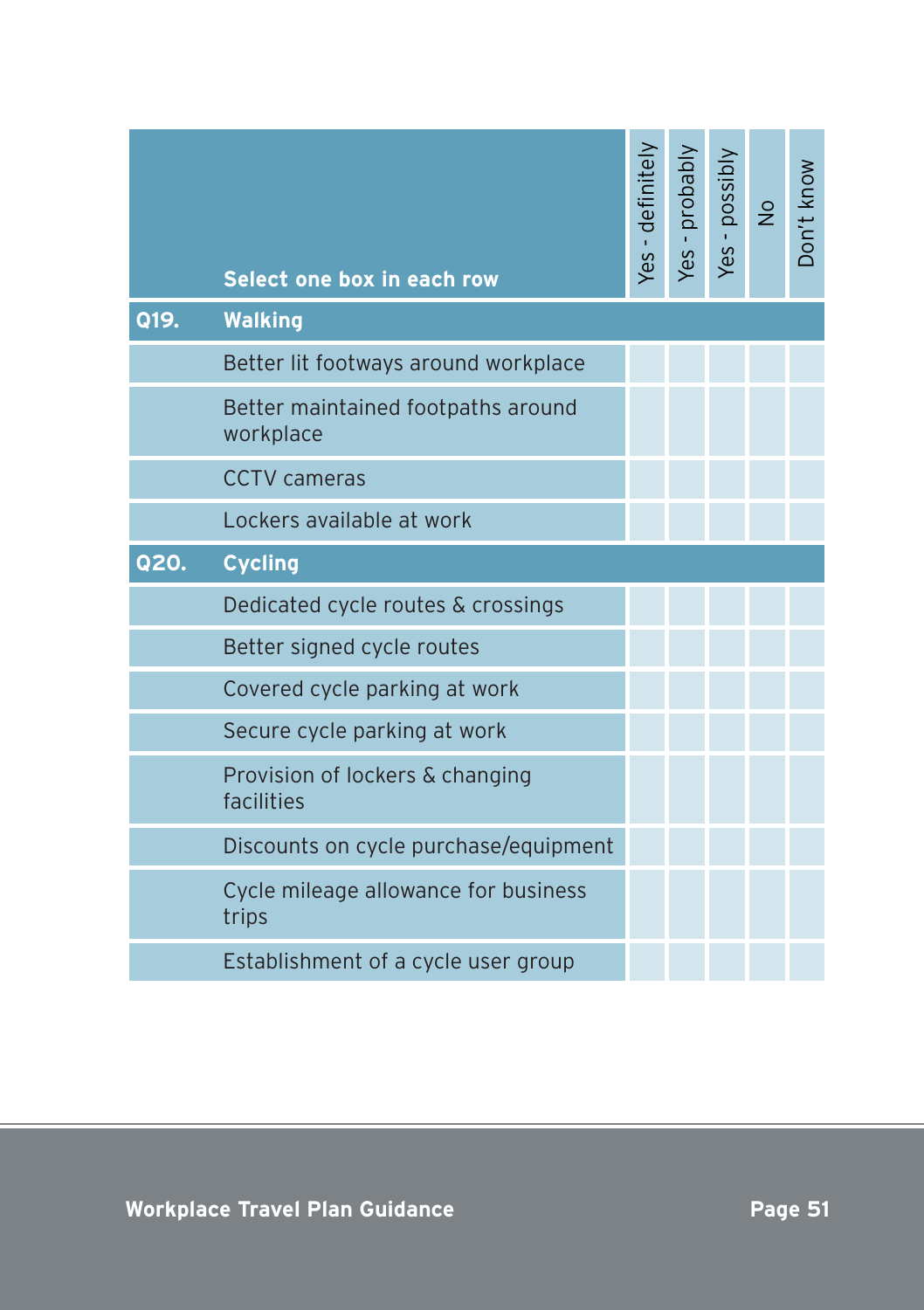|      | Select one box in each row                                                                    | Yes - definitely | Yes-probabl | Yes - possibly | $\frac{1}{2}$ | Don't know |
|------|-----------------------------------------------------------------------------------------------|------------------|-------------|----------------|---------------|------------|
| Q21. | <b>Bus/Train</b>                                                                              |                  |             |                |               |            |
|      | <b>Better waiting facilities</b><br>(shelters/seating) at work                                |                  |             |                |               |            |
|      | Better public transport information<br>at work                                                |                  |             |                |               |            |
|      | Cheaper/discounted fares                                                                      |                  |             |                |               |            |
|      | More frequent bus services                                                                    |                  |             |                |               |            |
|      | More reliable bus services                                                                    |                  |             |                |               |            |
|      | CCTV at bus stops                                                                             |                  |             |                |               |            |
|      | Interest free loans for purchase of<br>season tickets                                         |                  |             |                |               |            |
| Q22. | Car sharing (a formal system to group people together<br>travelling to/from a similiar place) |                  |             |                |               |            |
|      | Priority car parking for car sharers                                                          |                  |             |                |               |            |
|      | Cheaper car parking for car sharers                                                           |                  |             |                |               |            |
|      | Help in finding car share partners                                                            |                  |             |                |               |            |
|      | Cost savings for car sharers (shared<br>fuel costs)                                           |                  |             |                |               |            |
|      | Guaranteed free ride home in<br>emergency                                                     |                  |             |                |               |            |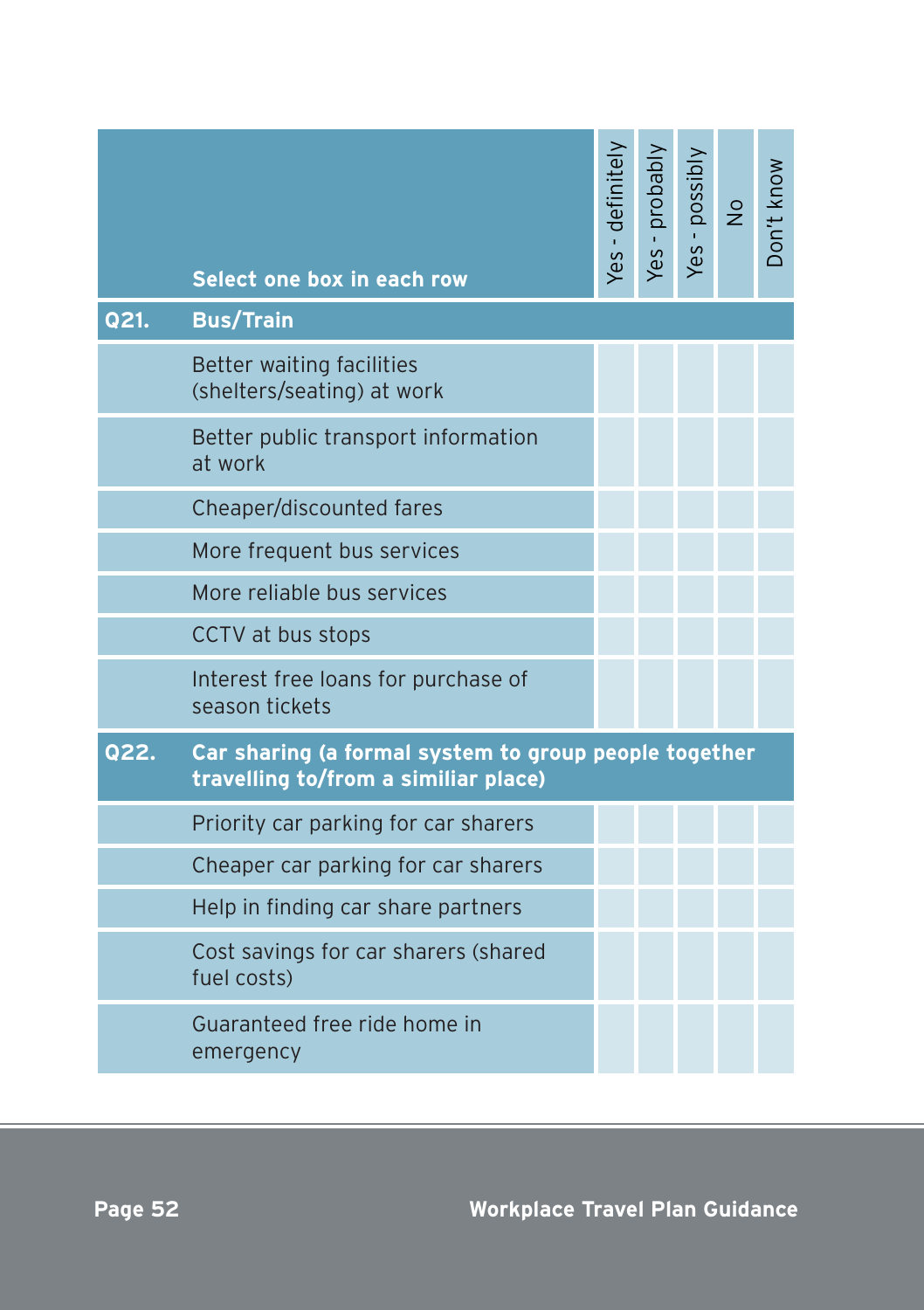## **Q23. Other comments on transport improvements:**

## **Please tell us a few details about yourself.**

These will help us with our analysis but will not be used to attribute findings to any individual.

| Q24. Your gender: |
|-------------------|
| Male              |
| Female            |

| Q25. | Your age:   |
|------|-------------|
|      | 20 or under |
|      | $21 - 30$   |
|      | $31 - 40$   |
|      | $41 - 50$   |
|      | $51 - 60$   |
|      | 61 or above |

| l 026. | Do you have a disability or mobility problem which<br>requires you to travel to work by car? |  |  |  |  |  |
|--------|----------------------------------------------------------------------------------------------|--|--|--|--|--|
|        | Yes                                                                                          |  |  |  |  |  |
|        |                                                                                              |  |  |  |  |  |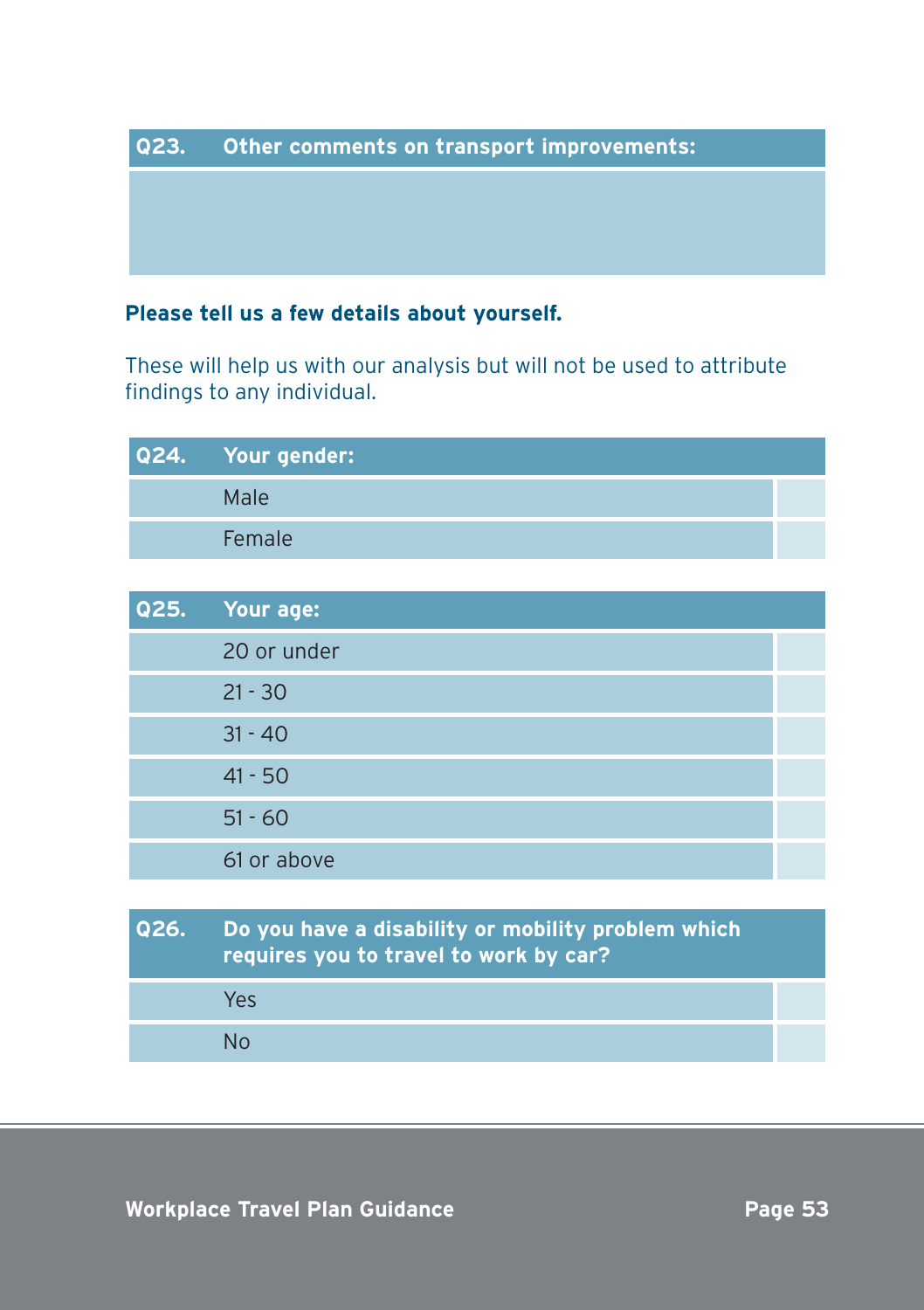| Q27. What is your home postcode? |  |  |  |  |  |  |
|----------------------------------|--|--|--|--|--|--|
|                                  |  |  |  |  |  |  |
|                                  |  |  |  |  |  |  |

**Q28. If you do not know your postcode, please provide the name of the street in which you live:**

| Q29. | Please use the space below to record any other<br>comments you have on travel to/from work: |  |  |  |
|------|---------------------------------------------------------------------------------------------|--|--|--|
|      |                                                                                             |  |  |  |
|      |                                                                                             |  |  |  |
|      |                                                                                             |  |  |  |
|      |                                                                                             |  |  |  |

If you wish to be entered into the prize draw, please include your name/staff ID number in the space provided. This will only be used to notify the winner.



**Thank you for taking the time to complete this questionnaire.**

Please submit your response by Day/Month/Year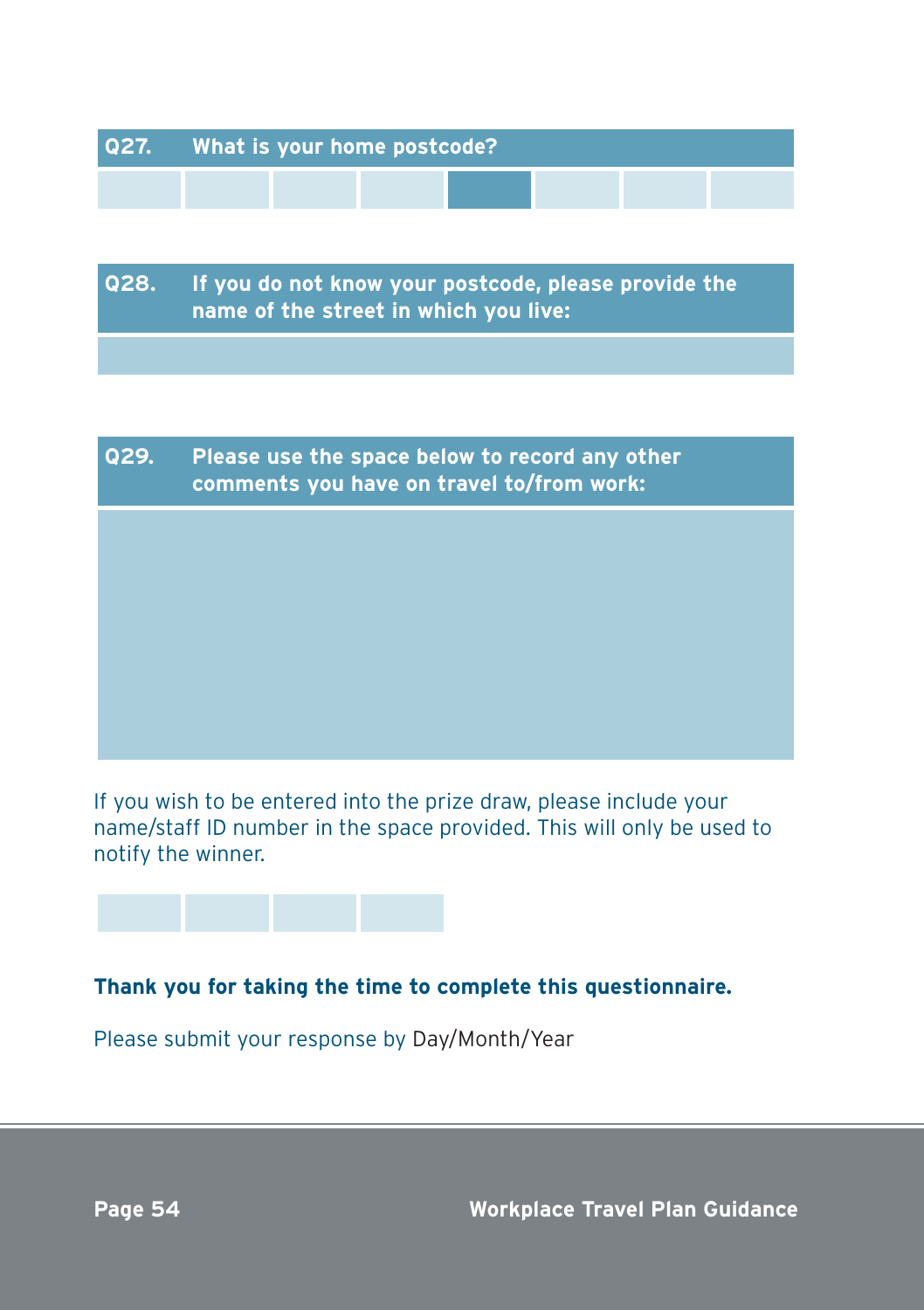**Workplace Travel Plan Guidance Page 55**